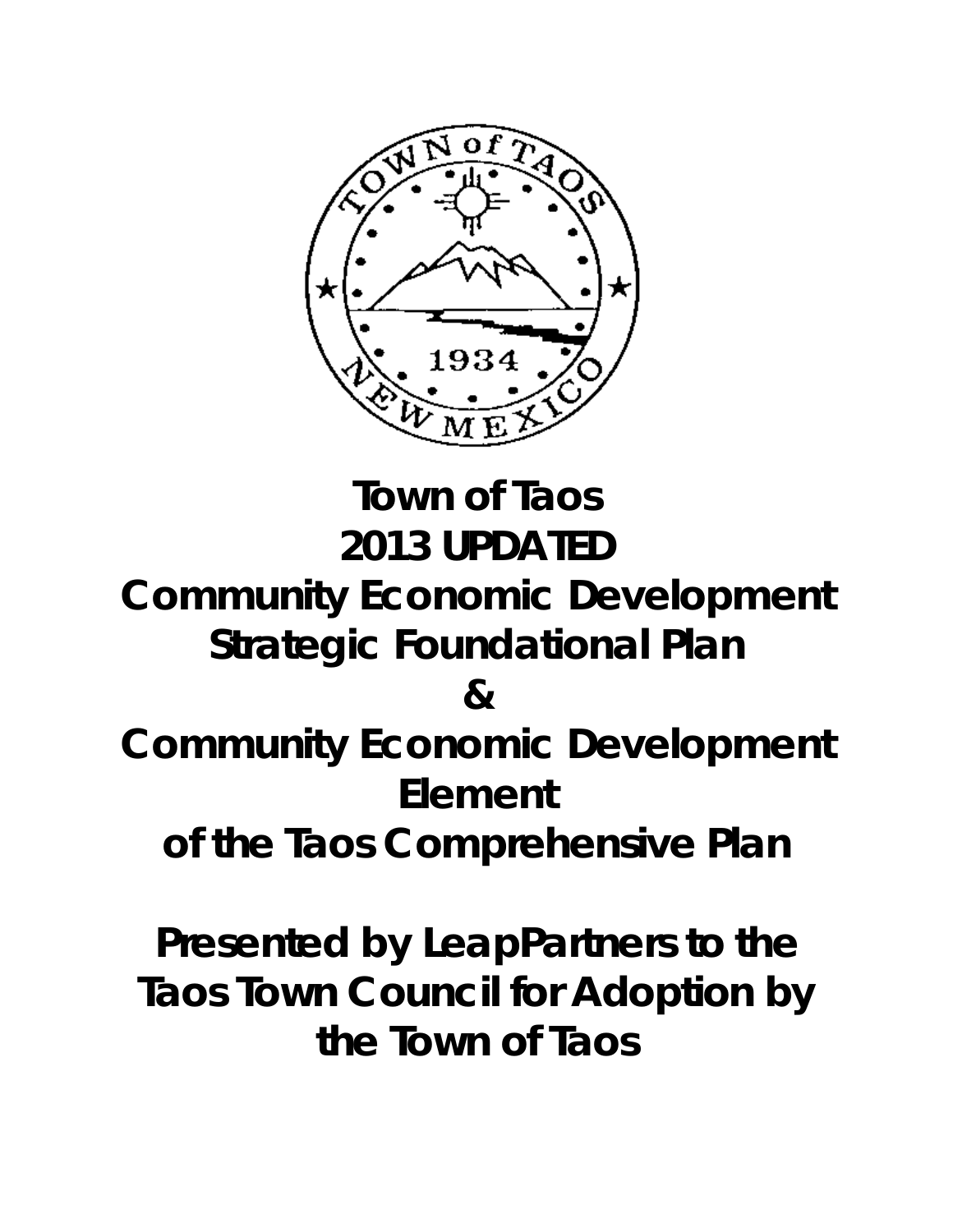## *2013 Updated Community Economic Development Strategic Foundational Plan/Element*

#### **INTRODUCTION**

The Town of Taos has been working toward a Strategic Plan for Community Economic Development (CED) since the Vision 2020 Master Plan was adopted in 1999. In 2005 the Town of Taos adopted the Local Economic Development Ordinance (LEDO) for Taos which comported with §5-10-1 *et seq* NMSA 1978 as amended and in haste the Ordinance included a section containing a few paragraphs that was then accepted as the Town's required Economic Development Plan under §5-10-4 NMSA 1978 as amended. Today this section of the original Ordinance as the Town's Economic Development Plan is wholly inadequate.

On October 26, 2010 an interim plan/element was adopted and was intended to bridge from October 2010 until June 30, 2011 to allow the Town to participate in immediate economic development opportunities and to allow the Town, together with the community, to have the time to develop the full plan. The interim plan was intended to allow the Town to apply for recertification as a Certified Communities Initiative Participant to the State Economic Development Department. Taos did not complete its recertification at that time and additional changes have been made to how the State assists with economic development, including a revamping of the Certified Communities Initiative.

It should also be noted that the Interim Plan and any additional updates, are not intended to limit how the community might approach community economic development but are instead meant to focus the community on work in key areas that are likely to have the greatest yield. New and previously unrecognized opportunities may arise and the community should remain flexible and avail itself to those new opportunities but not to the detriment of projects already underway. In other words, broadening the focus for community economic development may be appropriate and necessary, but refocusing and losing sight of progress and projects already underway, or successful areas of development that promise more future benefits is not advisable.

#### **NOTE: APPROACH TO THIS FOUNDATIONAL PLAN AND UPDATES:**

During the 2013 update to this plan, it was determined that this original plan should remain intact as the "Foundational Plan" with appropriate updates and revisions at frequent intervals to keep the foundational plan relevant. However no changes should be made to the essential core foundation of this foundational plan as determined at the time of its adoption such as the basis of approach and the use of a strategic planning method. The goals listed within this foundational plan mostly pertain to the public sector and defining its role and participation in Community Economic Development. Since the public and the private non-profit sectors are the primary actors within the Community Development or non-basic economy for creating and being the stewards of the quality of life it makes sense for this plan to contain those goals while the updates and action plans address more of the private and public/private actions that are necessary to address basic economic concerns.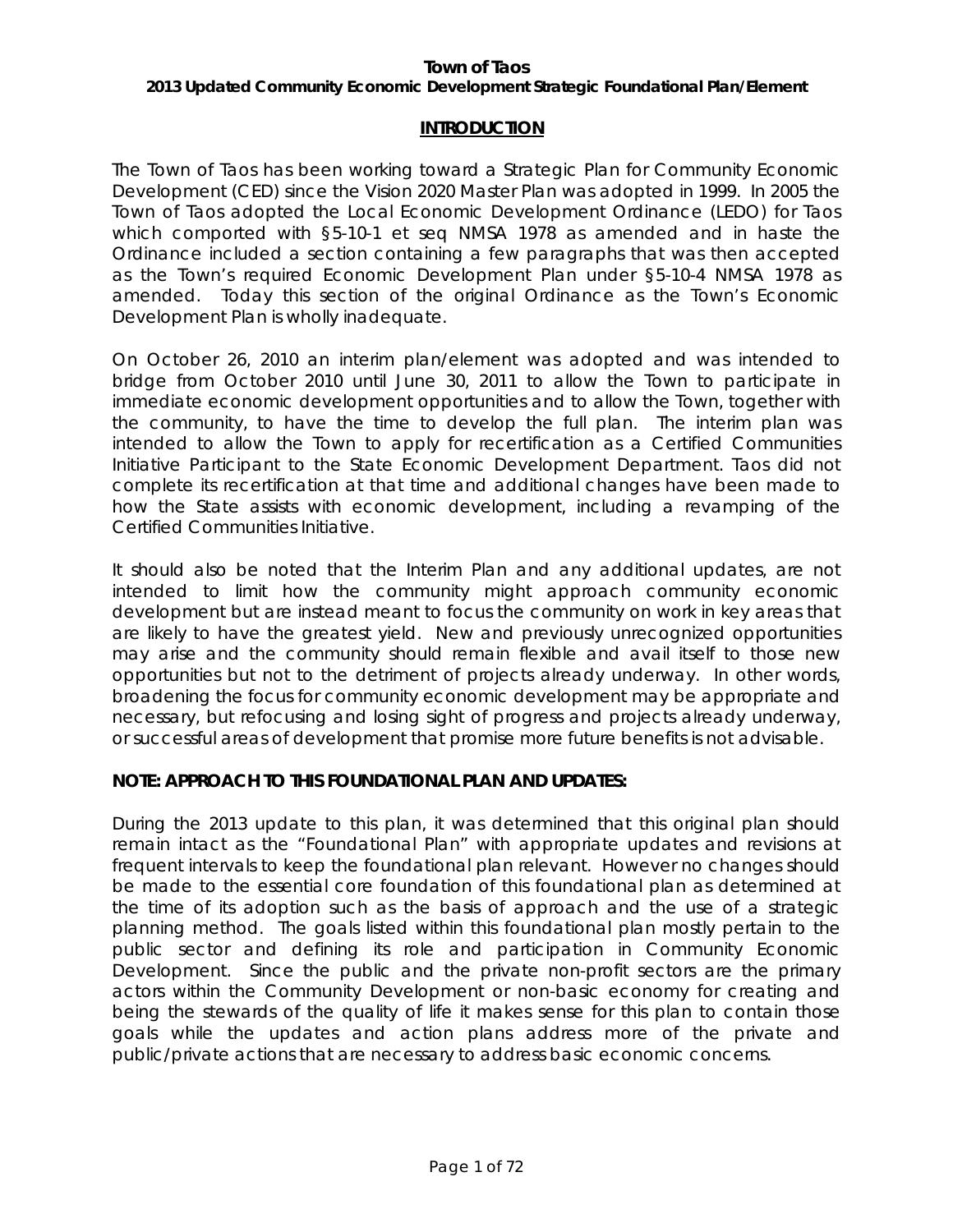#### *2013 Updated Community Economic Development Strategic Foundational Plan/Element*

# *Basis of Approach*

It is important to note that the Town of Taos has chosen to pursue its development from the perspective of community economic development rather than pursuing community development and economic development as separate disciplines. In large metropolitan areas the two are often separated due to overwhelming workload and to manage resources. However, community economic development professionals argue that the two have never been completely separate disciplines and that they are inseparable. Community economic development views these two disciplines as heavily intertwined economic forces; the results of community development, which most specifically addresses quality of life issues and non-basic economic activities, affects the results of economic development which focuses on basic economic activities. Therefore no community can afford to focus solely on one or the other. Recognizing this interconnectedness is especially important in small communities where non-basic and basic economic interaction is more highly pronounced and visible in the local economy.

The Town of Taos is also pursuing community economic development from an industry cluster approach. Industry clusters are groups of businesses that use similar workforce, infrastructure, and support services and also provide a certain synergy and collegial environment that can lead to new business ventures and collaborations. Most business clusters will require a regional approach to achieve a sufficient number of similar businesses to reach a dominant and stable position in the economy, which is also referred to as a critical mass. Once an industry cluster reaches its critical mass, the attraction of new businesses to the area can become self-perpetuating or at least require less effort.

# *Non-Basic Economic Activities or Community Development*

Non-basic economic activity includes both public and private goods and services that are consumed entirely or almost entirely by the local community and support basic economic activities. The community economic development approach assumes that the community must have an essential foundation from which it can grow: housing must be affordable; goods and services such as groceries or a dry cleaner must be available within a reasonable distance; quality education must be available and accessible to the average citizen; health care needs must be met; streets must be maintained; public safety must be adequate; and other essential services must be in place before a community can grow its economic base. These essential services are major components of the quality of life in a community and make up the non-basic portion of the economy. Taos enjoys a fairly robust quality of life for a community that is isolated and has a relatively small population. Because of the high levels of visitation and influx of tourism dollars, Taos has been able to provide amenities that rival much larger communities, but with the current downturn in the economy, Taos' ability to maintain these amenities has been brought into question as tax revenues plummet alongside business revenues. The Town Council has pledged to maintain this level of quality of life and continues to look at efficiencies and new revenue sources so that other quality of life initiatives can be pursued.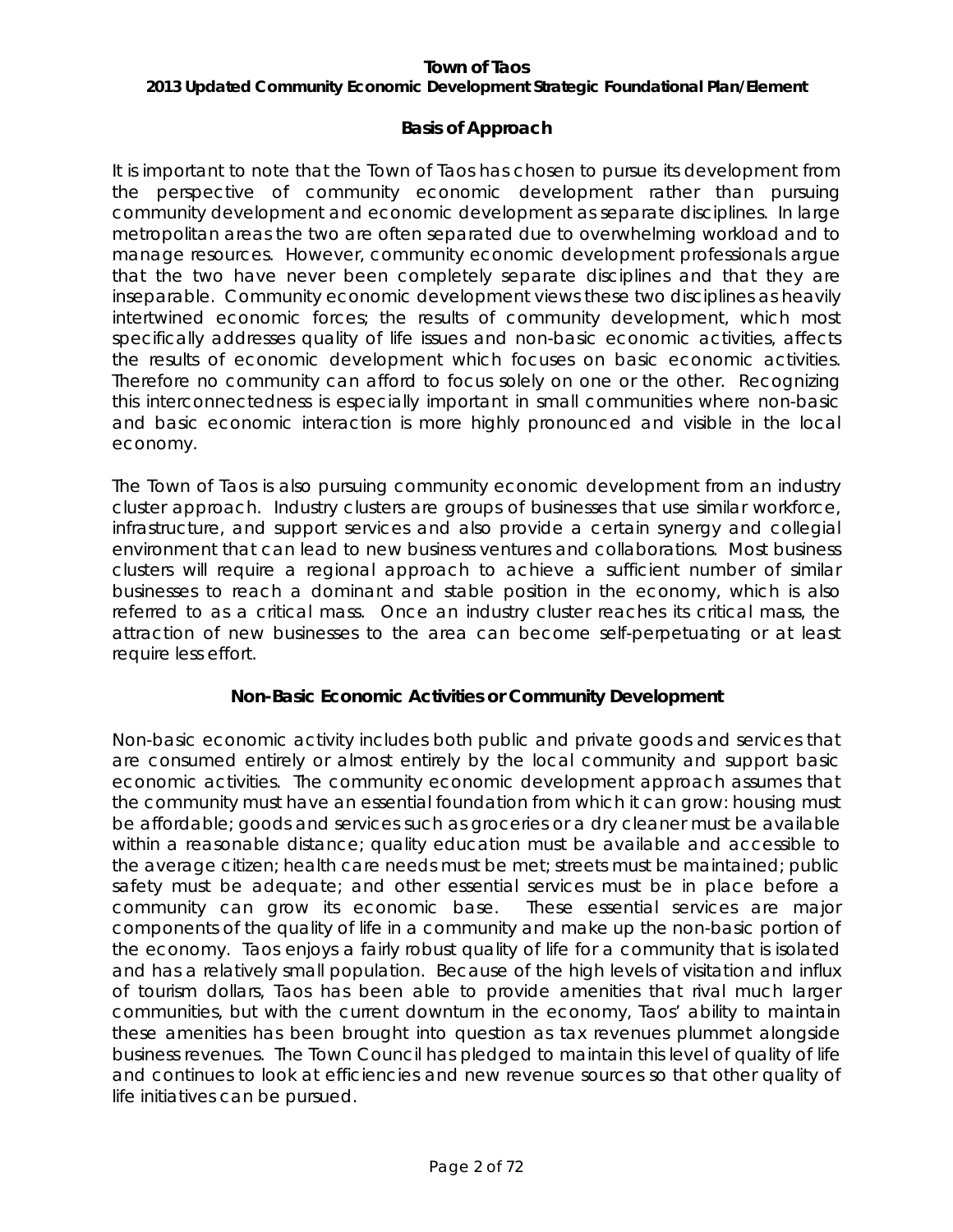# *2013 Updated Community Economic Development Strategic Foundational Plan/Element*

### *Basic Economic Activities or Economic Development*

Basic economic activities are those activities that add to the economic base of the community. These basic goods and services are mostly if not entirely privately produced within the community and consumed outside of the local community or by those visiting from outside the community. Therefore those basic goods and services become a net importer of new revenue, bringing new money into the community. Growth of the basic economic sector creates new jobs in both the basic and non-basic sectors. Each new basic economic job creates a new source of demand for goods and services from the non-basic sector and in turn, with sufficient demand and new tax revenues, the community can provide a quality of life that is equal to or better than the quality of life prior to the creation of that job. Because the basic economic sector can drive the demand in the non-basic economic sector, many communities have pursued development of the basic sector without focusing on the non-basic foundation of their economy, assuming that the public and private non-basic sectors will simply meet the demands of the new basic employment. This assumption is blind to the need for a significant foundation that must be present in the non-basic sector if development of the basic sector is to succeed. Community economic development (CED) practitioners and those communities that adopt the more holistic CED approach, focus equal attention on the development of the non-basic foundational sector and the growth and stability of the basic sector.

# **ORGANIZATION OF THIS FOUNDATIONAL PLAN/ELEMENT**

This CED Plan/Element uses the terms "non-basic" and "community development"; "basic" and "economic development" interchangeably. While some of the goals of the community could arguably impact both the non-basic and basic sectors they are organized by their major contribution to the community, be it non-basic or basic, but both their non-basic and basic impact, if it is a permanent and continuous impact, will be noted. Both non-basic and basic actions and projects are also split into their regional and local implications. For the purposes of this plan, local is considered any economic activity occurring within three (3) miles of the municipal boundary. Regional is, at a minimum, the "Enchanted Circle" and at its maximum includes Taos County, Los Alamos County, Rio Arriba County, and Santa Fe County as defined in the Regional Economic Development Initiative (REDI) Plan. When viewing the Taos economy from a regional perspective it is most appropriate to focus no larger than the Enchanted Circle, other than how our basic economy connects to and is in general alignment with the direction of the greater REDI region.

The primary focus of this plan and the subsequent 2013 update is on those actions that the Town of Taos can undertake immediately and that generally affect the local economy and quality of life. A full plan, when it can be funded for completion, will need to include more medium and long term projects and goals and include more regional projects and goals but that more complete plan should not be funded solely by the Town of Taos, despite how much it is needed. Instead it is a regional effort that needs regional participation and regional funding by the public and private (for profit and non-profit alike) sectors.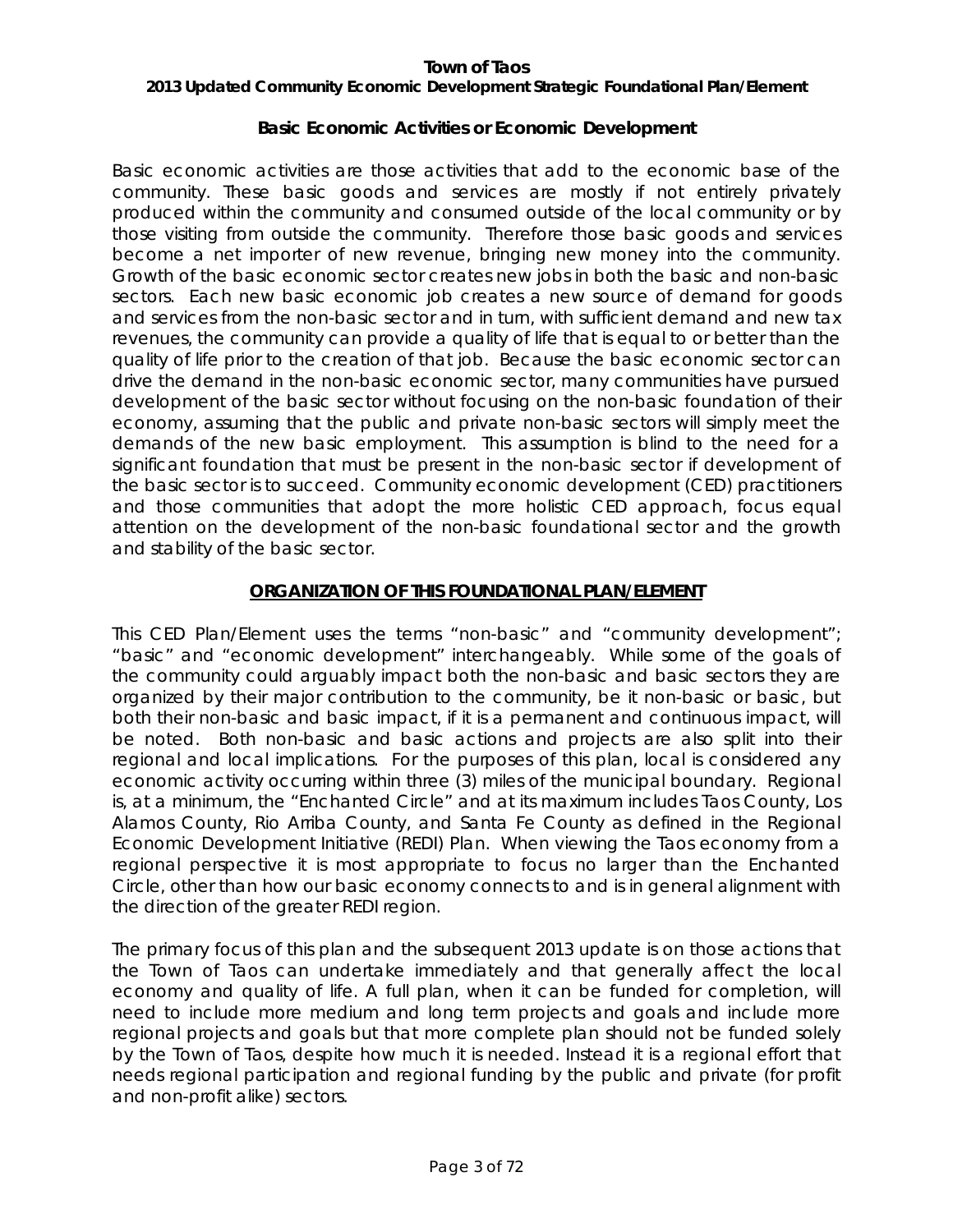# *2013 Updated Community Economic Development Strategic Foundational Plan/Element*

This foundational plan provides statements of general focus for the non-basic and basic goals and the general methods used to develop the economy; followed by a preliminary strategic analysis; specific focus areas and their potential impact; CED goals and policies; financing options; state incentives; local incentives; application, review, cost-benefit, and review criteria; and attachments. The biggest weakness with this foundational plan was a lack of public participation in the development of the foundational plan. The 2013 update resolved this by providing extensive public involvement and this foundational plan has been updated to reflect the public perspective. Those changes are minor in nature but needed to be vetted with the public in order to ensure that the community supports the approach as stated herein.

# *Community Development*

Non-basic or community development goals include, but are not limited to affordable housing, education, parks, recreation, public transit, public parking, traffic management, energy independence, food security, medical services, spiritual/religious institutions, natural resource conservation, open space, art and cultural facilities, historic and cultural preservation. Some of these community development activities will directly affect economic development activities but the root impetus for pursuing these projects is to improve the quality of life in the community. For example, tourism can be directly affected by the community's historic and cultural preservation activities, but these activities are deeply rooted in a preservation of the unique identity of the community. Another example is the construction of a sporting venue that fulfills not only a community need but, if done correctly, exceeds the local need and can be leveraged to broaden the attractiveness of the community to outside users of the sports facility.

# *Economic Development*

Basic or economic development activities include business retention, expansion, and incubation (BRE & I); and attraction. Taos has a number of basic economic drivers including, but not limited to, art and craft production; custom furniture manufacturing; alternative energy research and development; gourmet and organic food production; personal care product manufacturing and formulation; publishing; software development and services; tourism; events and festivals.

**Business Retention and Expansion:** Retaining and expanding businesses tends to get less attention and emphasis than it deserves. Winning the relocation or attraction of a large, location dependent, new business tends to get more press and political fanfare. However, retaining and assisting with the expansion of local businesses tends to have a greater return on investment for a community. Relocating and attracting location dependent businesses is often a very expensive undertaking and often requires incentives and concessions by the local community that will take years if not decades for the community to recoup. Community economic development emphasizes the growth and retention of local businesses over attracting location dependent businesses and generally accomplishes its retention and expansion goals by addressing the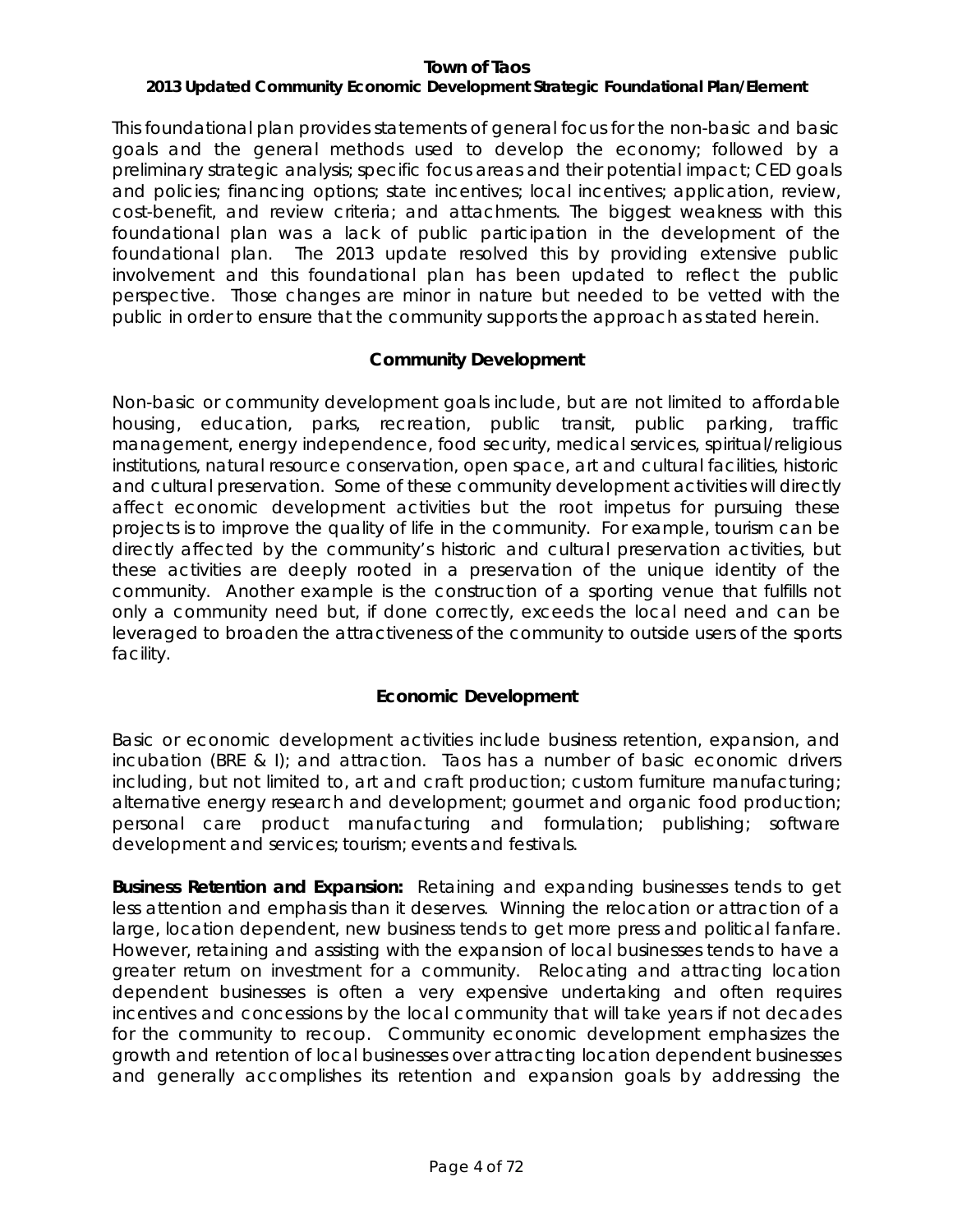# *2013 Updated Community Economic Development Strategic Foundational Plan/Element*

improvement of the business climate and quality of life of the local population. Business attraction becomes a byproduct of those initiatives.

Taos has intrinsic geographic, artistic, historic, and cultural advantages and for many years has relied on tourism as its main economic engine with little planning or organization. Those same advantages that worked in Taos' favor for years in the tourism industry have also created a unique and high quality of life that has attracted and retained generations of entrepreneurs and creative individuals. Until recently, Taos saw continual growth in both population and economic production. Then in 2006, two years ahead of the Nation, Taos slipped into recession and has been continuously in recession since that time. With the decline in revenues and visitation, many businesses have closed or soon will close and for the first time the community must seriously consider what it can do to prevent further business closures and relocations.

A substantial tool for business retention and expansion was developed with the writing of this foundational plan; a business retention and expansion survey originally called *Maintain Taos* that has yet to be implemented and there is some desire to rename it*.*  The intent was for the survey to be conducted by a third party that was preferably a private non-profit that could ensure the privacy of proprietary information that was collected. To be effective the program would begin with a baseline survey of all basic businesses within the local limits of this Plan by an economic development entity that focuses on the Enchanted Circle Region. To remain relevant and accurate the survey should be conducted annually. The results of the survey will allow for the development of interventions that will retain or assist in the expansion of local businesses. A draft of the survey is attached at the end of this plan. It would be appropriate to also survey the non-basic businesses with the same survey but addressing the needs of those businesses falls to the Taos County Chamber of Commerce and to date there is little capacity or desire by the Chamber to undertake this important task.

**Business Incubation:** Taos County Economic Development Corporation (TCEDC) operated a very successful business incubator from the late 1980s to the late 1990s. Since then, TCEDC's mission has shifted from general economic development to a focus on community development and the preservation of land, water, people, and agriculture. TCEDC continues to incubate value added agricultural production and food production businesses through their community commercial kitchen and mobile matanza. Today there is no formal business incubation in the Taos area and starting a business incubator from scratch is cost prohibitive in the current economic climate. The Town and the County, however, own under-utilized facilities that could be leveraged to incubate new businesses.

**Business Attraction:** Because Taos is isolated by having only a commuter quality airport, no rail service, and over an hour's drive to a major interstate over rural state and federal highways that wind through tight mountain curves or the Rio Grande River canyon, standard methods for business attraction are not productive. Business attraction for Taos instead should focus on the marketing of its quality of life, the nonbasic economic environment that it seeks to build, to attract new or relocating businesses and entrepreneurs. In addition Taos' electric cooperative, Kit Carson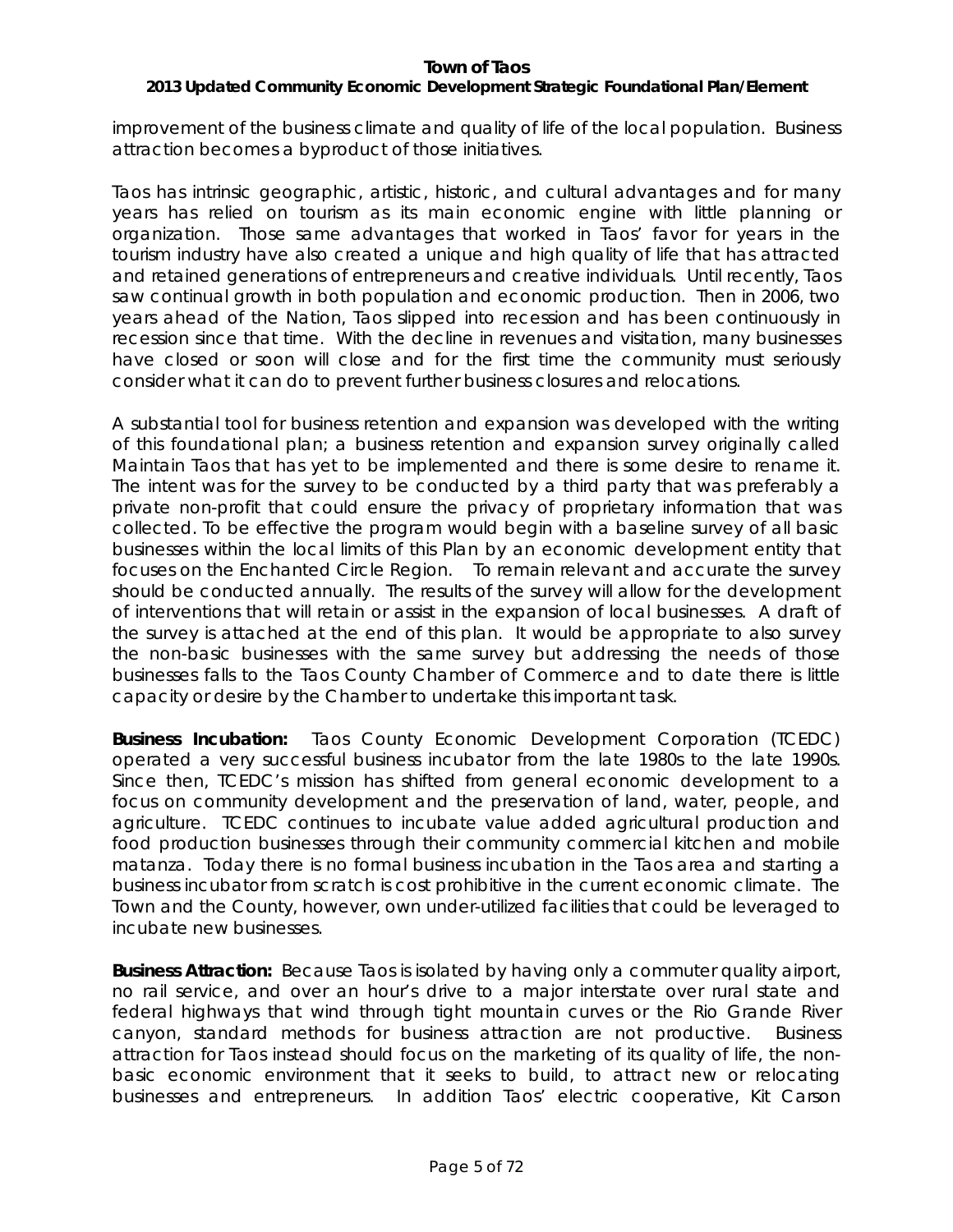# *2013 Updated Community Economic Development Strategic Foundational Plan/Element*

Electric, has invested substantial funding received in American Reinvestment Act grant and a low interest USDA Rural Utilities loan to build a region wide fiber optic network that will be accessible by 2015. This investment by the Cooperative can provide a major change for the economic structure of the Enchanted Circle if leveraged properly and marketed in conjunction with the New Mexico Partnership.

The Town of Taos has elected to concentrate on community economic development where the emphasis is placed on creating a community that has such a high quality of life that it will attract small entrepreneurial businesses that are "location neutral", meaning that the type of business that they are involved in can be done in a location of their choosing. These businesses are typically small, as small as a sole proprietor to typically no more than 30 employees and these businesses are almost always knowledge and intellectual property driven; they include editing, technical writing, software development, medical transcription, legal transcription, film production/editing, import and export management, back office support, etc.

Taos' approach for business attraction is to create an environment that is supportive of the creative economy and entrepreneurial development. Once the essential support structures are in place and the creative and entrepreneurial business environment is stabilized, the community will need to market its advantages to key demographic groups. Location neutral entrepreneurs typically come out of three (3) age cohorts that are experiencing a life changing event:

- age 20 to 25 where the young adult is typically graduating from college or graduate school with a degree in a specialized area such as engineering, computer science, art studio, or film or other technical skill and are looking to start their own business or work for a small firm with the intention of eventually becoming a partner or branching out to eventually start their own business;
- age 35 to 40 adult with substantial experience who is starting a family and desires a less formal working arrangement or wants to start their own business continuing to work in their field;
- Age 55 to 60 senior adult with significant experience and industry contacts, has become an "empty nester", is able to typically go into semi-retirement and work for themselves or start a small firm providing services to the industry that they exit from.

The common personality trait for entrepreneurs from each of these age cohorts is a high tolerance for change. Unlike most people, major life changing events that occur outside of the entrepreneur's control is embraced as an opportunity for additional change and makes them less resistant to other changes. It is also common for entrepreneurs to be less risk adverse.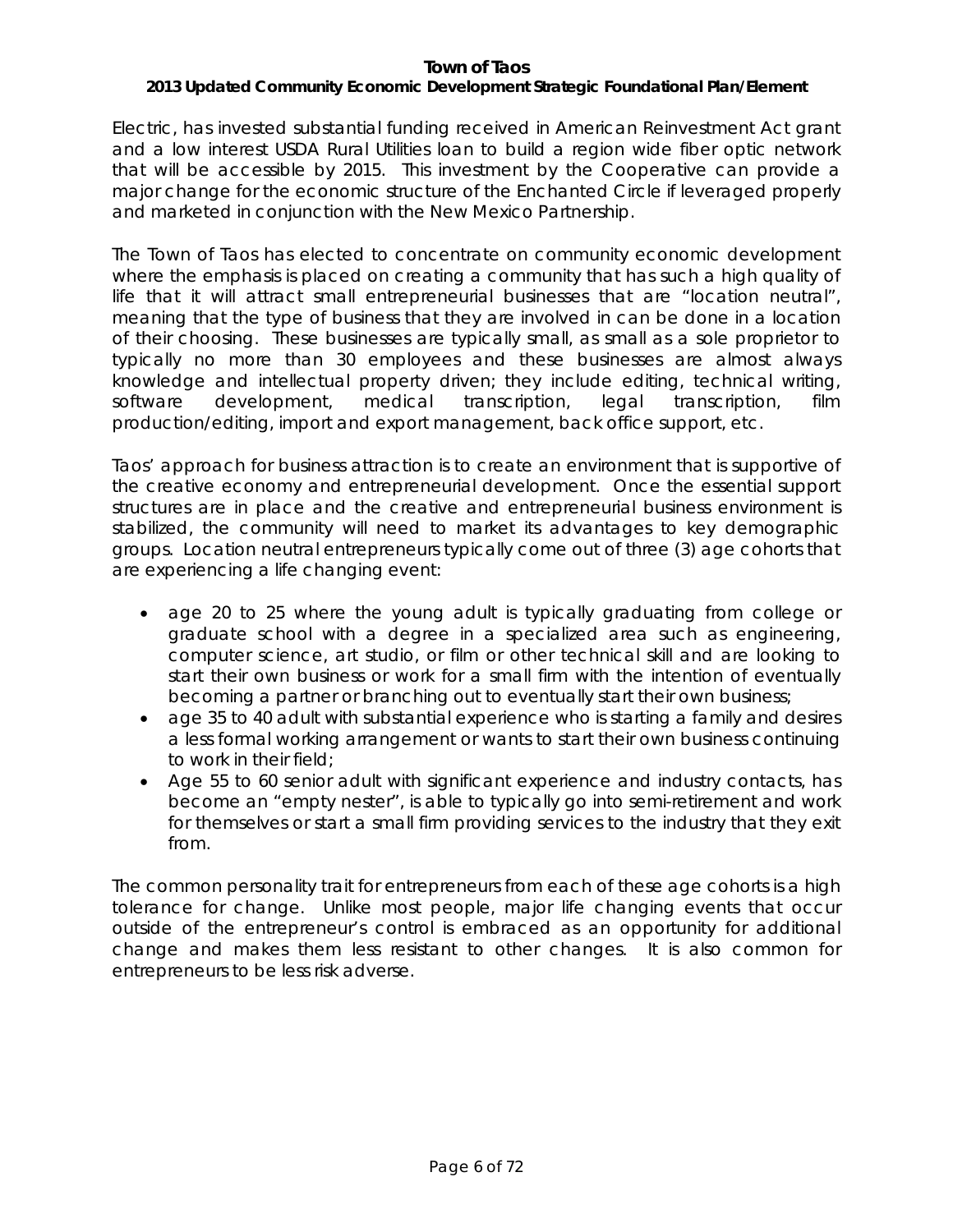#### **Town of Taos** *2013 Updated Community Economic Development Strategic Foundational Plan/Element*

### **STRATEGIC ANALYSIS**

A standard and useful tool in strategic planning is to perform a SWOT analysis, or **S**trengths, **W**eaknesses, **O**pportunities, and **T**hreats analysis that succinctly provide a snapshot of the likely environment for any undertaking. The following is a preliminary SWOT analysis that was revisited during 2013 update of this foundational plan and was not altered significantly. The results of the more recent SWOT can be found in the appendix of the 2013 update.

| Preliminary SWOT Analysis                                           |                                          |  |
|---------------------------------------------------------------------|------------------------------------------|--|
| <b>Strengths</b>                                                    | Weaknesses                               |  |
| Natural Beauty                                                      | <b>Traffic Congestion</b>                |  |
| <b>History</b>                                                      | Narrow or No Sidewalks                   |  |
| Culture                                                             | Poor Parking Management                  |  |
| Architectural Integrity                                             | No Parking Plan                          |  |
| <b>Artistic Notoriety</b>                                           | <b>High Land Prices</b>                  |  |
| Diversity                                                           | Isolation                                |  |
| <b>Taos Pueblo</b>                                                  | Lack of Affordable Housing               |  |
| Rio Grande River and Gorge                                          | <b>Public and Private Maintenance</b>    |  |
| <b>Kit Carson National Forest</b>                                   | Dominant Service Based Economy           |  |
| Variety of Restaurants                                              | Unstable Public Education System         |  |
| <b>Holy Cross Hospital</b>                                          | Incomplete Way Finding                   |  |
| Altitude                                                            | Plaza Economic Mix                       |  |
| Youth and Family Center                                             | Lack of Broadband Access                 |  |
| <b>Community Commercial Kitchen</b>                                 | Private Investment                       |  |
| Kit Carson Park Festivals                                           | Inconsistent Electric Power Delivery     |  |
| <b>Art/Craft Events</b>                                             |                                          |  |
|                                                                     |                                          |  |
| <b>Opportunities</b>                                                | <b>Threats</b>                           |  |
| Northern Rio Grande National Heritage                               | <b>Vacant Buildings</b>                  |  |
| Area                                                                | Absentee Landlords                       |  |
| Art & Cultural District                                             | Cannon AFB Low Altitude Training Flights |  |
| <b>New Mexico MainStreet</b>                                        | <b>Competing Communities</b>             |  |
| <b>Eco Park</b>                                                     | <b>Changes in Spending Patterns</b>      |  |
| <b>Convention Center</b>                                            | Demographic Changes                      |  |
| Metropolitan Redevelopment Area                                     | <b>High Rents</b>                        |  |
| <b>Tax Increment Financing District</b>                             | Declining State and Federal Resources    |  |
| Tax Increment Development District                                  | <b>High Land Costs</b>                   |  |
| <b>Taos Community Auditorium</b>                                    | <b>Tight Credit Markets</b>              |  |
| Solar Center                                                        | Changes in Travel Choice                 |  |
| Kit Carson Electric Fiber to Home Project                           |                                          |  |
| <b>Regional Collaboration</b>                                       |                                          |  |
| <b>REDI</b>                                                         |                                          |  |
| Historic Taos County Courthouse                                     |                                          |  |
| Police Station Redevelopment<br>Town and County Land and Facilities |                                          |  |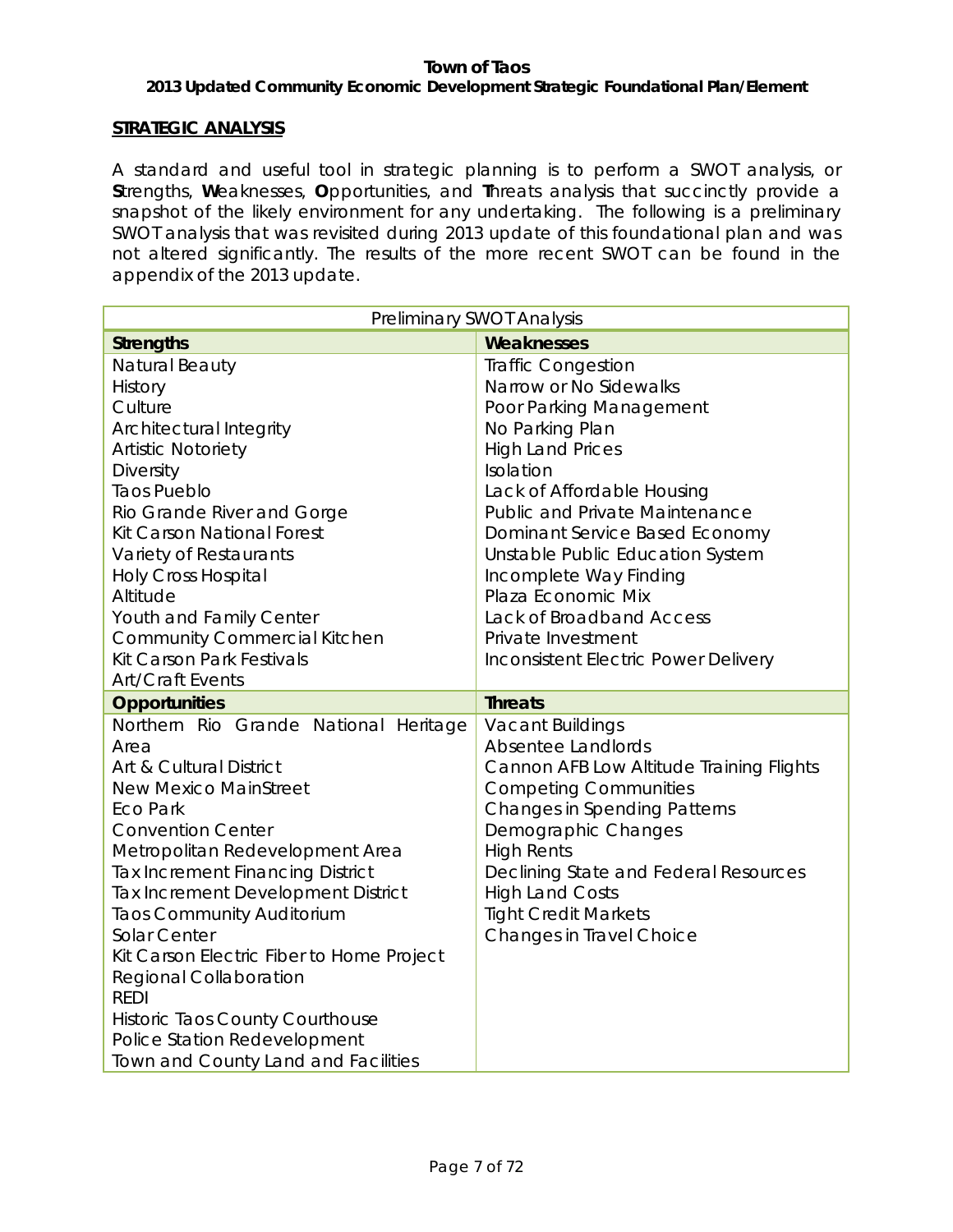# *2013 Updated Community Economic Development Strategic Foundational Plan/Element*

The purpose is of the SWOT is not to limit the development of the community and is not an exhaustive list but is meant to provide focus and clarity to a particular undertaking and to ensure that the community will have a full understanding of the range of influences that can affect the undertaking. It can also provide a focus for community economic development and assist with the prioritization of actions.

### **FOCUS AREAS**

Focus areas are determined by examining the SWOT analysis and priority is given to the relative perception of success and logical order of implementation. The focus areas are broken into community development, hybrid, local economic development, and regional economic development focus areas and projects. The focus areas have been further refined through the public process during the 2013 update and have been assigned priority during that process. These focus areas continue to be relevant but should looked at for future reprioritization as the 2013 Action Plan is completed.

#### **Community Development Focus Areas/Projects**

This section examines the most immediate areas of the non-basic sector that the community should focus on. This is not an exhaustive list, but it is meant to identify those areas that can realistically be improved or are in such a critical condition that action must be taken immediately to stabilize that aspect of the community.

#### **Affordable Housing:**

2013 Update:

In 2005, similar to the passage of LEDA in 2000, the Town of Taos adopted Ordinance 05- 03, the general affordable housing ordinance, and Ordinance 05-04, the Chamisa Verde project specific plan which was also to be considered the Town of Taos' Housing Plan.

The Town has amended these ordinances to comply with the amended Affordable Housing Act Statute and the rules promulgated by the New Mexico Mortgage Finance Authority (MFA). The original project specific Ordinance for Chamisa Verde was not only flawed in its approach to affordable housing, it is wholly inadequate as a Housing Plan for the community.

In September of 2012 the Town adopted a new Affordable Housing Plan. While there is legitimately a concern over developing the economy while continuing to have housing that is not affordable, this plan is not seeking to address the affordable housing issue and instead will defer to that plan and simply recommend that it be fully implemented with all due haste...

**Retail leakage:** The Town of Taos commissioned a retail leakage study from the University of New Mexico's Bureau of Business and Economic Research in 2007. Anecdotally the community was aware that most major purchases were being made outside of the Town of Taos. The study confirmed this pattern of behavior however the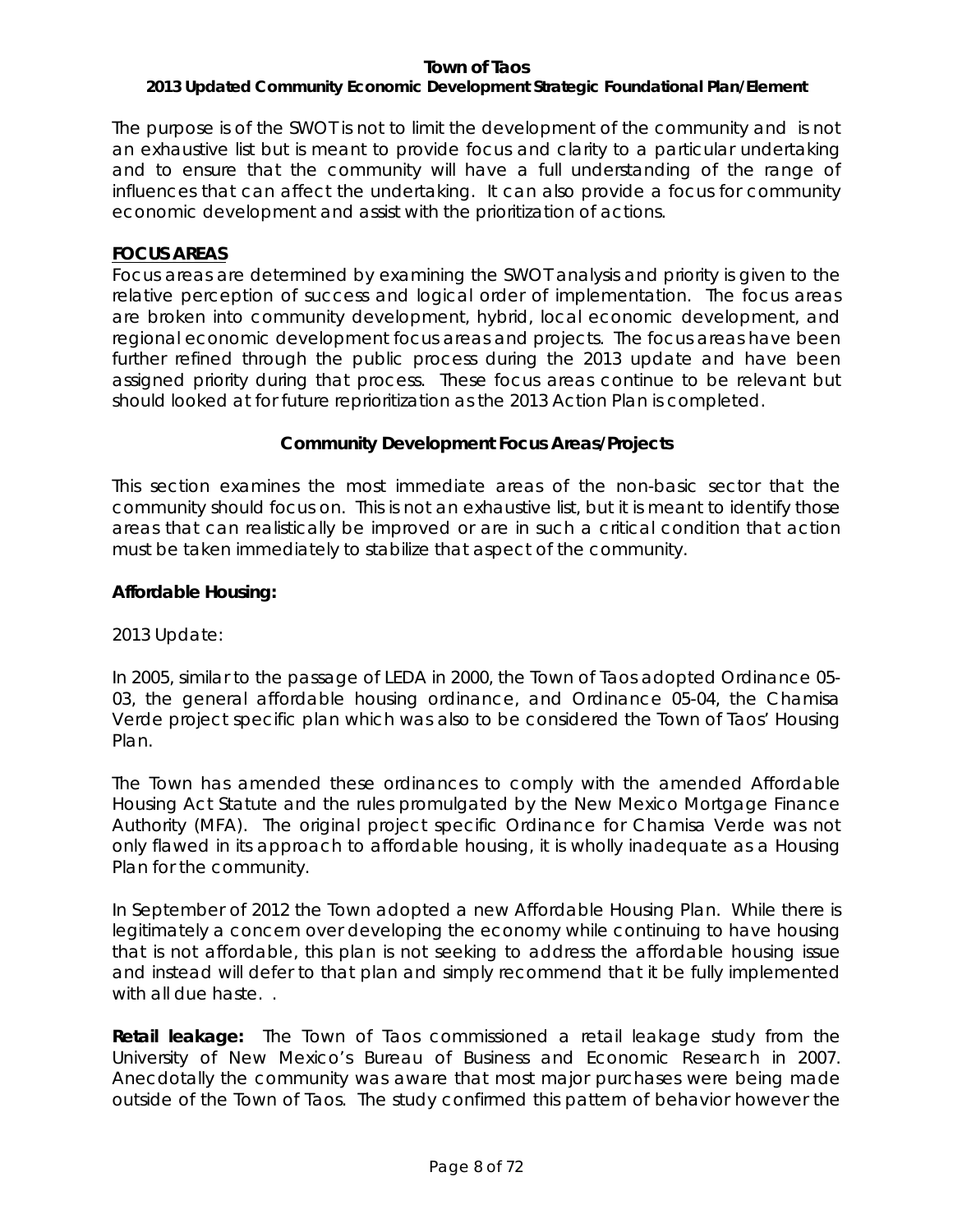# *2013 Updated Community Economic Development Strategic Foundational Plan/Element*

leakage was far greater than anticipated. Local purchases of retail goods was as low as 44%, meaning a 66% leakage of sales of electronics, office supplies, and clothing to the surrounding communities of Espanola, Santa Fe, and Albuquerque. Communities that have healthy local retail markets capture between 75% and 85% of the retail sales for most goods. It is unreasonable to expect purchases to be made 100% locally in any community as it is not uncommon for consumers to occasionally combine shopping with other activities at a travel destination, but the level of leakage in Taos far exceeds the norm. Internet purchases have further complicated these leakage patterns in recent years since internet retailers have lower overhead, inexpensive shipping, and do not charge sales tax (or gross receipt tax) providing them with the ability for a larger profit margin and/or better pricing, and each transaction can be completed in a manner of minutes without leaving the home or office.

It is believed that this leakage continues and has been exacerbated by an increase in online sales. However the data on the leakage is old enough to be considered completely unreliable. Growth or decline in the retail sector should be left to the private sector without government intervention. Retail is primarily a non-basic activity and low wage job producer therefor a greater community benefit will be generated by focusing on the creation of basic economic jobs which in turn will increase the local demand for non-basic goods and services, particularly at the retail level.

**Education:** There are two critical distinctions in the area of education: primary/secondary which focuses on preschool to high school graduation and higher education that includes post-secondary technical/vocational training as well as college and university based education. Primary/secondary education is governed by the school board of Taos Municipal Schools and the Governing Councils of Charter Schools. Although primary/secondary education is not controlled by the Town, its successes and failures greatly impact the non-basic sector of the economy and can often be the deciding factor in attracting workforce and businesses as well as retaining them.

As a municipal government, the Town can do very little to directly correct the inadequacies of the school district. The Town can and should pursue open communication with school administration and the school board. There may be opportunities to partner on projects with the schools that may help to improve the condition of the schools. Given that the Taos Municipal School Board been willing to work with the Town on the use of school property for the construction of the Eco Park, there may be an opportunity to move forward additional positive collaborations that will improve our primary/secondary education system.

Some steps have been taken to increase collaboration between UNM – Taos and Taos High School to offer more vocational and technical courses as well as college credit courses to high school students. While neither is sufficient to prepare a high school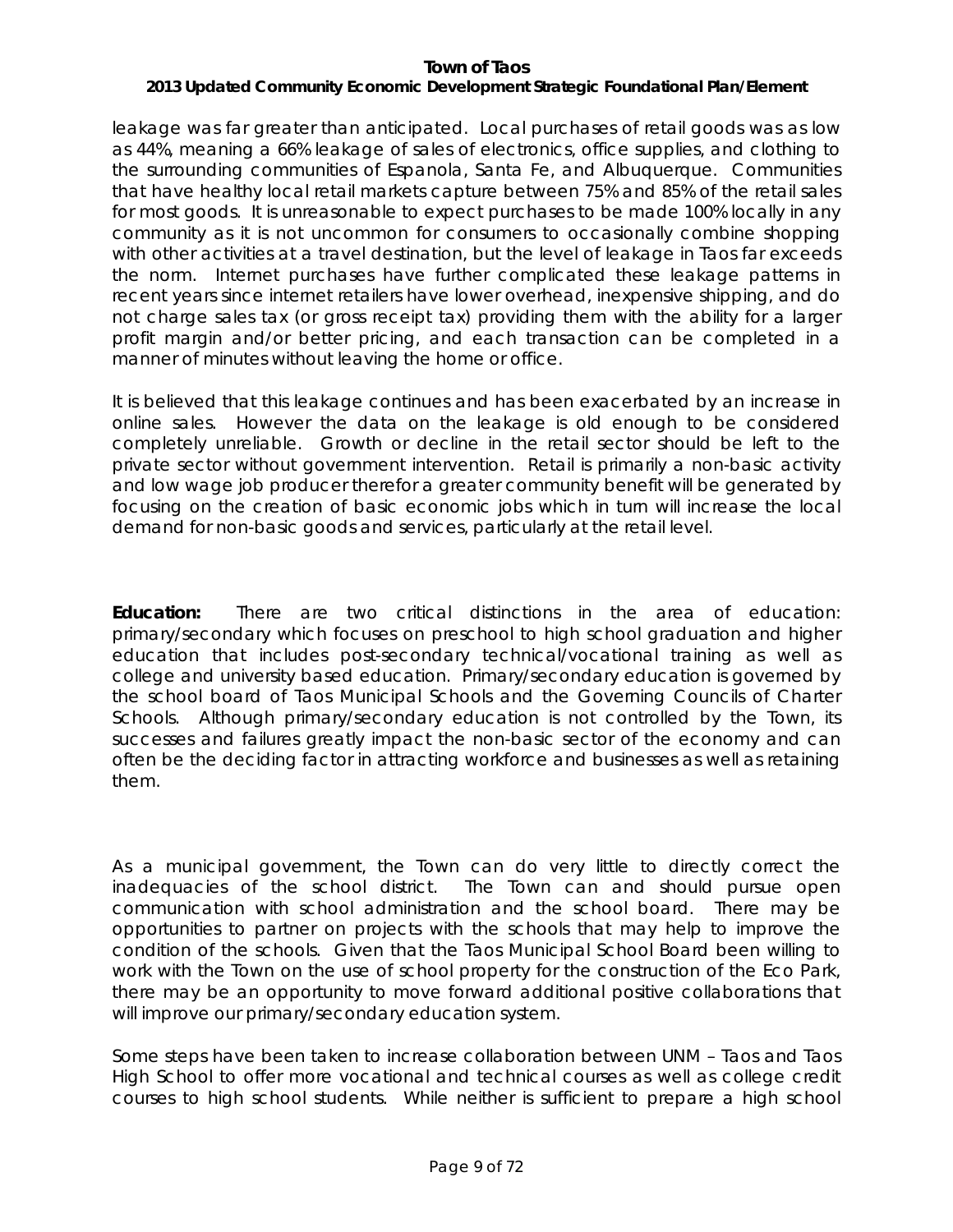# *2013 Updated Community Economic Development Strategic Foundational Plan/Element*

student for immediate entry into higher paying employment upon graduation from high school, they do provide a solid foundation for additional higher education or an entry level position that includes additional on the job training.

Higher Education has been growing in Taos, especially for the University of New Mexico at Taos, due in no small part to the leadership of Dr. Kate O'Neil. Southern Methodist University has also grown in recent years with the winterization of the historic Fort Burgwin campus to allow for year round classes. Other colleges and universities have looked at potentially developing specialized campuses and there may be opportunities for expanded higher educational offerings in Taos.

UNM – Taos is the predominant higher education institution in Taos but development of a four year campus has been stalled and no longer appears to be under consideration. Continued collaboration with UNM Taos by the Town to develop a degree conferring campus is advisable although it may rely more on the use of technology than traditional bricks and mortar development to be feasible.

**Infrastructure:** The Town of Taos provides a commuter airport, water, sewer, roadways, and downtown public parking and has been working to continually upgrade and provide better infrastructure to the community and the region. The wastewater treatment plant operates on a regional basis and is located nearly eight miles from the Town's border. The Town also manages the regional landfill and the regional airport located approximately four (4) miles north of the Town. There are multiple jurisdictions that use the airport, wastewater treatment plant, drinking water, and with the exception of the landfill these facilities are managed and funded entirely by the Town of Taos and state and federal grants.

The policy of the Town has been to allow properties outside of the municipal boundaries to receive water and/or sewer service provided that the Town Council approves the connection and that the recipient pay a fifty percent premium on the service or 1.5 times the standard rate. This practice does not capture the true costs of providing the service outside of the municipal boundary. A better practice would be to require annexation or approval of an annexation development agreement that includes a premium payment until the property can be annexed, prior to receiving Town services. A pre-annexation development agreement functions as a deferred annexation petition that guarantees that the property will annex to the Town once the Town limits reach the property and requires that any development on the property meet the Town standard.

Annexation is a concern in the community and has not been supported by a very vocal portion of the community and aggressive annexation should not be pursued, however the practice of providing services to properties outside of the municipal boundary without requiring annexation or an annexation development agreement should be reconsidered. Recently certain properties that were on the border of the Town were annexed in to clean up the Town boundaries and adequately include properties receiving Town service but not technically within the Town's boundaries.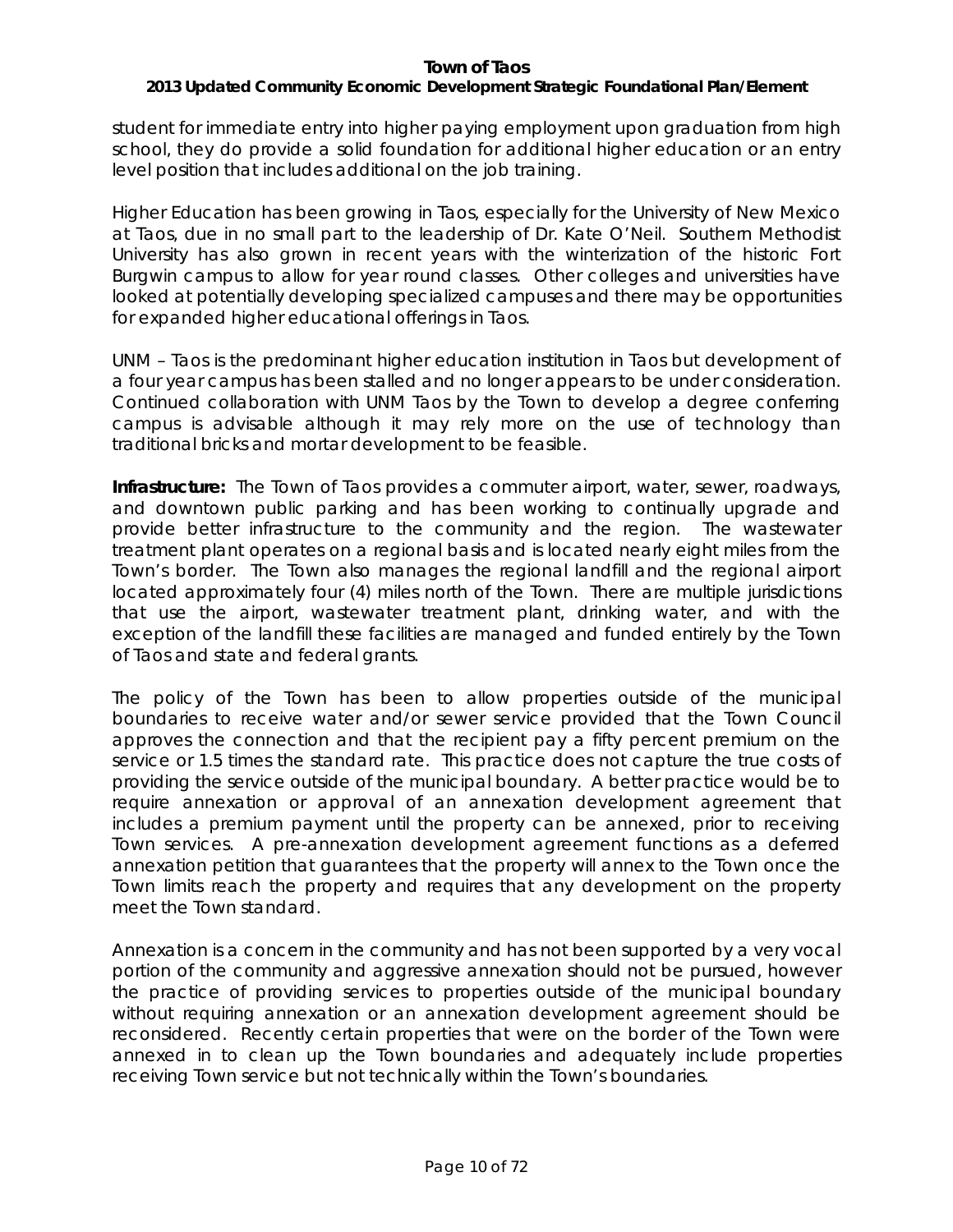# *2013 Updated Community Economic Development Strategic Foundational Plan/Element*

Transportation is a major challenge for the community. A state and federal highway bisect the community and are not well maintained by the New Mexico Department of Transportation (NM DOT). These highways, as they are currently used, cause severe traffic congestion during peak visitation periods. The Town is often supplementing the maintenance of these highways at its own cost. One potential resolution would be to request a turn back agreement from the US Department of Highways and NM DOT. Such a turn back agreement would require the state and federal governments to bring the roads into compliance with an acceptable level of improvement prior to the Town assuming all maintenance responsibilities.

Given the current condition of state and federal funding, they are unlikely to have the funds to make the necessary improvements in the immediate future to execute a turnback agreement. This is also likely the reason why the Town has not been approached by state in particular for a turn back agreement. Furthermore the Town lacks defined construction standards and the delay will allow for a complete standard cross section to be developed that will hopefully include landscaping, at-grade and raised medians and special crosswalk treatments within the historic districts, etc. It is anticipated that this will be addressed in the Infrastructure Element of the Comprehensive Plan although that plan has not been funded.

**Public safety:** Public safety is comprised of three major activities: police; fire protection; and emergency medical services. The County provides emergency medical services within the Town and surrounding areas in exchange for the provision of fire protection by the Town in partnership with the Taos Volunteer Fire Department.

The Town of Taos Volunteer Fire Department is well staffed with both full-time Town employees and volunteers and is well equipped.

The Town of Taos also has a well-equipped police department that is currently short officers which is causing required overtime and increased officer stress due to a precipitous rise in calls for service. In order for the police to become pro-active in enforcement and to increase community based policing, not to mention the reducing the over-time requirements and stress on its current officers, the Town will need to consider adding additional officers.

**Library:** The Town of Taos operates the largest public library in the region. This critical cultural and educational asset is heavily used by the Town and the region and is in need of expansion. Due to its regional impact, the Town should not be responsible for the entire cost of providing the library or its needed expansion. Any expansion of the library should be undertaken as a regional partnership and the cost of the ongoing operations should be shouldered by the same regional partnership.

# **Hybrid Focus Areas/Projects**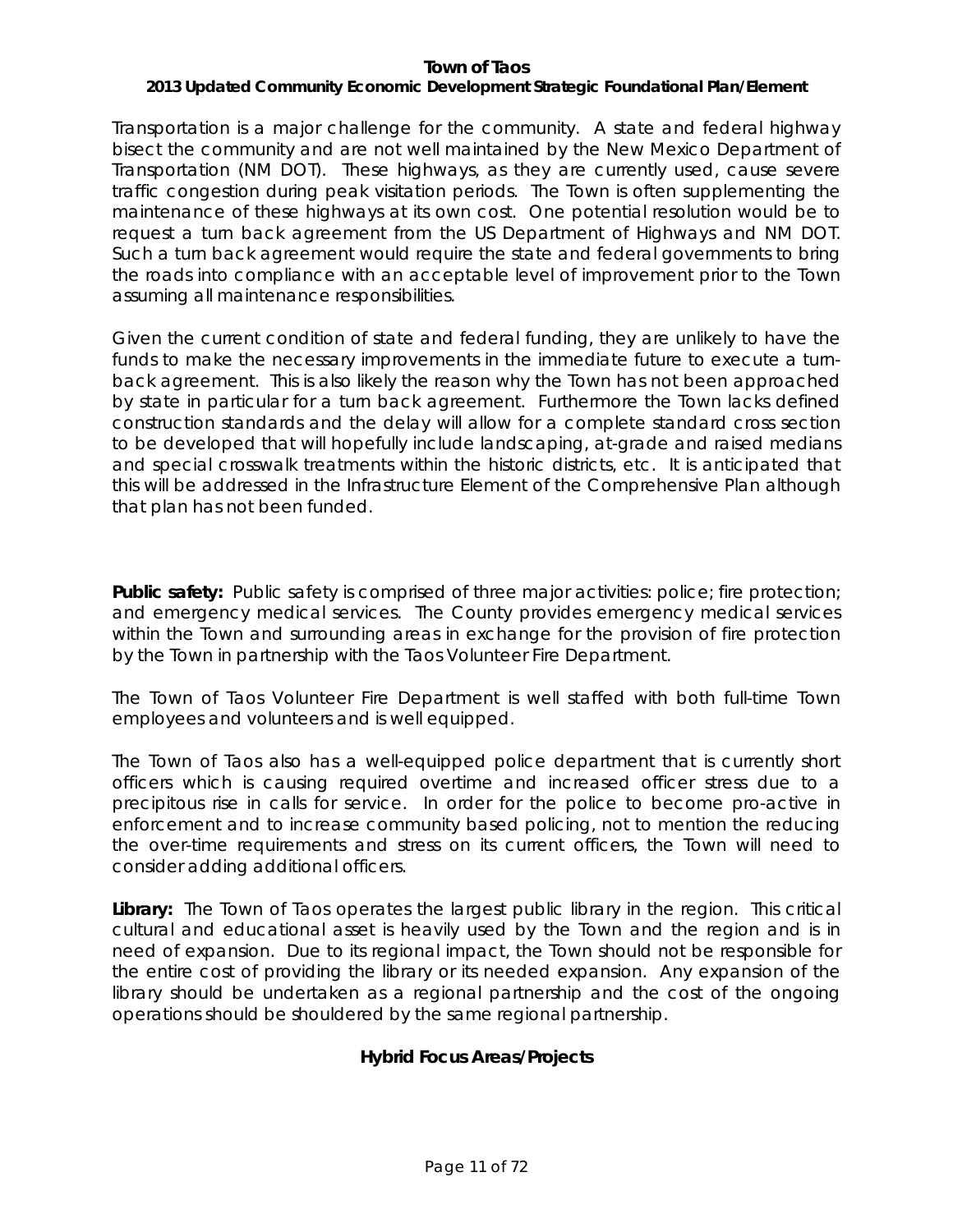# *2013 Updated Community Economic Development Strategic Foundational Plan/Element*

This section focuses on areas that can be most immediately pursued and will affect the entire Taos economy and cannot be ascribed to just non-basic or basic sector impact. This list, unlike the other sections, is meant to be comprehensive as true hybrid or holistic activities are rare but can be very effective if executed well. If other true hybrid areas are discovered they should be added only after careful consideration of their cost and likely return on investment. Most holistic projects can be very costly and realistic costbenefit analysis should be undertaken before embarking on any costly projects.

**Eco Park:** Today the first FIFA regulation sized soccer field of the three (3) field Eco Park complex is complete and has been in operation for just over two years.

The Eco Park is the second step toward creating Taos as a high altitude training destination and for hosting sports tournaments, in this case a focus on field sports. The ice hockey rink at the Taos Youth and Family Center and the tournaments that they have hosted since 2004 was the first step and it has proven that Taos can position itself as a destination for sports tourism. The construction of the Eco Park, in addition to meeting local needs, was predicated on the potential of similar success for attracting field sports to Taos for tournaments and high altitude training. The field is currently operated by the Taos Sports Alliance with a marginal budget and with similarly marginal success.

Of concern is the lack of cost-benefit analysis used prior to initiating this project. It is very important that the Town, if it truly wants to leverage this asset, develop a plan for the fields operations and maintenance. It is impossible for the current operator to be given any sort of objective performance measures if the minimum requirements are unknown. For this project to be productive beyond just a community entity and fulfill its potential as a stabilizing force in the tourism sector it must be able to generate sufficient tax revenues to cover the debt service on the loan used for construction and the funding needed to cover its operations and maintenance costs. Any operational plan must also include replacement costs for the field based on the expected life span of the artificial materials and the term of the lease with Taos Municipal School District.

Prior to any additional investment of public money to construct the remaining fields, the operations of the first field must be at a breakeven point and demonstrate substantial demand for additional fields that will generate public revenues equal to or in excess of the additional debt service, operations and maintenance costs of a second or third field. The first and most important analysis should address the economic reality of how much public revenue will be required to offset the \$2.6 million public investment in the first field and its ongoing operations and maintenance.

Regardless of the results of the baseline economic analysis of the first field, the public sector should not be the sole funder of any additional fields. Other funding collaborations with the private and philanthropic sectors should be explored and public funding of additional fields should be no more than 50% of the total cost.

**Youth and Family Center:** The Youth and Family Center has an additional acre or more of land available for development. A number of concepts have been forwarded for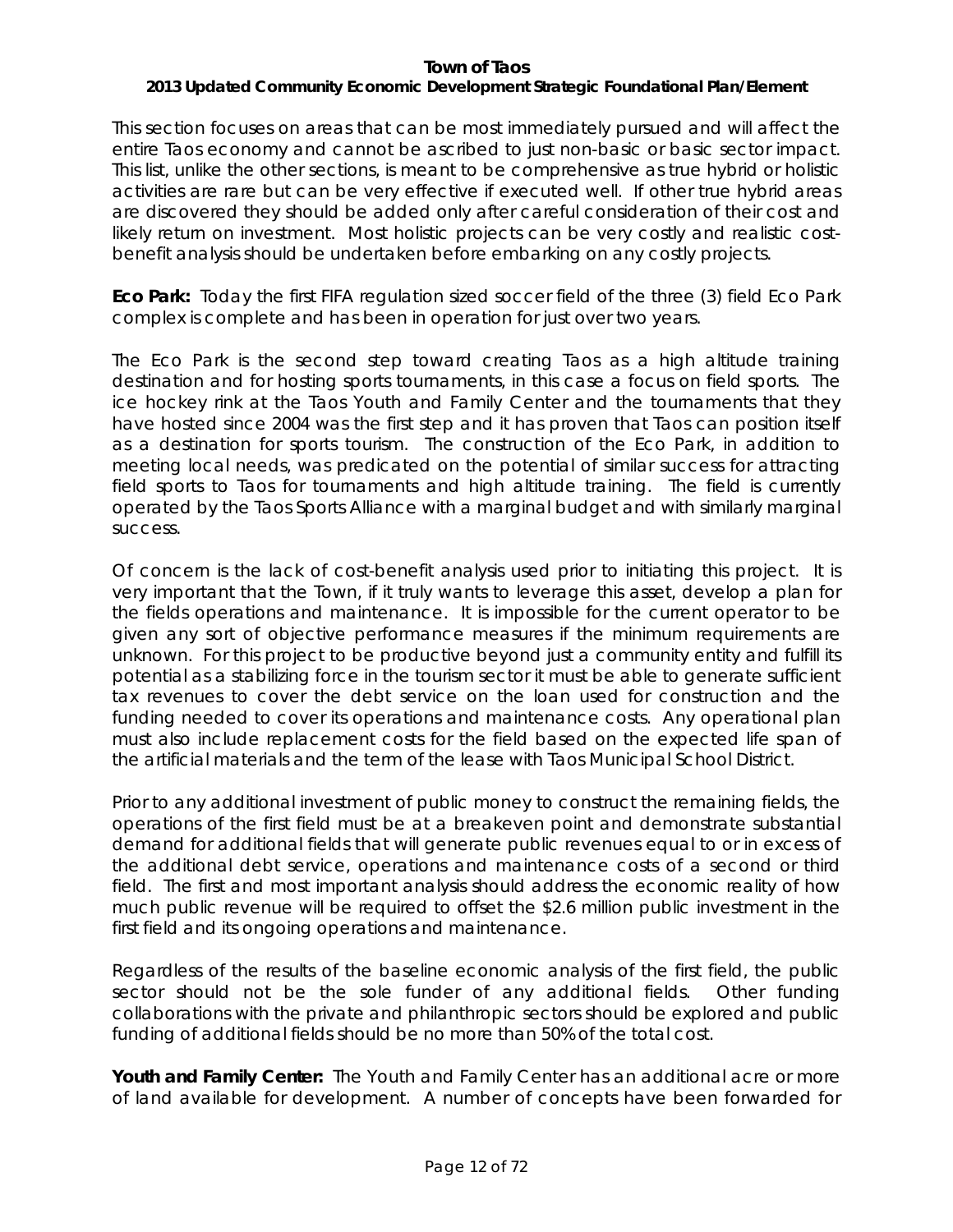# *2013 Updated Community Economic Development Strategic Foundational Plan/Element*

the build out of the property but all of the scenarios involve enclosing at least one sheet of ice so that year round ice time is available. The current environment allows for ice from approximately November 1 until March 31. Due to only a single sheet of ice, tournaments have been constrained, but a second sheet of ice will take time to develop and funds will need to be raised. The most likely scenario is for the current rink to be enclosed while funding for the remainder are raised with the goal of building a new sheet of ice that is fully enclosed. Once the second sheet is constructed the original rink, or perhaps the new facility, would become a convertible space, allowing for arena football, soccer, lacrosse, and other sports to be played in addition to providing a second sheet of ice during major tournaments such as the Thanksgiving Hockey Tournament, High School All-Stars, and the Coyote Classic. A year round skating facility would allow for the community to host training camps in the off-season, including coaching and referee clinics, and would also allow for pre-season high altitude training for teams.

Unlike the first phase of the Eco Park, which was built entirely with public funds, the major source of funding for the skate rink at the Youth and Family Center was private donations and philanthropy. The public investment was minimal. It makes sense for the public sector to fund the interim measures, such as enclosing the existing rink, and fund the design of the new improvements. It would then be appropriate for the community and the Town government to work together to identify capital sources, both public and private, for the construction of any new improvements.

Prior to pursuing any of these improvements, including the most immediate improvement by enclosing the ice rink for year round use, a realistic cost-benefit analysis needs to be done which should include, at a minimum, the likely time it will take for the public investment to see a positive return. This is the same analysis as is recommended for the existing Eco Park field and future fields (if any).

**Higher Education:** Working with UNM – Taos and potentially other schools such as Southern Methodist University to develop a four-year campus that will allow students to pursue their entire educational career in Taos is important for the community, but more importantly would provide a university atmosphere that could positively influence Taos Municipal Schools and attract new youth to Taos who are pursuing a Baccalaureate degree. These new college students will demand a certain level of housing, goods, and services not to mention providing new depth to the local work force. A constant issue for northern New Mexico is the lack of a qualified workforce to meet even existing local demands. The lack of a qualified workforce can make attracting even small startup firms with minor personnel needs difficult.

The Town should continue to support and assist UNM – Taos with its goal of becoming a complete four-year degree conferring satellite campus for UNM, but the emphasis should not be on bricks and mortar construction. Instead the focus should be building career paths that include certificates, associates and Baccalaureate degrees without leaving Taos. This would be best accomplished by leveraging the KCEC fiber optic network to allow for distance participation in classes held at the main UNM Campus in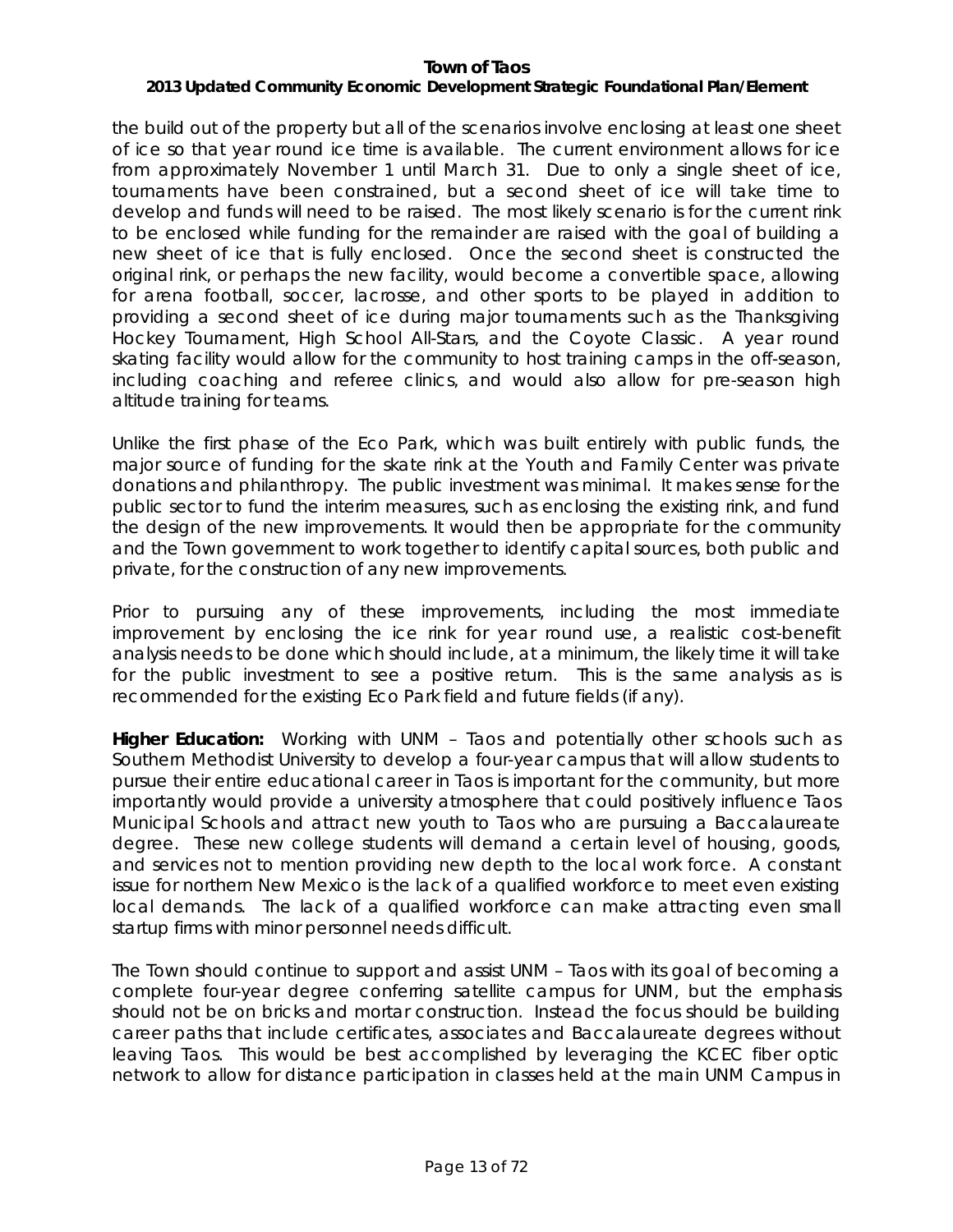# *2013 Updated Community Economic Development Strategic Foundational Plan/Element*

Albuquerque and thereby eliminating the geographical barriers to higher education that location dependent education creates.

**Taos Community Auditorium:** The Taos Community Auditorium (TCA), operated by the Taos Center for the Arts, is an artistic and cultural cornerstone for the community and a draw for visitors. The TCA hosts national touring companies; live high definition simulcasts of the Metropolitan Opera; theatrical productions; high definition movies; and community events. The TCA not only meets the local need for artistic and cultural shows and events, it draws visitors from as far away as Dallas, Texas.

The master plan for the TCA property includes a smaller theater and a "black box" theater that will allow for additional performances and film work including editing and post-production. These additional spaces are designed and a capital campaign will begin once the economy stabilizes and begins to show at least moderate growth.

# **Local Economic Development Focus Areas/Projects**

This section examines the areas of basic economic sector activities that hold the greatest potential for positive results. This is not an exhaustive list just as the areas listed in the previous section regarding the non-basic economic sector are not exhaustive. However these areas have the greatest promise for a significant return on investment for the community and are most likely to expand the basic economic sector of Taos.

**Location Neutral Business Attraction:** Standard business attraction often involves a significant investment in staff, outreach and marketing, and eventually concessions and investment by the community in order to attract a business that is interested in relocating. It is not unusual for large location dependent companies that can provide significant jobs and/or contribution to the tax-base to receive millions in incentives and local concessions. In some cases communities have invested so much into attracting a particular business to the community that they may not see a return on their investment for a decade or longer.

Standard business attraction also uses key elements to put a community on the "radar" for site location consultants. These key elements include many things that an isolated community like Taos could never provide; namely easy interstate access, rail and air transportation, and reasonable land, utility and development costs. Standard business attraction which is supported by the state through the New Mexico Partnership is rarely workable for a community like Taos.

Instead Taos has chosen to pursue the attraction of "location neutral businesses" which are those businesses, be they composed of a single entrepreneur or a firm of thirty (30) that can, by the nature of their work, be located anywhere in the US or even the world. These businesses often rely on broadband and technology for their work and/or,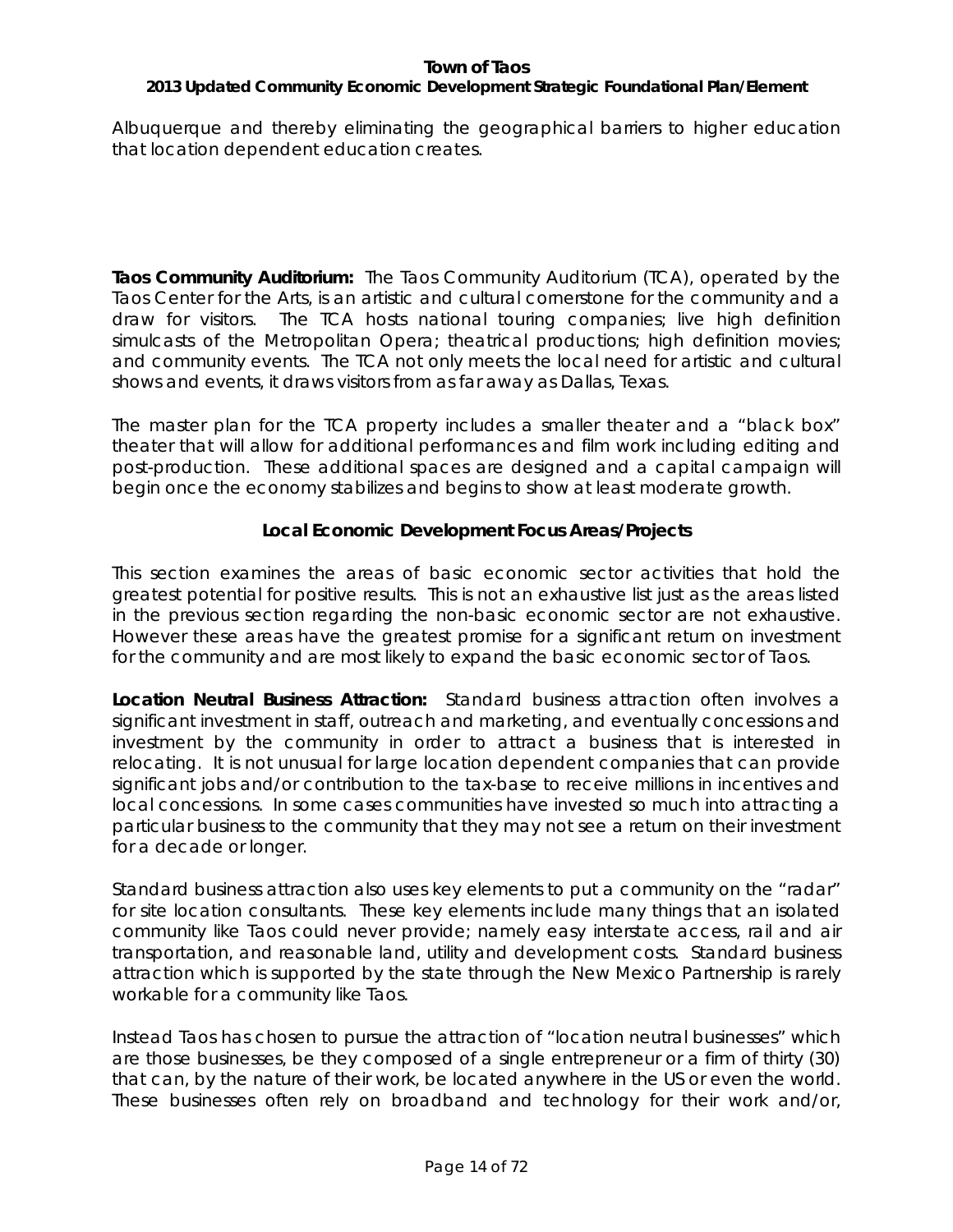### *2013 Updated Community Economic Development Strategic Foundational Plan/Element*

especially in the case of artistic and craft goods production, they rely a network of support for the creative economy including a collegial atmosphere, educational opportunities and quality primary/secondary schools, affordable and quality housing choices, significant amenities and natural beauty. Taos is well suited to meet most of the needs of these location neutral businesses and can take steps to improve in the areas that can be improved such as education.

As mentioned in the introduction the typical personality trait of location neutral entrepreneurs is a high tolerance for change. Unlike most people, major life changing events that occur outside of the entrepreneur's control is embraced as an opportunity for additional positive change which tends to make them less risk adverse. Most location neutral entrepreneurs that will relocate and therefore can be attracted to Taos generally come out of three (3) age cohorts that are experiencing a life changing event:

- age 20 to 25 where the young adult is typically graduating from college or graduate school with a degree in a specialized area such as engineering, computer science, art studio, or film or other technical skill or creative endeavor and are looking to start their own business or work for a small firm with the intention of eventually becoming a partner or branching out to eventually start their own business;
- age 35 to 40 adult with substantial experience who has or is starting a family and desires a less formal working arrangement or wants to start their own business continuing to work in their field;
- Age 55 to 60 senior adult with significant experience and industry contacts who has become an "empty nester" and typically is able to go into semi-retirement and work for themselves or start a small firm providing services to the industry that they exit from.

There is a sort of infrastructure, or in this case support structure, that is required for location neutral businesses (LNB). Perhaps the most important part of the support structure is an essential service provider (ESP) who provides support functions and services such as accounting or bookkeeping, legal advice, mailing, mail delivery, fax service, copying, conference space, a gathering spot such as a coffee shop or deli, video conferencing, and occasional "heads down" space when collaboration is needed, all in a single physical location. Unlike the typical business incubator that provides subsidized office space and comingled services in a public facility, the ESP is a private sector business that operates, ideally, a public-private partnership facility that makes services and spaces available on an a' la carte basis after paying a basic membership fee. In addition to basic business services and facilities on an on-demand basis that allow for close control of overhead, the ESP is also needed to address another very real need for LNBs – human contact. The need for human contact comes from the relatively isolated nature of LNBs where most of their work is done at their home. Studies have shown that most workers who base their business out of their home need to get out and socialize about every third day or their productivity will suffer.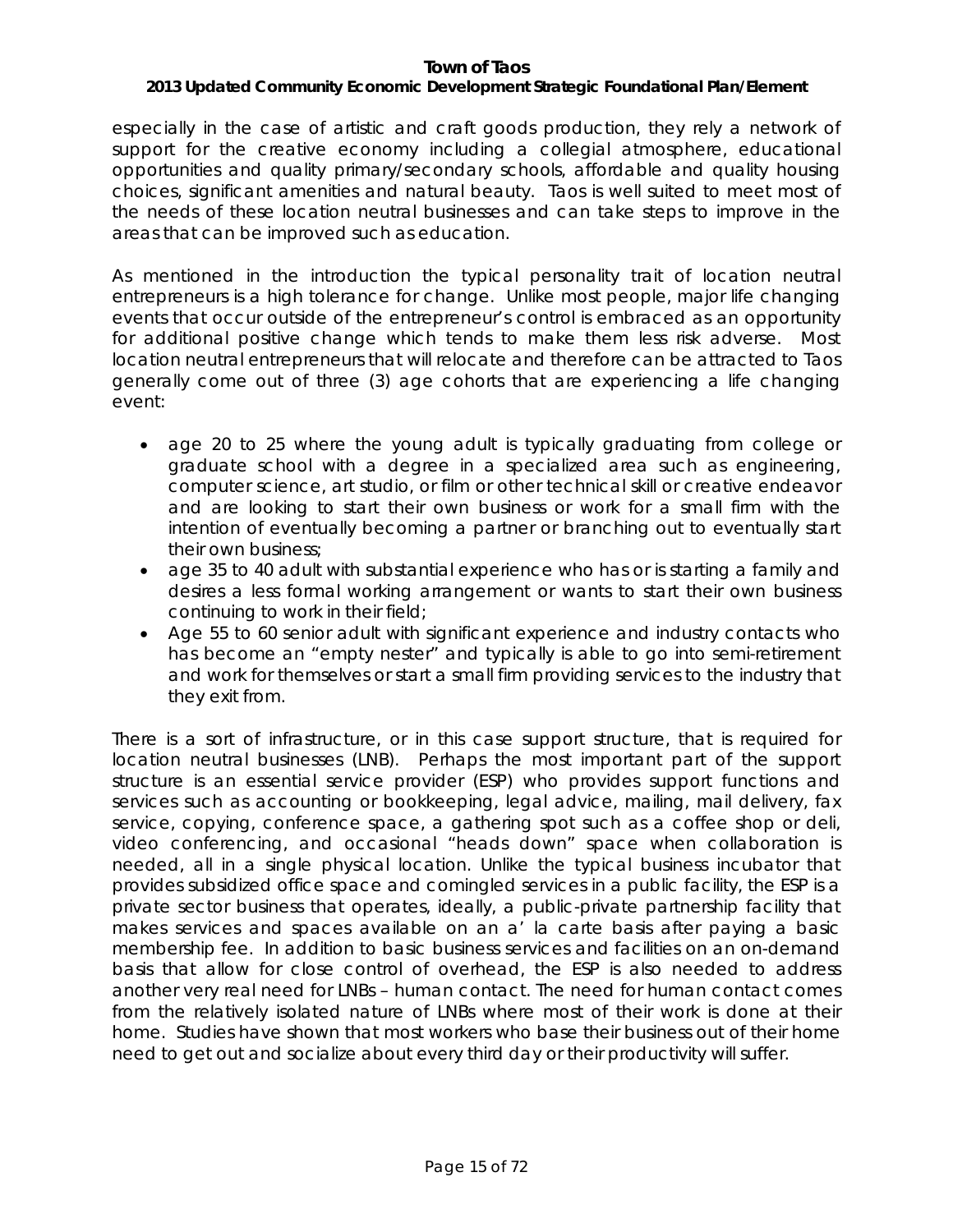# *2013 Updated Community Economic Development Strategic Foundational Plan/Element*

Another common need, regardless of the type of LNB, is sufficient business class broadband availability at a reasonable price. Taos currently has minimal broadband availability with broadband available primarily within two (2) to four (4) miles of the Century Link switch located on Civic Plaza Drive in downtown Taos. Standard business class broadband access through the sole provider, Century Link, is expensive with very little choice; a T-1 line which averages 3 Mb up and down load speeds is \$500 per month after installation costs and a DS3 line with averages of 15 Mb up and down load speeds is \$5,000 a month after the cost of initial installation. The lack of choice and high cost for effective business bandwidth and the limited geographical reach of these services have hindered Taos' ability to be competitive in attracting LNBs.

LNBs need a local workforce as well as one that is remote. Support can be best provided to this sector by encouraging local educational institutions to provide programs that offer industry standard and recognized certifications in areas of direct need for technology based businesses. Most often a four-year degree is not a necessary credential in the technology world. Practical, focused and hands-on education that can result in industry standard certification in a specific field of technology are in demand by Location Neutral Businesses.

Very recently the Regional Economic Development Initiative (REDI), a regional partnership sponsored mostly by funding from Los Alamos County, was able to secure funding for the construction of middle mile service in Santa Fe, Rio Arriba, and Los Alamos County with some last mile construction, and Kit Carson Electric Cooperative in conjunction with REDI secured combination grant and loan financing to provide last mile development of the fiber optic network in Taos. The award for both projects through REDI is critical for Taos; without the funding and deployment of REDI Net, Kit Carson would not have been able to deploy their last mile development plan because the network would not be able to reach the point of presence in Albuquerque. Since the network is being deployed with American Recovery and Reinvestment Act (ARRA) money the network will be an open network instead of a proprietary network. This means that the access to the network must be broadly available to any internet service provider. This will introduce competition to the currently uncompetitive broadband market and that competition should increase the quality and choice of service for residents and businesses. Kit Carson's portion of the network is also unique in that the fiber will be deployed to every home and business that Kit Carson services to make the deployment of smart grid technologies possible. Since the smart grid application will only occupy a small portion of the data capacity of the fiber, each business and home will be able to receive additional information technology services. The deployment of REDI Net and the Kit Carson fiber optic network is critical to Taos' attraction of LNBs.

**UPDATE:** Kit Carson's fiber optic network is approximately eighteen months from being completed. The project has suffered a number of delays and little is known about the project and Kit Carson has not been forthcoming with pricing, access, etc. despite numerous inquiries by local internet service providers. Furthermore there has been little to no planning regarding how to leverage this major infrastructure investment to the benefit of the communities within the Kit Carson service area.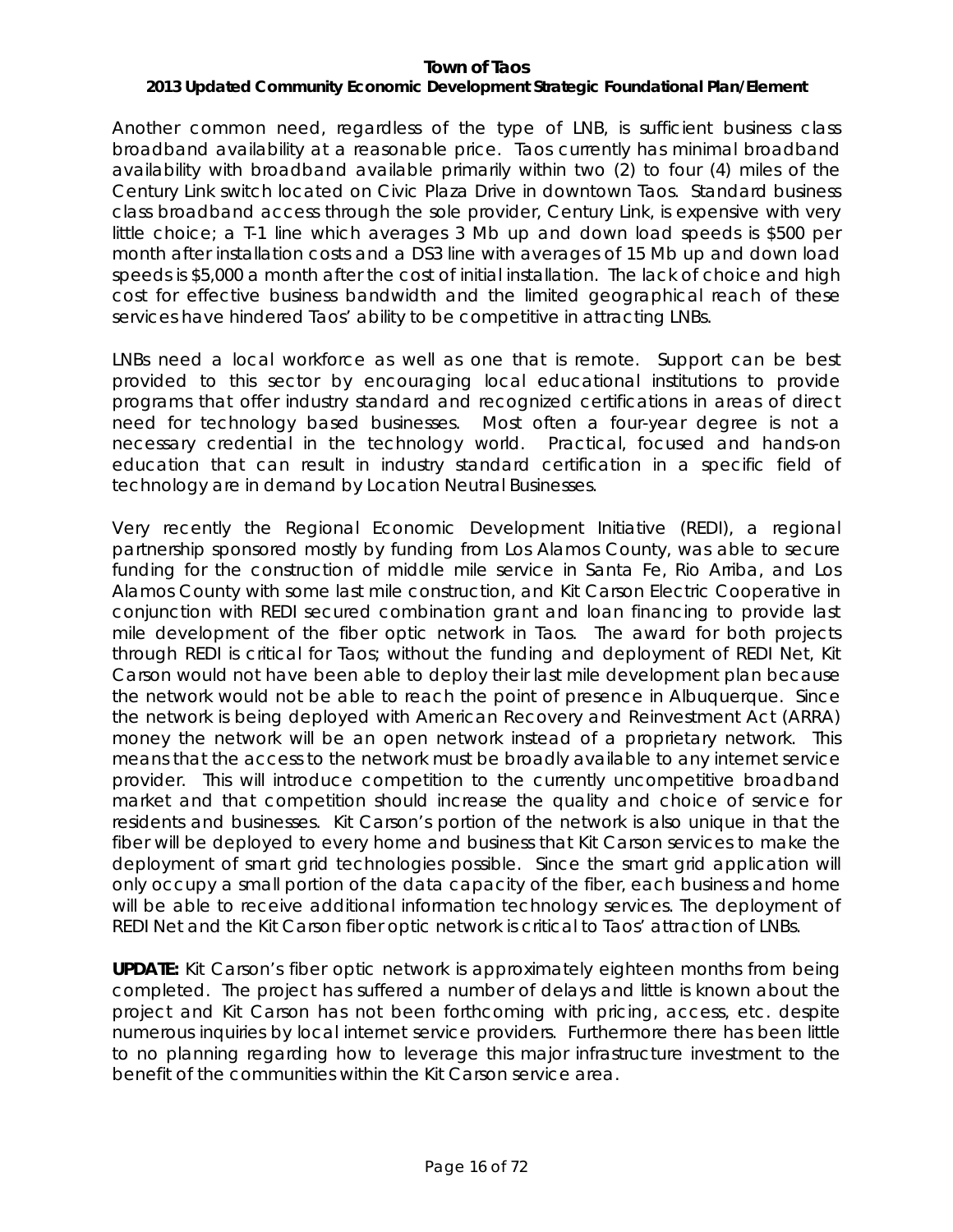# *2013 Updated Community Economic Development Strategic Foundational Plan/Element*

Air service is often another requirement for a LNB. By providing goods and services outside of the state these businesses require occasional to frequent air travel. The Taos Regional Airport has been trying to get clearance for the construction of a cross-wind runway for over twenty years (20 +) to improve the capacity and safety for air travel to and from Taos but the project has been stalled in the Environmental Impact Statement process, specifically centered on concerns relating to the historic preservation aspects or section 106 compliance as it relates to Taos Pueblo, the cultural gem of the southwest if not the United States. Recently Taos Pueblo and the Town of Taos have made progress toward a resolution to the Pueblo's concerns and the EIS may come to a close in the near future allowing for the construction of the long awaited cross-wind runway. The next most available airport is the limited commercial airline service out of Santa Fe or full air service through the Sunport in Albuquerque.

**UPDATE:** The FAA, Taos Pueblo and the Town of Taos reached agreement on the final disposition of the Environmental Impact Study and the required mitigation of the potential impacts. The US Transportation Secretary has signed the Record of Decision, opening federal funding for the construction of the long awaited cross wind runway. However the project is now stalled as the Town seeks a method to fund the 10% match requirement of approximately \$2.4 Million.

Another common need of LNBs is reasonably affordable high quality homes with a layout conducive to or designed to accommodate the needs of those engaged in a live-work lifestyle. Some of Taos' historic housing stock lends itself well to a live-work lifestyle if more modern amenities can be brought to those homes. Taos has many accomplished designers and general contractors who can certainly design speculative, standard plan, and custom homes that can meet the needs of LNB entrepreneurs, but affordability will continue to be a concern with continuing high land costs. Although ideal housing might be able to be provided to LNBs in sufficient quantities, the natural beauty and community amenities will need to continue to provide a high value to these businesses in order to overcome the high price of housing for newly attracted LNBs.

Taos has made some key investments toward a LNB attraction strategy and as the remaining support structures are developed, the community will need to market to this demographic. The Community Economics Lab has been working with the state on a statewide LNB attraction strategy and has several pilot programs in place. It is advisable for the Town to consider entering into the state program as a pilot community and develop the necessary partnerships to be successful and receive state assistance with marketing and evaluation.

Areas where Taos can begin immediately to grow local LNBs include medical transcription, technical writing, editing, and legal transcription. Taos contracted with AIS Development to complete an economic development feasibility study for medical transcription in the fall of 2009. The results show that these jobs, which can be located anywhere in the US but must be provided on US soil, pay well and are in high demand. The Town of Taos should continue to pursue local LNB creation through medical transcription and similar industries to jump start LNB attraction. The same support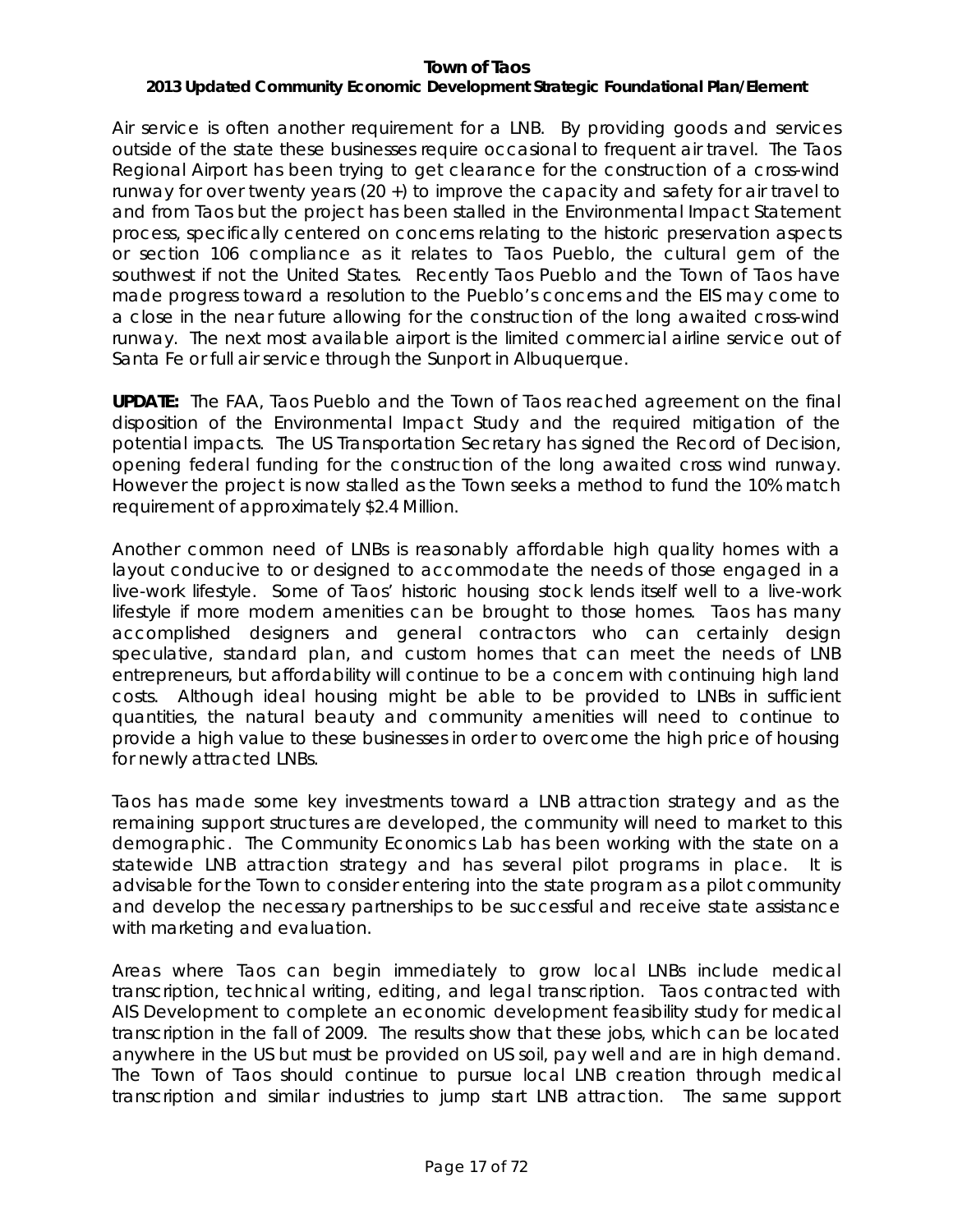### *2013 Updated Community Economic Development Strategic Foundational Plan/Element*

systems that will be needed by locally created LNBs are the same as those that may relocate to Taos and local LNBs may be able to support a startup ESP so that support network will be in place and operational, furthering Taos' competitive position for attracting new LNBs to the community.

**Business Retention and Expansion Program:** Taos has never undertaken a formal business retention and expansion (BRE) program. Businesses have generally been able to thrive or at least limp along sufficiently in the past with no formal support or intervention. Today the loose, disorganized, and reactionary approach to BRE is insufficient. Taos has lost a number of emerging companies to competing larger cities who have provided support to their growing business and in some cases provided incentives for them to grow their business in their new location.

First and foremost Taos must execute a baseline survey of all businesses, basic and nonbasic alike to understand the condition of the total local economy. The baseline survey instrument has been created and is an attachment to this plan. The survey can be selfadministered or can be taken by interview. Interviewing a survey respondent is often preferable but is time consuming and manpower dependent. This survey, if completed correctly, would provide valuable information for following up with those businesses that show signs of relocation, shutdown, expansion, or stabilization assistance. The results of the survey must be kept confidential and should be used only by qualified economic development entities and personnel such as the Town Manager, Community Economic Development Director, Taos County Chamber of Commerce personnel, Taos Entrepreneurial Network Coordinator, economic development contractors, etc. To keep the data relevant and current the same survey should be completed on an annual basis but may be limited to basic industries and distressed segments of the nonbasic sector.

The baseline survey can be accomplished in several ways including a sole contractor, sole staff member, or a group of volunteers and staff. The single staff member or contractor approach removes the need for training and keeps the data collection consistent but will also be very time intensive and will take much more time to complete. Using volunteers to collect the data will require training of the volunteers, coordination, and management and data collection is likely to be inconsistent although it will likely take less time to complete the survey. The method that will likely yield the best results is a combination of interviews and self-administered surveys using a single staff member or contractor who delivers the survey and arranges with the owner or manager of the business a time to either administer the survey by interview or to be collected from the business allowing them to self-administer the survey.

BRE requires actions both by qualified individuals and by groups of qualified people and organizations depending on the severity and breadth of the business concern. A task group of qualified professionals that can address BRE should be formed. This task group would most likely form out of a subset of the Taos Entrepreneurial Network and the Taos County Chamber of Commerce along with a Town staff member or contractor. The Town staff member or contractor would be responsible for administering and maintaining the BRE survey database and would be the point of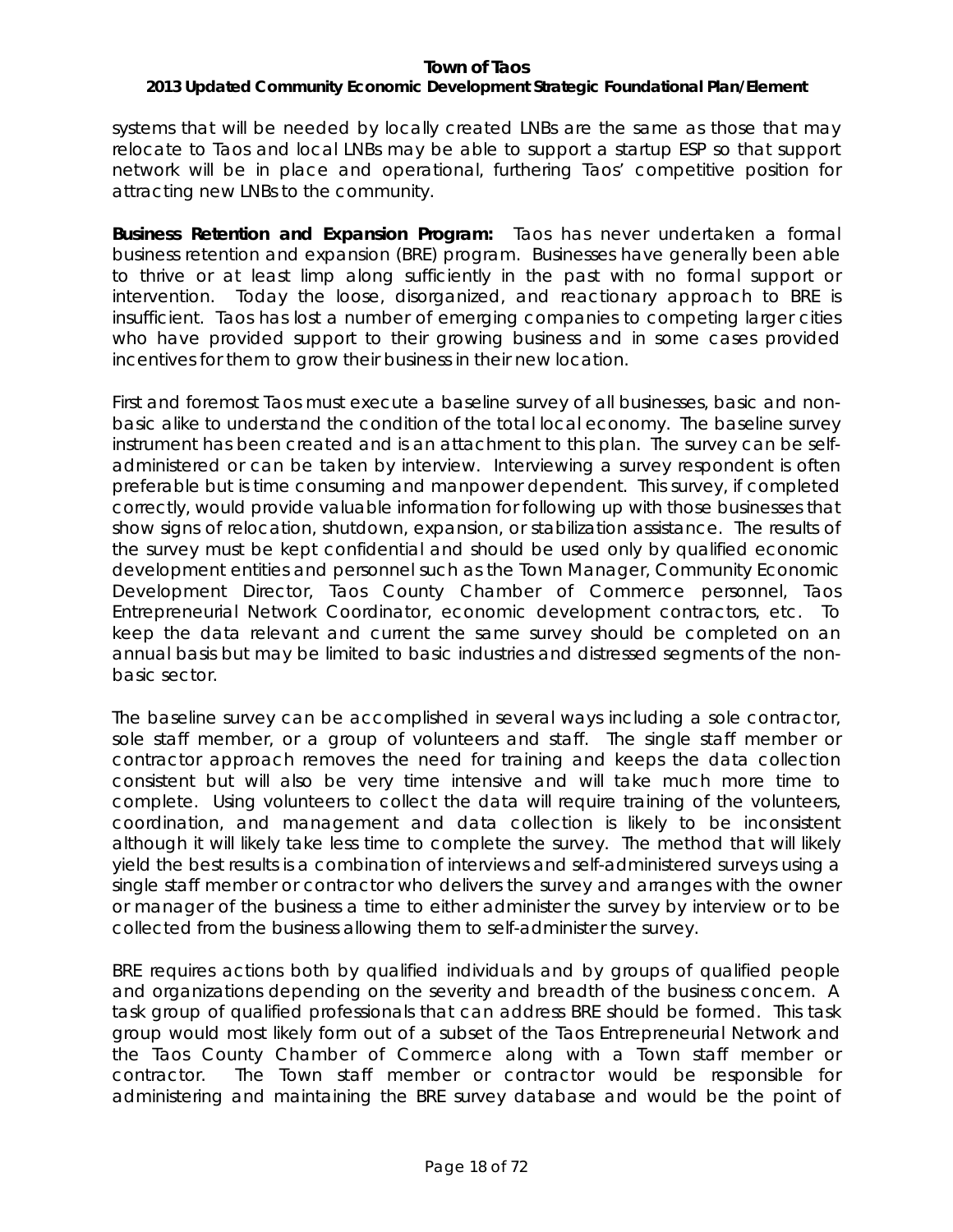# *2013 Updated Community Economic Development Strategic Foundational Plan/Element*

contact for any BRE action or recommendation by the task group. The task group will need to be able to meet on short notice and act quickly either individually or by bringing the appropriate entities to the table to take action to retain or assist in the expansion of local businesses.

BRE is not glamorous. BRE rarely grabs headlines or even thanks beyond the business that is saved, retained, or expanded. But although it lacks the glitz and fanfare of business attraction it is the most effective of all basic economic development actions.

**Business Incubation:** Business incubation is similar to but more resource intensive than business retention and expansion (BRE) efforts. It also generally has a high fail rate given that many startups cannot survive more than 24 to 36 months on average. But business incubation can yield huge results, creating growing businesses that are a part of and committed to the community that supported their start. What distinguishes BRE from incubation is the maturity of the business. Most businesses that are younger than five years can benefit from an incubation approach while those businesses older than five years are most likely to benefit from a BRE approach. Businesses that can be incubated are generally split into two maturity categories: startups and middevelopment. Startups are usually at the very beginning of their development to around two years of operation. This is the most unstable time for a business and where the most business failures occur and successful interventions are the most difficult to create. Mid-development businesses generally have at least two years of operating history but less than five years of operation. While the business can still be volatile there is some track record of the business to evaluate to determine what will be the best intervention for the business.

The Taos Entrepreneurial Network (TEN) is one of the most effective tools for incubating startup businesses. TEN is a collaborative network of professionals that meet on a monthly basis to provide support and networking opportunities to new business ventures. Members of TEN's network of professionals will often give up to an hour of assistance to a startup or mid-development business in the hopes that they will succeed and eventually become clients. TEN also provides a facilitator who helps connect businesses with the help they need to stabilize or grow their business or even help to gracefully shutdown a business that is failing. The Town should avoid direct incubation of startup businesses and instead should provide TEN with monetary support to ensure that the program continues to meet the needs of startups with little risk or exposure to public assets and funding.

Taos County Chamber of Commerce is an evolving entity that is moving away from its historic emphasis on Fairs, Expos, tourism marketing, visitor information and basic advocacy toward developing educational forums, workshops, and business and economic development services in addition to targeted advocacy and continuing community political forums and networking opportunities. Many Chambers of Commerce have lost their relevancy in the US and the new leadership of the Chamber has moved the organization forward. The Chamber can and should play a role in incubation, alongside TEN, and as a key partner in BRE efforts and a collaborative role in LNB attraction. The Chamber can be most helpful to its startup and mid-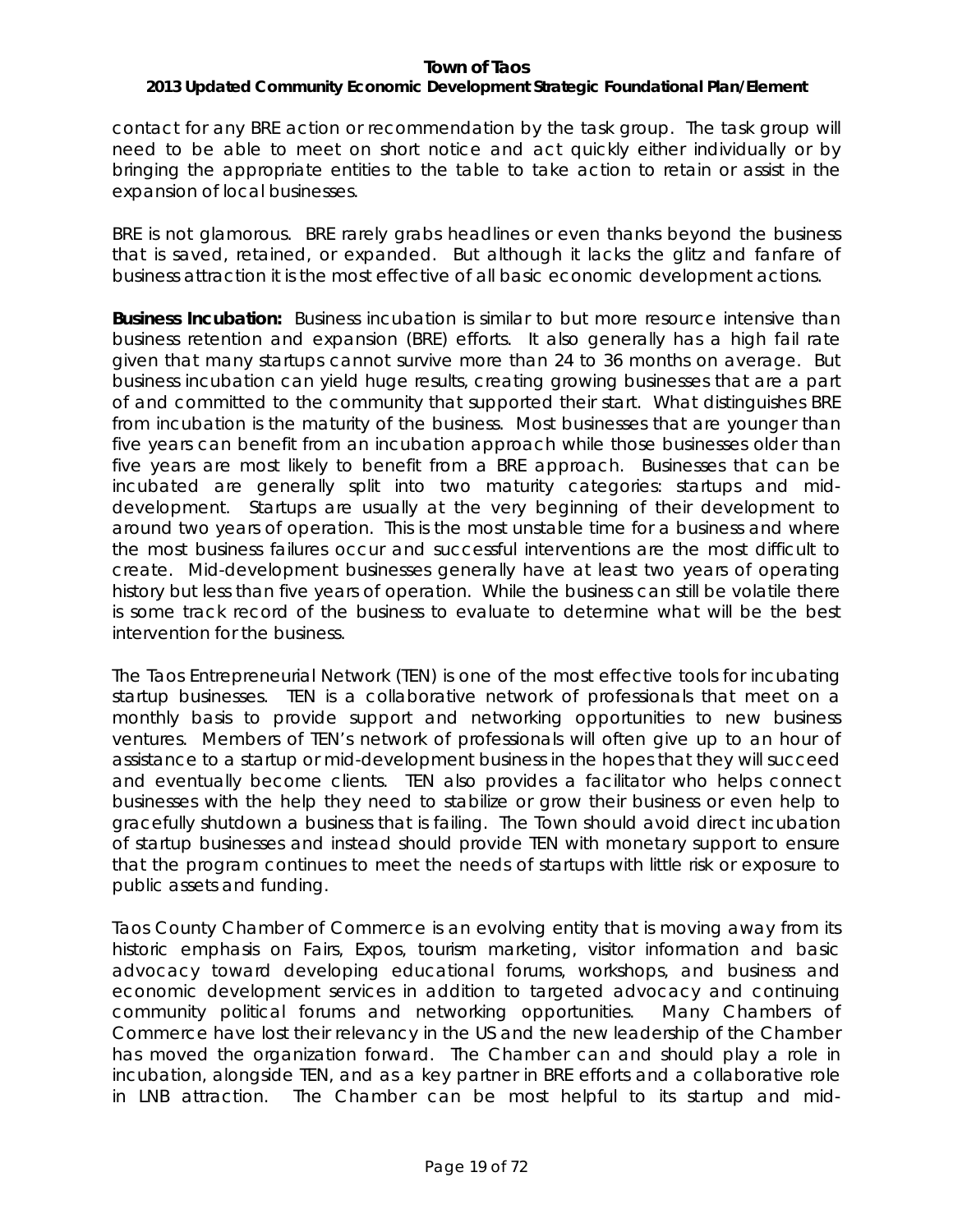# *2013 Updated Community Economic Development Strategic Foundational Plan/Element*

development members by matching them to experienced and long standing members that are willing to share their understanding of the Taos business environment.

The biggest role that the public sector can play in business incubation, besides supporting TEN and working collaboratively with the Chamber, is to consider the adaptive reuse of underutilized public assets, particularly the Town of Taos' Convention Center and Taos County's Historic County Courthouse. Often the biggest impediment to a growing business is to stabilize its working capital needs and exponential growth. This is usually evident in mid-development businesses that need assistance with cost reduction in order for receivables to be converted into cash and meet working capital demands. Stabilization can usually be achieved within five to seven years of business operation. One of the easiest ways for the public sector to assist these growing businesses is provide a facility for the business at an initially greatly reduced or abated rental amount and slowly increase the rent over a five year period. After the fourth or fifth year of assistance the business needs to be charged a market rental rate and thereafter be charged a market rental rate plus a rapidly escalating premium to encourage the business to relocate to a private property. Incubation needs to be short term and needs to be firmly managed in order for businesses to become self-sufficient and for new growing businesses to have access to the same assistance. Just as any basic economic development action must demonstrate net public benefit through a realistic cost-benefit analysis, any abatement or subsidy of rent must be secured and show that the community will be able to recoup its investment within a reasonable time period either through additional tax base and/or employment.

**Tourism Diversification/Stabilization:** Tourism has long been the mainstay of the basic economic sector of Taos. Visitors come to enjoy the stunning natural beauty, experience the authenticity of the living cultures, and to be inspired by and a part of the intense creative environment of Taos. The prior success of Taos has been organic and unorganized often fueled by word of mouth, history, and reputation. In the current travel climate Taos cannot remain competitive for tourism dollars without organization and effort to make the visitor experience not only seamless and simple but remarkable.

Tourism and its associated retailing and services are at its heart firmly rooted in the basic economic sector. Instead of exporting goods and services and importing revenues, the lodging industry, and associated tourism retailing and service industries import visitors who consume locally produced goods and services and leave their revenues behind in the community. Other communities have become well organized and make the visitor experience seamless and easy making the current difficulty in visiting Taos less attractive and therefore less competitive.

The highest grossing and growing sectors of the travel industry revolve around four key areas: heritage/cultural tourism; eco-tourism; adventure/experiential tourism; and sporting tourism. All of these tourism interest areas share in common some general demographic traits – these tourist are generally well educated, stay longer or make repeat visits, are willing to spend more for authenticity and unique experiences, and appreciate a strong environmental ethic. The heritage or cultural tourist generally wants to stay in an upscale historic hotel, eat at local restaurants offering traditional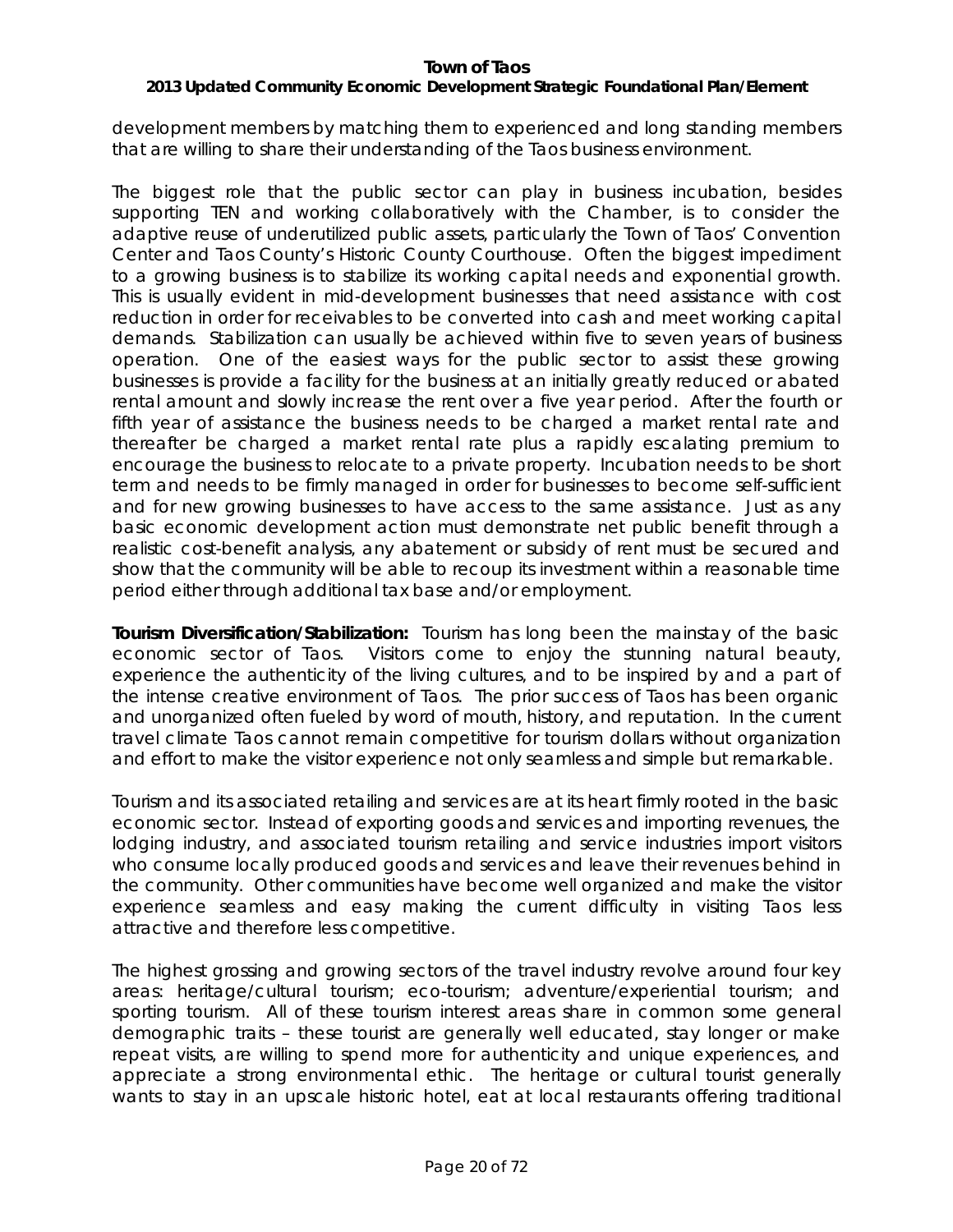# *2013 Updated Community Economic Development Strategic Foundational Plan/Element*

local cuisine, and tour and experience authentic historic sites and interpretation. The eco-tourist generally values the opportunity to stay in unusual accommodations that support sustainability and conservation and to participate in activities that allow the tourist to interact with the natural environment in a memorable way and leave no trace of their visitation. The adventure or experiential tourist is less concerned with accommodations and is mostly concerned with having an experience that they can never have anywhere else and are able to take back the thrill, the knowledge, and the skills that they acquired from their visit. The sporting tourist is similar to the adventure or experiential tourist in their focus on the activity that they will be engaged in during their visit be it a tournament or training camp, or other activity. Most importantly they may need sports related medical services and/or equipment during their trip in order for the experience to be positive.

The one attribute that all of these types of tourism exhibit is these tourists have a deep passion for the interest that motivates them to travel. When a person becomes passionate about an experience, they become what is known as "price insensitive", which simply means that they will scrimp, save, and sacrifice in order to follow their passion and are willing to pay a premium for the highest quality, most authentic, and/or impactful trip.

The public sector's role in this area is to facilitate organizing of the private sector tourism industries and forming partnerships among private, public and non-profit sectors that will support an overall effort to increase, diversify, and stabilize Taos' tourism industry. A very key component of that support is the creation of a tourism portal website that will act as a trip planner for visitors that want to travel to Taos. In addition, the designation of Taos as an ACD has created a natural partnership between the state departments of tourism, cultural affairs, and economic development, the Town of Taos, and all segments of the creative economy that is heavily engaged in heritage or cultural tourism and adventure or experiential tourism. The state has also designated Taos as a pilot eco-tourism program and the Northern Rio Grande National Heritage Area is in its final Management Plan Approval stages and will provide yet another non-profit entity and the National Park Service to the enhancement, support, and organization of the heritage and/or cultural tourism segment. Taos is also organizing itself through the Taos Sports Alliance to address the organization of sporting tourism. The Town's role should be to bring these diverse resources together in one virtual location and make it easy for the traveler to not only visit but to have an exceptional experience on their visit. The best way to do this is to create and maintain a portal website that also provides a trip planner.

The need for providing an organized portal with a trip planning function is based on the fact that one of the largest growing segments in travel is family vacations. The tendency is for families to try to combine multiple interests into a single trip where everyone has an opportunity to participate in something meaningful for them. For example, a son may travel to participate in a summer athletic competition, the daughter may take advantage of the opportunity for high altitude training for an upcoming competition while the mother takes a series of art classes from Taos artists and the father takes advantage of the opportunity to fish the Chama River with his son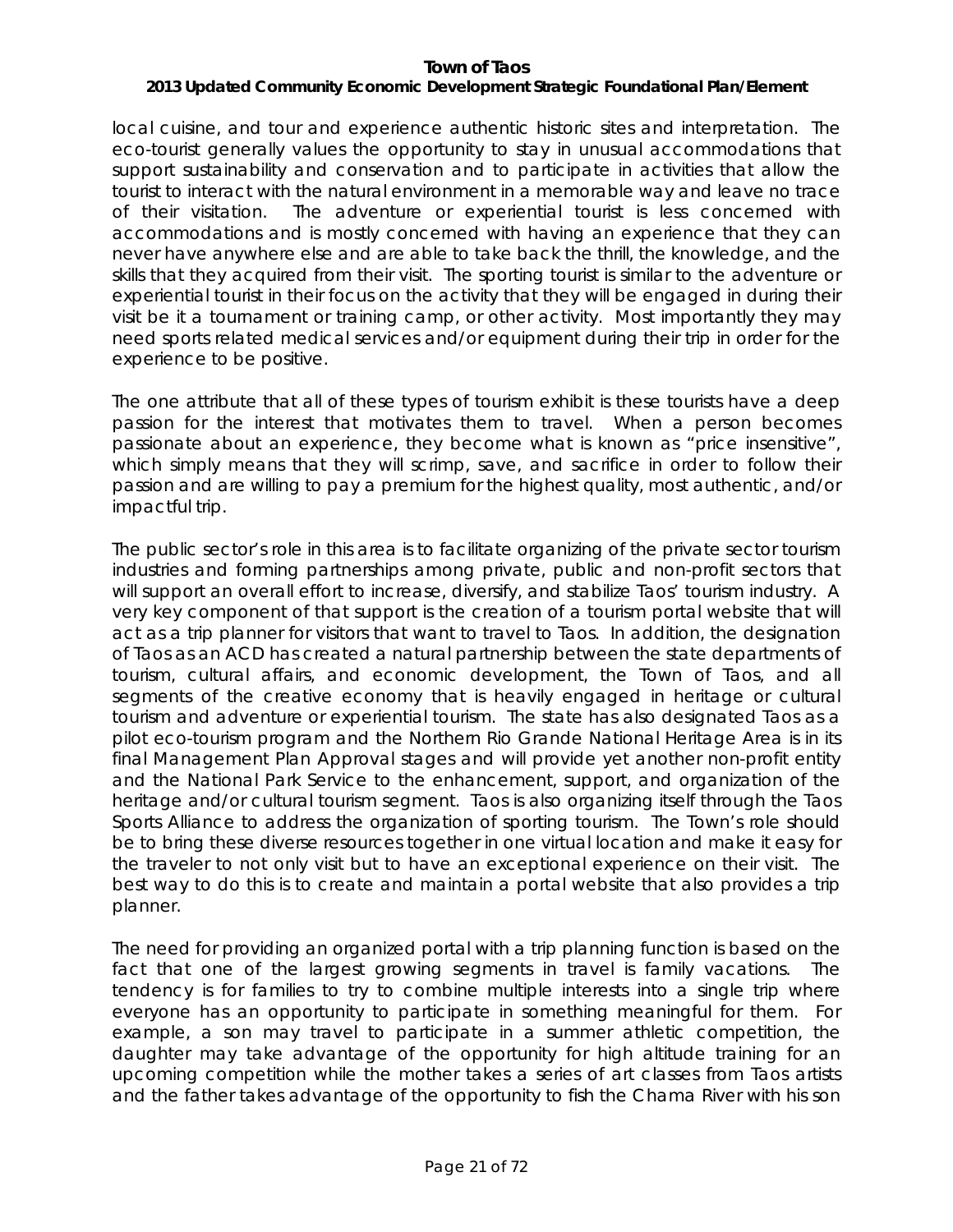# *2013 Updated Community Economic Development Strategic Foundational Plan/Element*

and watch his son's games. Modern family vacations often have multiple purposes and the wider the variety of offerings that can be conveyed the more likely you are to get the tourist to not only come, but to stay longer and make repeat trips.

Perhaps the most important physical improvement that the public sector can make in Taos is the rehabilitation of the Historic County Courthouse on the Taos Plaza and the installation of a heritage and cultural interpretive center in the historic courtroom where the WPA murals are located. Although Taos County owns the building, the County does not have the capacity to make the needed improvements to the building. Instead it will take a partnership effort between Taos County, Town of Taos, Northern Rio Grande National Heritage Area, National Park Service, Taos ACD, and the community to make it possible.

**Art/Craft Production:** The production of art and crafts, ranging from classical visual arts, to healing arts, to performance arts, to pottery, to jewelry making, to literary arts and all points between, has been a basic economic engine for Taos since its establishment as an art colony and a writer's colony starting with the establishment of the Taos Society of Artists in 1915.

With the continually increasing cost of living and sky rocketing home prices in Taos beginning in 2003, many artists have been priced out of the community and live and work outside of the local area of this plan. Part of the results of the Artist Housing Market Survey indicated a significant interest in the construction of affordable studio space. While some additional studio space may be included in a future Artspace project, it is unlikely that the Artspace building will provide enough affordable studio space to meet the current and hopefully growing demand. The Town should give consideration to assisting with the development of additional affordable studio space to retain and attract artists to Taos. In addition to making it possible to retain and attract artists, a development of this type would also provide a natural gathering place for artists to socialize and collaborate and could lead to informally structured mentorships among experienced and inexperienced artists working in similar or the same medium.

The sale of art has also changed dramatically in the last few years. Galleries are no longer limited to their physical location. To be competitive galleries are creating an internet presence, and may even participate in open air fares and events. This is particularly true of artist owned and operated galleries. Cultural markets and artist cooperative galleries are beginning to become more viable. Changes to the function and regulation of uses on the Taos Plaza have been forwarded through the recent work completed by the Taos ACD, which if implemented could add the Plaza to the list of available venues for selling art and crafts produced in Taos County. What is clear from the Artist Housing Market Survey is that not only are affordable studio spaces needed and desired, but accessible and reasonably priced venues for the sale of art and crafts is a need of the emerging artist.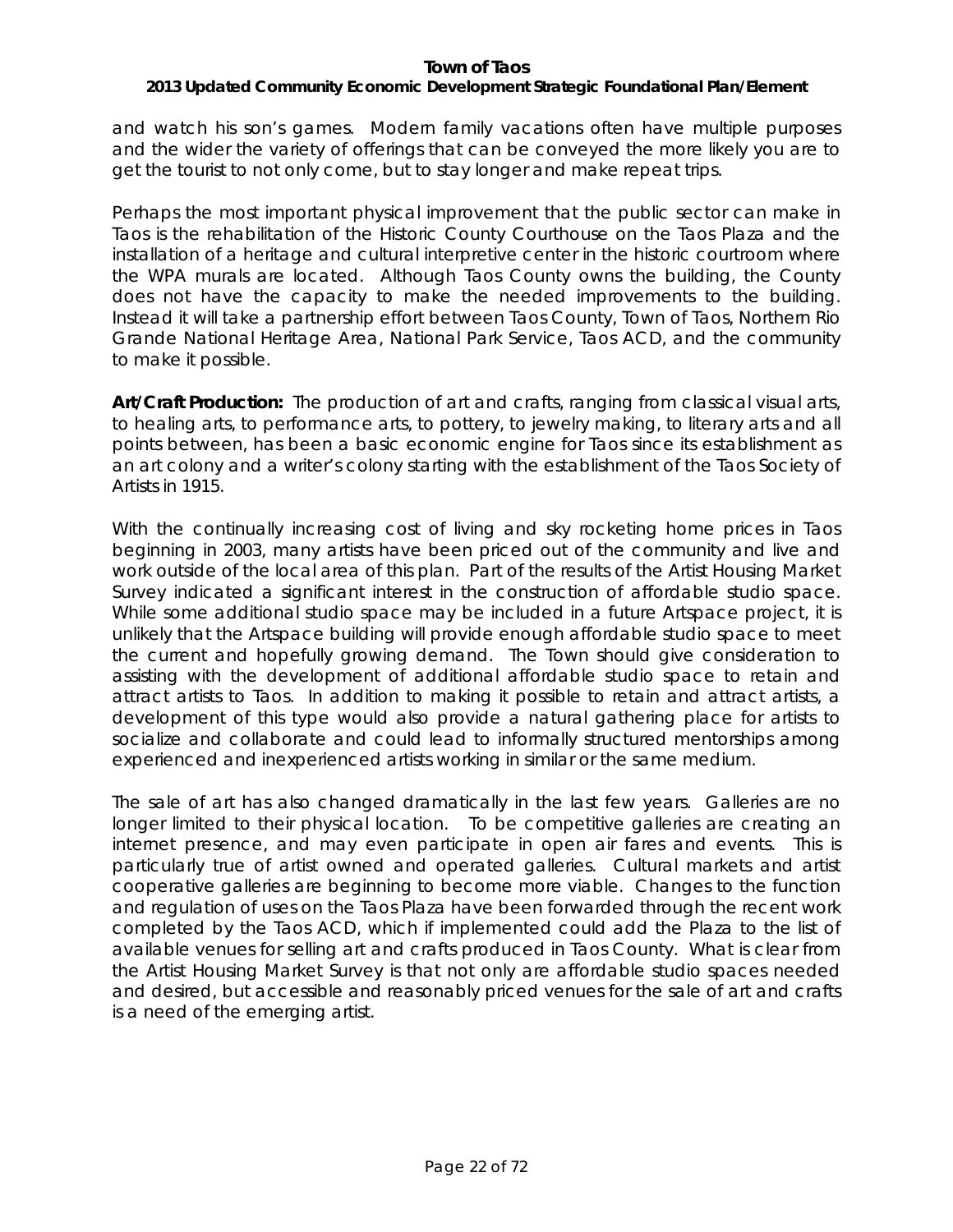# *2013 Updated Community Economic Development Strategic Foundational Plan/Element*

**Specific Areas of Emphasis for Growing and Diversifying Taos' Basic Economic Sector:** In addition to the previous mentioned general areas of focus for economic development in Taos, there are specific areas of basic economic activity that should be considered for support to expand their cluster size in Taos at a minimum on a local level and in most cases as a part of their expansion on a regional level. The areas of specific industry cluster focus include: organic and non-toxic personal care product formulation and manufacture; software development and services; publishing, editing, and transcription; and gourmet and organic food production.

• *Organic and Non-toxic Personal Care Product Formulation and Manufacture*

As one of the few viable areas for possible manufacturing in Taos, organic and nontoxic personal care product formulation and manufacture is small but potentially growing industry cluster. Three significant businesses were established in Taos that form the beginnings of a cluster; Vapour Beauty and Private Label Select, both organic and non-toxic cosmetics formulators and manufacturers and Desert Blends, a body and bath product formulator and manufacturer. As of this update, Desert Blends has ceased operations but both Vapour Beauty and Private Label Select continue to grow. This industry cluster should be defined and their infrastructure needs identified if the Town wishes to support attracting such businesses to the area and developing it as a local cluster. Unlike some cluster focuses, this cluster can be supported by a local approach.

Despite the manufacturing aspect of this cluster, this specific subset of the personal care product industry is unique and is somewhat location dependent. Shipping costs are nominal with most products being small quantity containers and easily sent via UPS or similar parcel service. The location dependency of the business involves wild harvesting of certain materials that are present in the Taos region. Other materials are generally light weight and have low shipping costs. A value chain analysis may be useful to fully develop it as a cluster in a deliberate fashion but at a minimum a cluster definition should be made prior to pursuing attraction of new businesses in this sector. These two businesses and other unidentified businesses working in this economic sector should be targeted for retention and expansion efforts at the very least.

• *Software Development and Services*

Taos has had limited success in attracting information technology businesses due to two key limiting factors: marginal, expensive, and limited choice for broadband; and electrical supply instability. The issues surrounding broadband have been the most limiting, but with the broadband deployment through Kit Carson Electric Cooperative in partnership with REDI Net, this critical infrastructure barrier will be greatly reduced if not eliminated. The instability of power is another concern that still needs to be addressed but is less severe of an impediment than broadband. Software companies and service providers need consistent power to keep servers functional and at the correct temperature to ensure they are able to provide their products and services any time of day or night. This is particularly true with the increased globalization and interconnectedness of the world through the internet. With electrical instability comes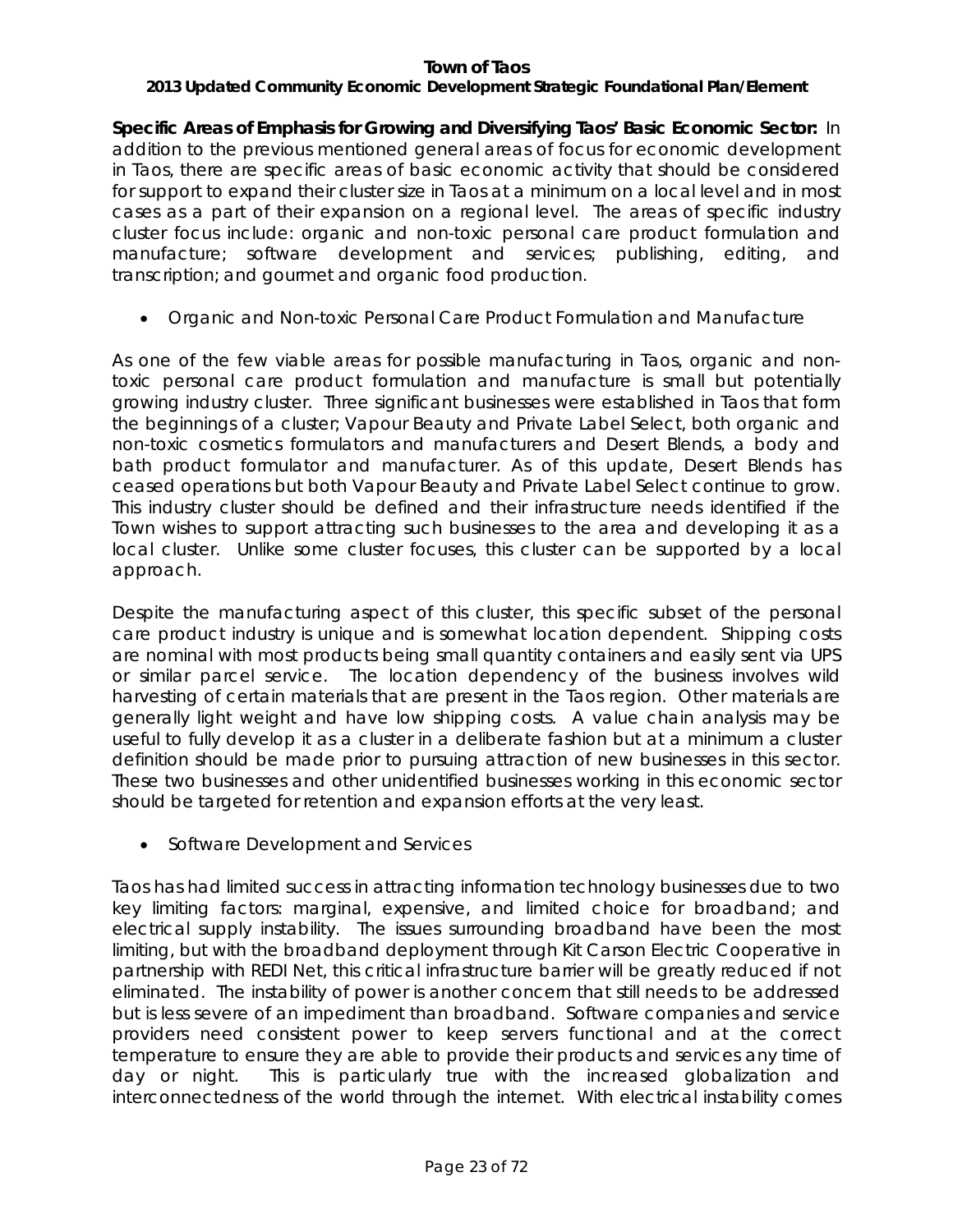# *2013 Updated Community Economic Development Strategic Foundational Plan/Element*

the need for backup power and depending on the need the cost of devices that will provide sufficient power during an outage have a wide range in price from hundreds of dollars for individual battery backups that provide up to an hour of power to backup generators that run well into the thousands of dollars.

Taos, despite these deficits, has been able to retain and grow Siriusware, a provider of ticketing, point of sale, and resort management software and services. Siriusware has quietly become a significant local employer providing well-paying technically related jobs and contributing to the basic economic sector of Taos. To continue to grow this business and to be able to attract and incubate similar businesses, the deployment of the Kit Carson fiber optic network must be done in a timely fashion and the electrical instability issues must be addressed. Siriusware should be emphasized in the any BRE efforts to identify and implement improvements that will ensure the local community takes steps to become more information technology friendly. Currently Sirusware has almost as many remote workers as local workers due to a variety of factors but mostly centered on quality of life issues.

The new access to the super computer in Albuquerque via the new fiber optic network and easy access to Los Alamos National Laboratory should also be factored in when pursuing growth in this segment both locally and regionally.

• *Publishing, Editing, and Transcription*

The Town of Taos commissioned a study on the viability of organizing an effort to train and then move into contract employment individuals in medical transcription. During that study it was discovered that in addition to the high demand for medical transcription there is a high demand for editing of technical material, legal transcription, text book editing, etc. that can be done remotely. This area has a huge potential for local incubation with very low costs to the community. The needs of those engaged in these areas, because they are independent contractors working from home, are very similar to the needs of other location neutral businesses (LNB). If the Town were to implement the actions recommended in the AIS study, it would potentially jump start the LNB attraction strategy by providing a sufficient demand to drive the startup of a private essential service provider (ESP).

Publishing is another possibility if the community can meet the needs of independent presses such as Red Wing Book Company, an independent press for professionals engaged in eastern and western traditional healing arts. Small presses are another LNB that can benefit from the creation of a business cluster approach. Determining the needs of Red Wing may enable it to grow while also highlight the needs of similar sized publishers that the community might be able to attract. Publishing is a very intellectually intensive industry and with the ever expanding potential for internet and multi-media publishing, the need for a fixed location is rapidly fading. Red Wing Book Company is another potential strong growth business that should receive priority in the implementation of any BRE effort.

• *Gourmet and Organic Food Production*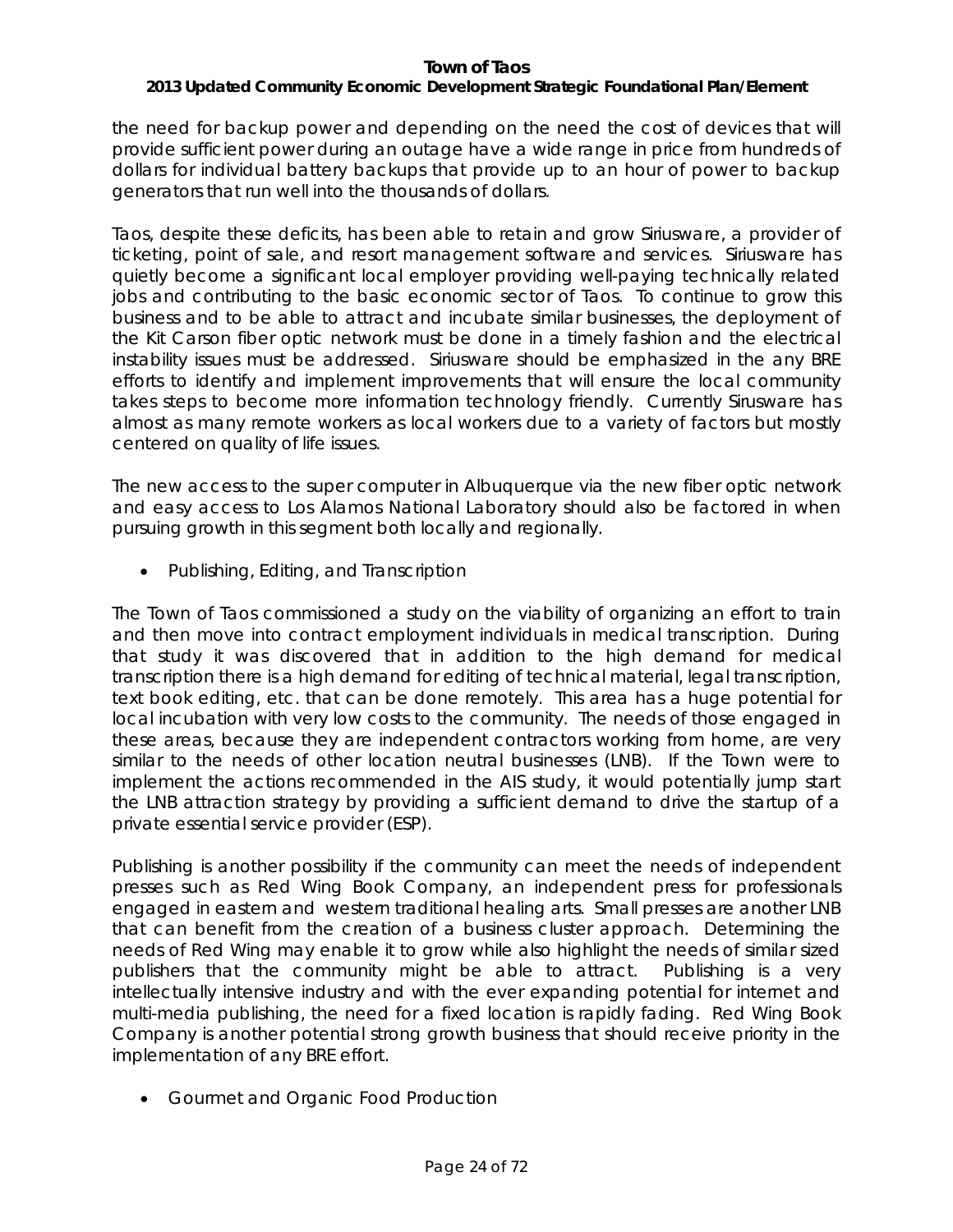# *2013 Updated Community Economic Development Strategic Foundational Plan/Element*

Taos County Economic Development Corporation (TCEDC) opened a community commercial kitchen to allow for value added agricultural businesses to develop. Constructing and equipping a commercial kitchen is a very expensive venture for any startup company. By providing this community commercial kitchen TCEDC has started many fairly successful food businesses including Pepe's Salsas, Antonio's Salsas, Tina's Burritas, Arabian Nights, and Cooking Studio Taos' Caleb and Milo brand products. The kitchen is at full capacity and is limited in what it can provide for any growing business. In order for these companies to make the transition from production for local distribution to regional distribution and eventually into interstate and national distribution, they will eventually need additional space, either shared or solely occupied by them. The problem is the high cost of the transition. Fortunately the Town of Taos has a commercial kitchen that is underutilized that could be made available for that interim step provided that the Town has a reasonable expectation of receiving benefits in excess of the costs to the public. Other commercial kitchens may also be available from private sources, but the Town is most likely the only entity that can reduce and even abate rent in order for a growing business to have the greatest chance of success in transitioning from the community kitchen to a new facility of their own.

# **Regional Economic Development Focus Areas/Projects**

2013 Update: This section will need to be updated in future planning efforts and must incorporate the rest of the Enchanted Circle region in its completion. The clusters identified below are drawn directly from the REDI Plan and remain relevant to economic development in the Enchanted Circle.

Film and Media

Alternative Energy

Solar

Research and Development

Installation, Maintenance, and Repair

Value Added Agriculture

High Altitude/Hypoxic Training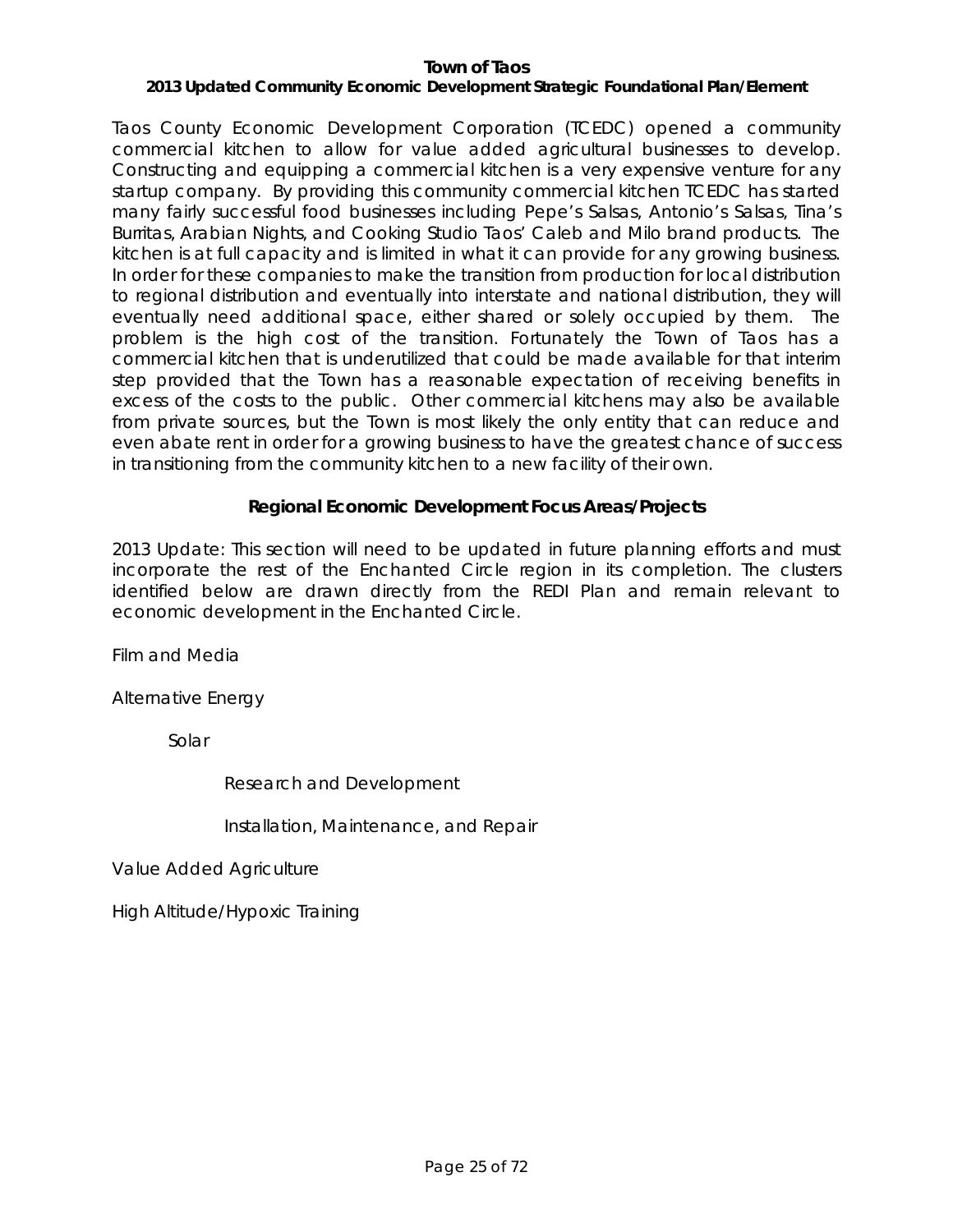# *2013 Updated Community Economic Development Strategic Foundational Plan/Element*

# **Community Economic Development Goals and Policies**

Non-basic Economic Sector Goals and Policies (Community Development):

- Goal: Implement the adopted Affordable Housing Plan in a timely fashion to ensure that the community is provided housing that is safe, decent, and affordable
- Goal: Support educational improvement for Taos Municipal Schools
	- o Policy: Form a work group between Town of Taos Staff, Taos Municipal Schools and interested non-profit institutions to form partnership efforts to improve public school performance
- Goal: Support the development of a four-year degree conferring college or university
	- o Policy: The Town of Taos will examine the potential adaptive reuse of underutilized Town owned buildings where UNM – Taos may be able to hold classes
	- o Policy: To the extent applicable, the Town will explore the possibility of combining Town sponsored affordable housing development with the development of student housing for higher education institutions
	- o Policy: Support and actively assist UNM Taos with the development of a four year degree conferring campus relying on the installation of the KCEC fiber optic network to expand educational offerings and access rather than the traditional bricks and mortar approach.
- Goal: Enact common sense annexations
	- o Policy: The Town of Taos will examine the possibility of annexing those properties where services are provided by the Town in order to capture the revenues generated on those sites that will directly support the provision of said service
		- Logical annexations, if possible, include the waste water treatment plant and associated land, regional airport, and regional landfill
- Goal: Improve transportation throughout the central business district
	- o Policy: The Town of Taos will examine the possibility of a turn-back agreement from the New Mexico Department of Transportation and the US highway Department provided that all said highways meet a specific standard prior to the turn-back
	- o Policy: The Town of Taos will actively pursue improvements to the traffic flow along Paseo del Pueblo from Los Pandos north to the intersection with Camino de la Placita with a focus on converting Camino de la Placita to one-way south bound and Paseo del Pueblo to one-way north bound
- Goal: Provide a proactive community oriented police force
	- o Policy: The Town of Taos will examine the benefits of adding additional officers in order to shift from reactive policing to proactive community involvement
- Goal: Expand the Taos Public Library to meet current and future needs of the region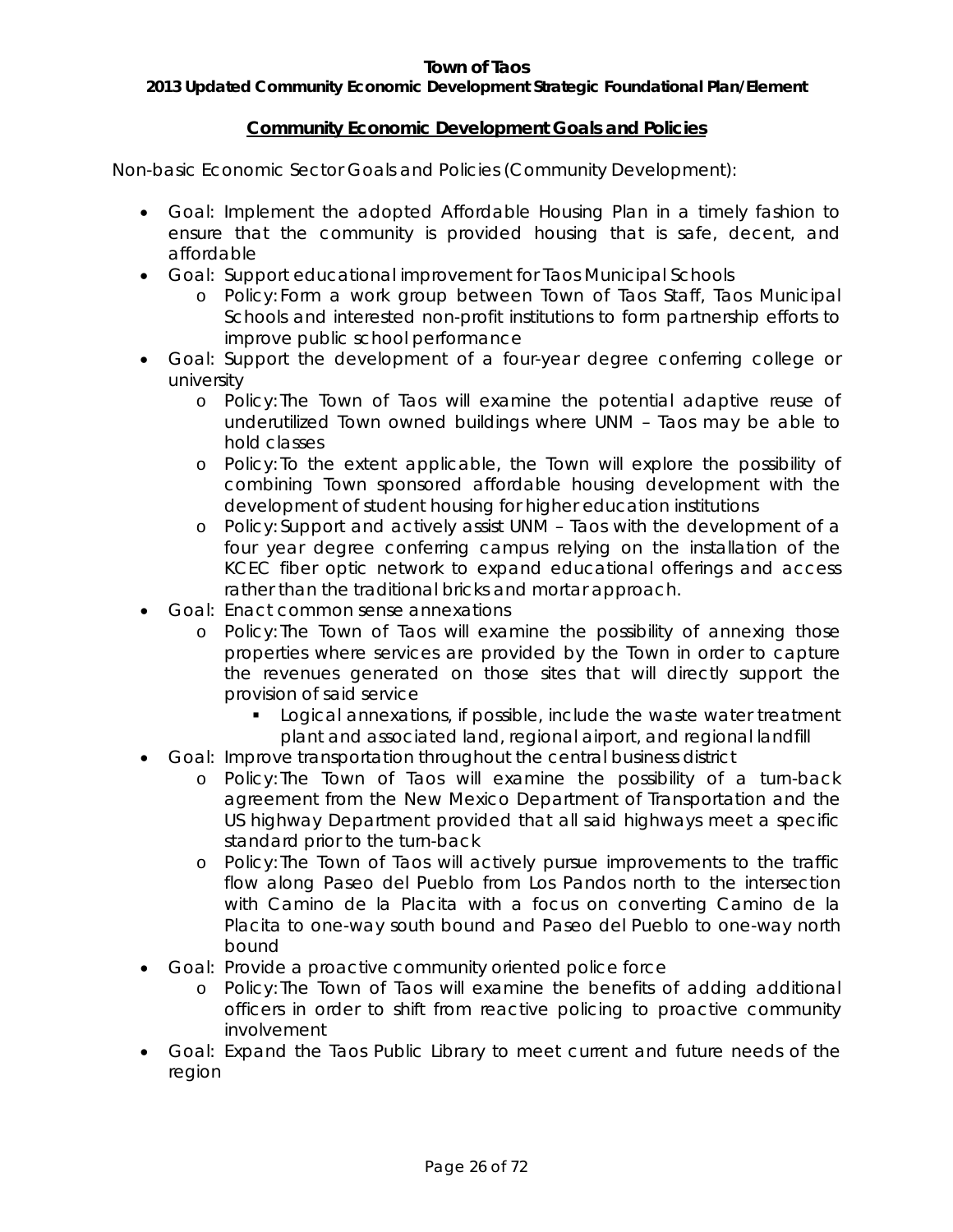### *2013 Updated Community Economic Development Strategic Foundational Plan/Element*

- o Policy: Formation of a regional partnership to fund the expansion and operations of the Taos Public Library which should include the possibility of housing the UNM – Taos library
- o Create a regionally based Library District that fairly distributes the cost burden of the Library among public entities in the region that use the Library's services through the Intergovernmental Council (IGC)
- Goal: Regionalize all regional services currently funded solely by the Town of Taos
	- o The Airport and the Youth and Family (Y&F) Center both provide services to the region and are solely funded by the Town. The formation of a regional aviation district and a regional recreation district through the IGC will fairly distribute the cost burden of the airport and Y&F Center among public entities in the region that use their services

Combined Non-basic and Basic Economic Sector (Hybrid) Goals and Policies

- Improve athletic facilities and opportunities to host sporting events
	- o Policy: Make key investments in existing facilities
		- Examine the true productivity of the Eco Park prior to additional public investment in building out the facility
		- **Engage the community in actively funding the development of the** remainder of the Eco Park
		- Examine and determine the likely pay off period for enclosing the existing ice rink and for building a new enclosed ice rink
			- Make public improvements to the existing ice rink if positive return is possible
			- Publicly fund the master plan of the development of the Youth and Family Center Property and full design of a new ice rink if a positive return is possible in a reasonable time period
- Build out the master plan for the full development of the Taos Community Auditorium
	- o Policy: The Town of Taos will actively support the fund raising efforts of the community to construct the remainder of the master plan for the development of the Taos Community Auditorium

Local Basic Economic Sector Goals and Policies (Economic Development):

- Provide performance based assistance to basic economic sectors
	- o Policy: The Town of Taos will only participate in performance based assistance to basic economic companies using objective benchmarks to ensure fair and accurate performance evaluation
	- o Policy: Any economic development assistance provided by the Town of Taos must show a positive return on the investment of public funds, property, or other public asset within ten years of the provision of public assistance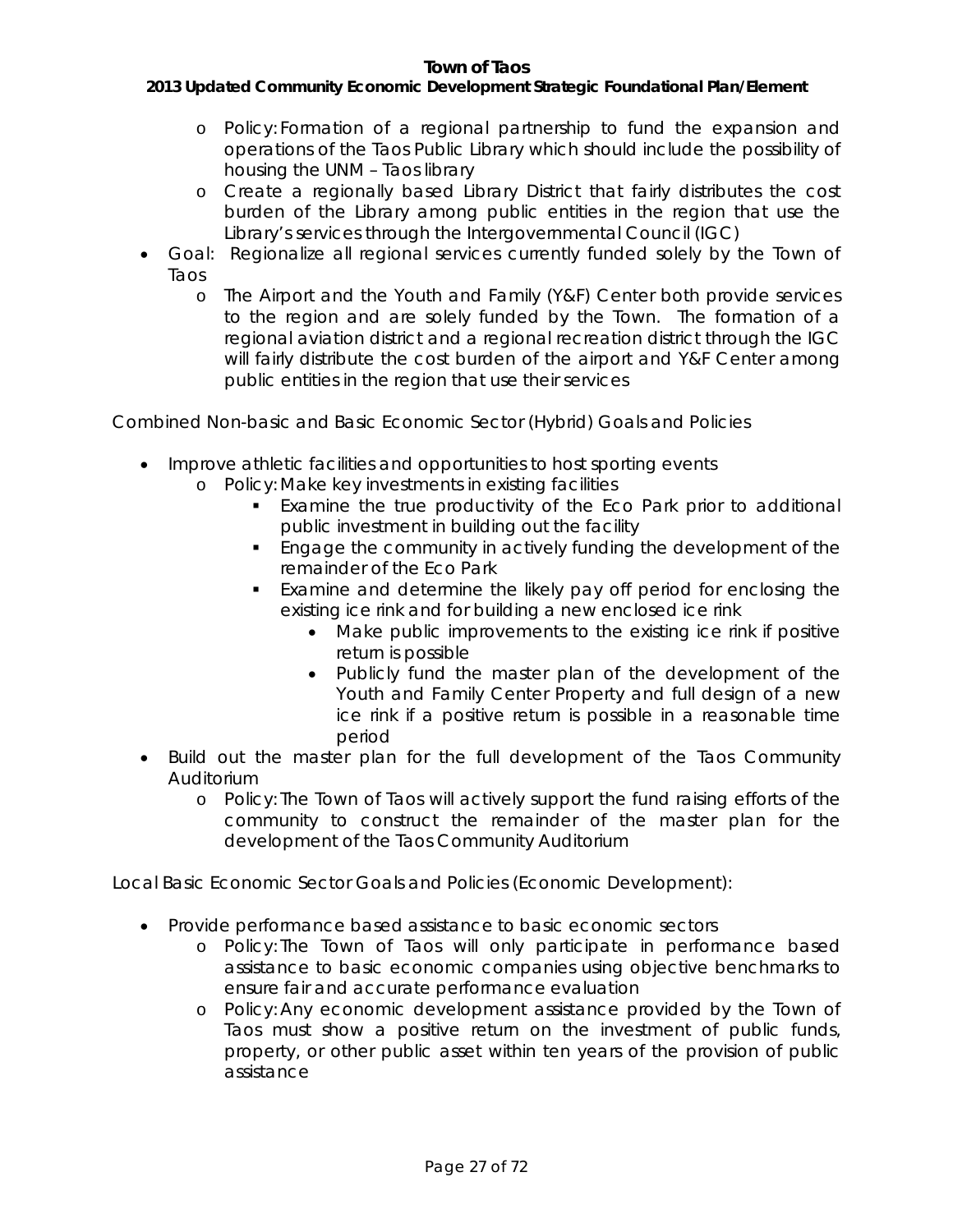# *2013 Updated Community Economic Development Strategic Foundational Plan/Element*

- Attract location neutral businesses and industry clusters to the Town and the region
	- o Policy: The Town of Taos will actively engage in improving the quality of life in Taos
	- o Policy: The Town of Taos will work with the New Mexico Partnership to identify specific sectors that the Partnership can effectively market the community to in order to attract location neutral businesses to Taos
	- o Policy: The Town of Taos will continue to support Kit Carson Electric Cooperative with the deployment of the Kit Carson fiber optic network
	- o Policy: The Town of Taos will develop and adopt a live-work ordinance to allow for mixed use buildings and dwelling units.
	- o Policy: The Town of Taos will implement the recommendations of the AIS Development Study regarding the development of remote medical transcription and similar location neutral business on the local level to jump start the attraction of other location neutral businesses
- Retain and Expand local businesses
	- o Policy: The Town of Taos will support a third party that will annually conduct the Business Retention and Expansion Survey included as an appendix to this plan
		- This survey must be done in an interview method by trained economic development professionals in order to be effective
	- o Policy: The Town of Taos will create and staff a Business Retention and Expansion Task Group to create recommendations for Town Council action and to create individual and group intervention strategies to retain and to assist in the expansion of local businesses
- Incubate local businesses
	- o Policy: The Town of Taos will avoid directly incubating startup companies (those companies with less than three (3) years of successful operating history) but will continue to support Taos Entrepreneurial Network to provide support to startup companies
	- o Policy: The Town of Taos will consider the use of existing public assets to assist in or directly incubate mid-development companies
	- o Policy: The Town of Taos will, to the extent the Taos County Commission desires and the Town Council approves, assist in the renovation of the Taos County Courthouse with the specific goals of developing a heritage and cultural interpretive center in the historic courtroom where the Taos WPA murals are located and development of the remainder of the building as a location for business incubation or other use as determined by the community and supported by the Taos County Commission
- Diversify and stabilize the tourism sector
	- o Policy: The Town of Taos will continue to provide appropriate marketing of the community using lodgers tax funds
	- o Policy: The Town of Taos will facilitate an effort to develop a tourism portal site with a trip planner to assist in the organization and marketing of the growing segments of the travel industry, specifically focusing on heritage/cultural, eco, adventure/experiential, and sporting tourism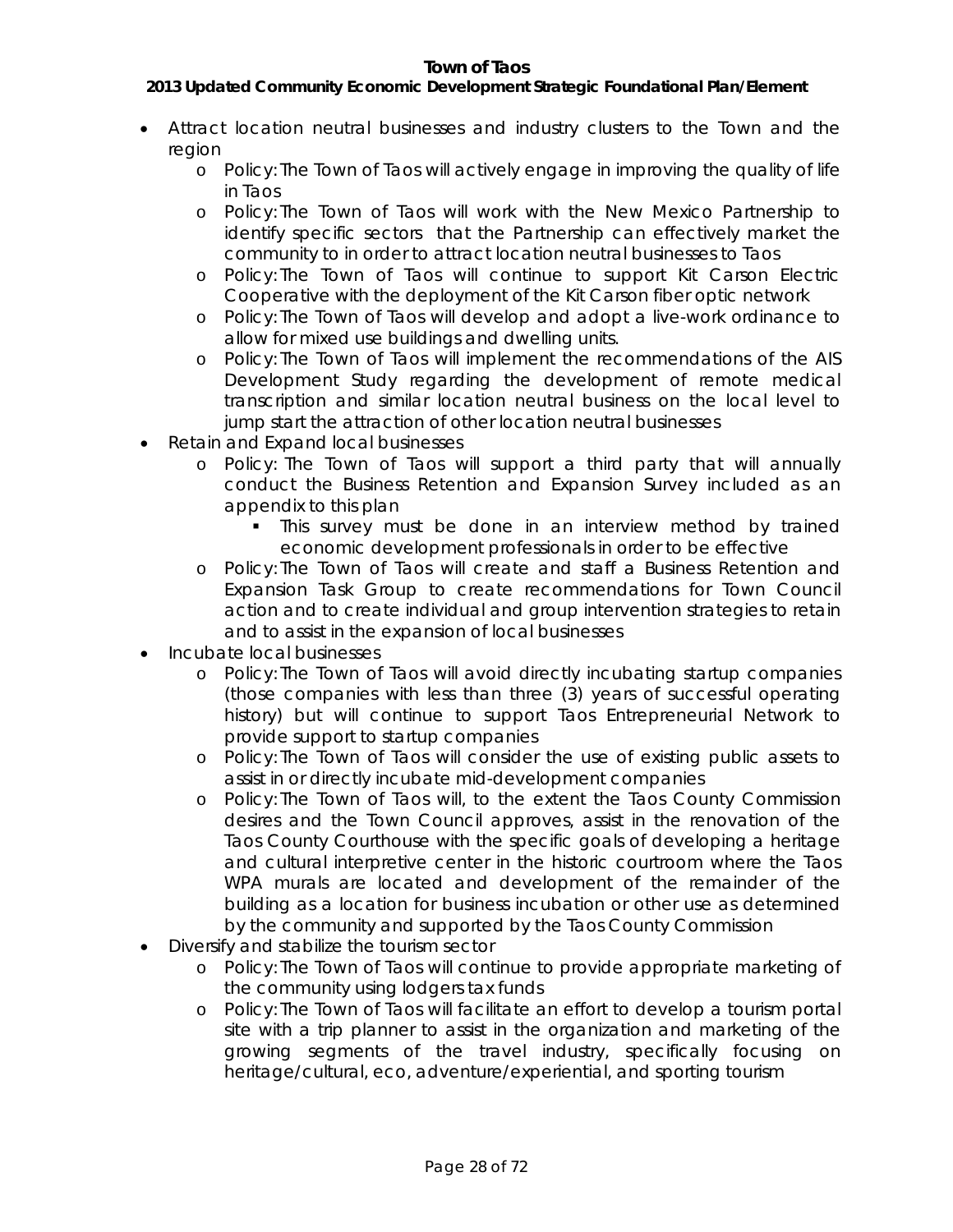# *2013 Updated Community Economic Development Strategic Foundational Plan/Element*

- The Town of Taos will assist in locating funding to design and establish the internet portal site and trip planner and will contribute to maintaining the portal site and trip planner
- Reinvigorate the production of art and crafts in Taos
	- o Policy: The Town of Taos will explore ways that the Town can assist with the development of affordable studio space
	- o Policy: The Town of Taos will pursue live-work zoning code amendments to increase the availability of affordable live-work space
- Emphasize the definition of and direct assistance with the development of a local cluster for the areas of organic and non-toxic personal care product formulation and manufacture; software development and services; publishing, editing, and transcription; and gourmet and organic food production
	- o Policy: The BRE Survey will place emphasis on these key areas and other basic industries to identify the needs of these clusters and the BRE Task Group will make recommendations for steps the community can take to make the expansion, retention , and attraction of these key industry segments in Taos

Regional Basic Economic Sector Goals and Policies (Economic Development):

• These goals and policies should be developed under a regional effort.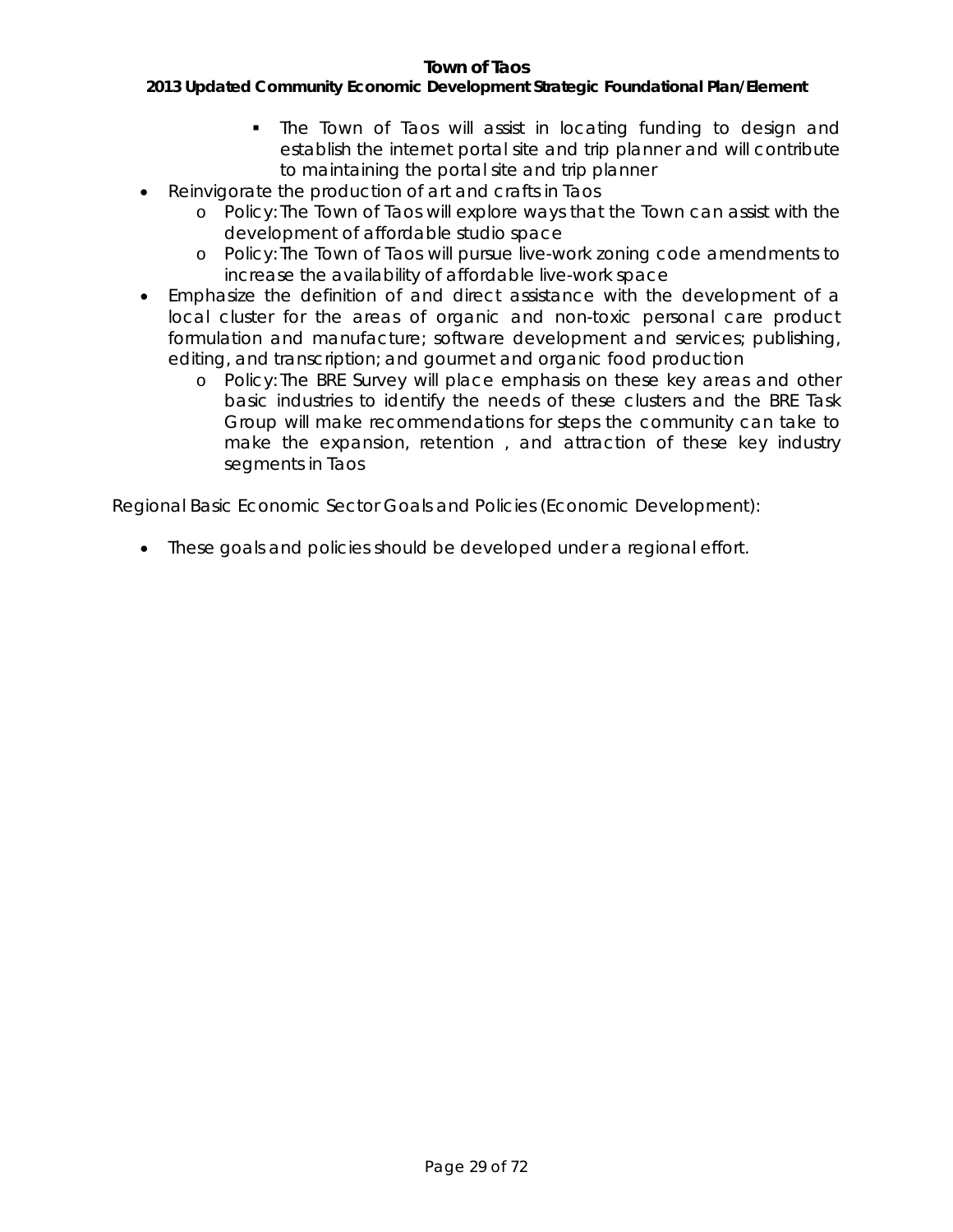# *2013 Updated Community Economic Development Strategic Foundational Plan/Element*

# **FINANCE**

The Town should develop an economic development financing plan that will examine the full range of options available to the Town for financing public support of economic development. The Town should fund assistance or internally further examine the following potential funding methods, which should also be examined as a part of the Downtown Master Plan as funded by a State Grant that was secured through New Mexico Main Street – Arts and Cultural District:

Metropolitan Redevelopment Area: This requires a declaration of blight which is most likely unpalatable to the community and local leadership and should be only pursued if there is unanimous agreement that it is necessary.

Tax Increment Finance: This may be a feasible option but more in depth analysis is needed.

Tax Increment Development Districts: This may be a feasible option but more in depth analysis is needed.

Business Improvement Districts: This is a very possible source of not only funding but a way to provide cohesion for local retailers, especially those located in the downtown. This will also shift much of the economic development funding burden to the private sector and will convey greater private sector control than other financing options. This may be a feasible option but more in depth analysis is needed.

Economic Development Local Option GRT (ED LOGRT): Currently the Town is effectively blocked from using this tax. This tax must be approved by an election and it must have access to the local infrastructure related GRT. Currently the Town has maximized its infrastructure tax to the limits of New Mexico Law and further more cannot meet the essential test for electing to use this tax as the General Fund Tax, which may be approved by a simple declaration by the Town Council, is not at its statutory limit. The Council can, in its discretion, raise the General Purpose tax by .5%. Doing so would allow for a restructuring of the infrastructure tax which could then be taken to the public for a vote to enact an ED LOGRT. Those funds would be authorized for use only for specific purposes identified in the ballot measure that is approved by election in the community. These funds are also restricted to basic economic activities and cannot (and should not) be used for any retail venture or other non-basic activity. This may be a feasible option but more in depth analysis is needed.

Quality of Life Local Option GRT: This may be a feasible option but more in depth analysis is needed.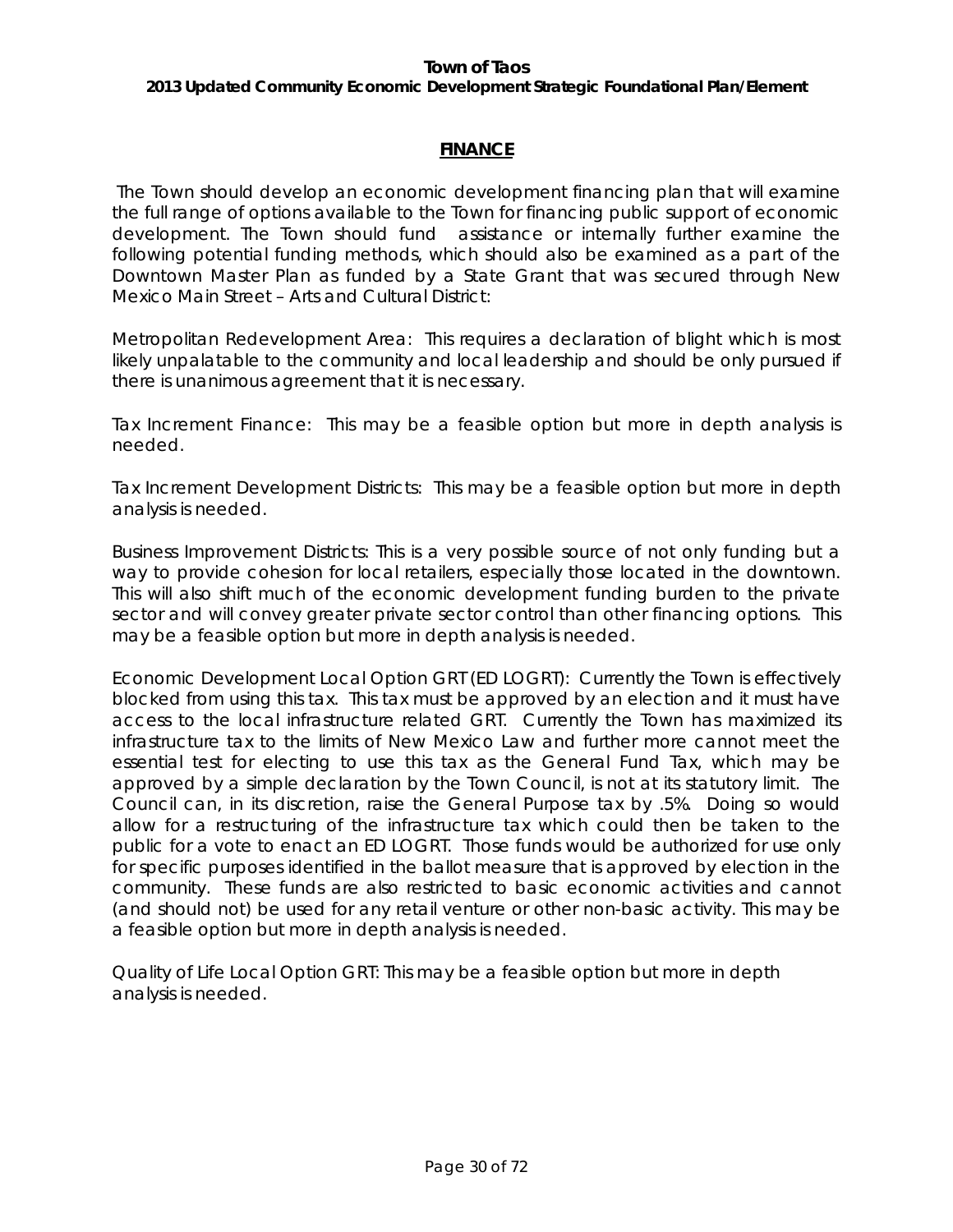*2013 Updated Community Economic Development Strategic Foundational Plan/Element*

# **STATE INCENTIVES**

The Town should fund assistance or internally further examine funding methods including State incentives, which should also be examined as a part of the Downtown Master Plan as funded by a State Grant that was secured through New Mexico Main Street – Arts and Cultural District

# **LOCAL INCENTIVES**

The Town should fund assistance or internally further examine the use of local incentives in addition to other funding methods, which should also be examined as a part of the Downtown Master Plan as funded by a State Grant that was secured through New Mexico Main Street – Arts and Cultural District.

# **APPLICATION, REVIEW, COST-BENEFIT, AND PUBLIC SAFEGUARDS**

Per the New Mexico Local Economic Development Act and the Taos Local Economic Development Ordinance, collectively referred to as LEDA, the Town of Taos shall:

- 1. At an initial intake interview the Town or the Town's representative shall determine if the potential applicant is a qualifying entity as defined in §4.20.040 of LEDA.
- 2. An application shall be prepared with assistance from the Town or the Town's representative only if the potential applicant is determined to be a qualifying entity under LEDA.
	- a. The application must contain all required information as set forth in the Town of Taos Application for Economic Development Assistance and LEDA
- 3. Upon completion and submission of a complete application by the applicant, the Town or the Town's representative shall review the application and perform an independent cost-benefit analysis
	- a. Multiplier effects above three (3) shall not be considered.
	- b. All multiplier effects must be reasonably associated with the direct impacts of the proposed project. Indirect effects will not be considered.
	- c. The National Development Council's standard analysis methods or Town approved equivalent shall be used to evaluate the solvency and growth potential of an applicant.
- 4. Upon completion of the review and analysis of the application, Town Staff or the Town's representative shall forward the application and review to the Town Council for review and approval. Project participation agreements will only considered for Town Council approved applications.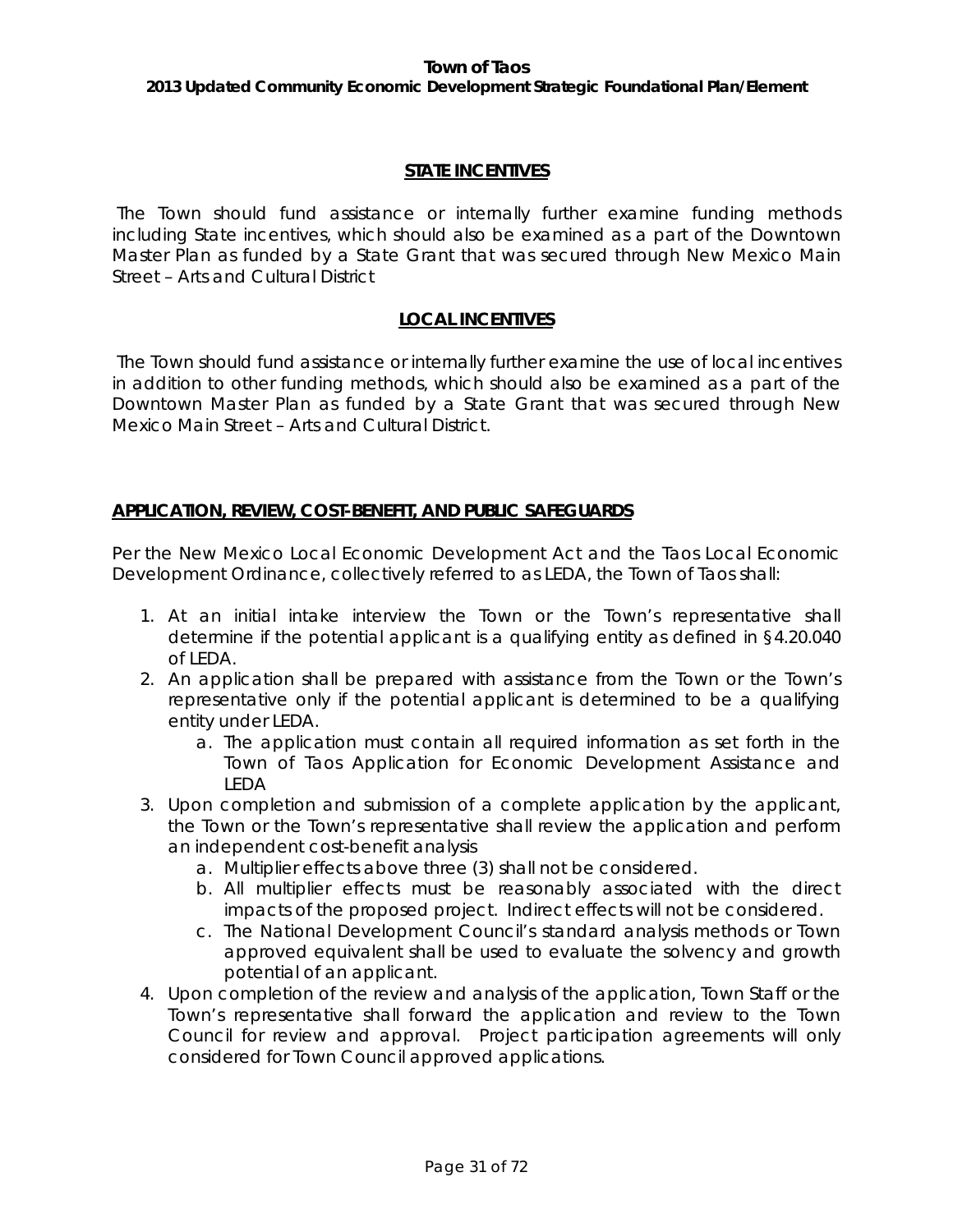# *2013 Updated Community Economic Development Strategic Foundational Plan/Element*

- 5. Upon Town Council approval of an application, Town Staff or the Town's representative shall prepare a Project Participation Agreement (PPA) for Town Council consideration.
	- a. All PPAs must be performance based and must include sufficient objective measures to determine performance.
	- b. All PPAs must demonstrate a positive return on the public investment within ten (10) years of the adoption of the ordinance approving the PPA.
	- c. All PPAs must include safeguards for the public investment as required by LEDA.
	- d. All PPAs must contain, at a minimum, the contents required by LEDA.
	- e. A draft of all PPAs shall be made available through the Town Manager to the Town Council prior to adoption.
	- f. All PPAs shall be approved by ordinance by the Town Council.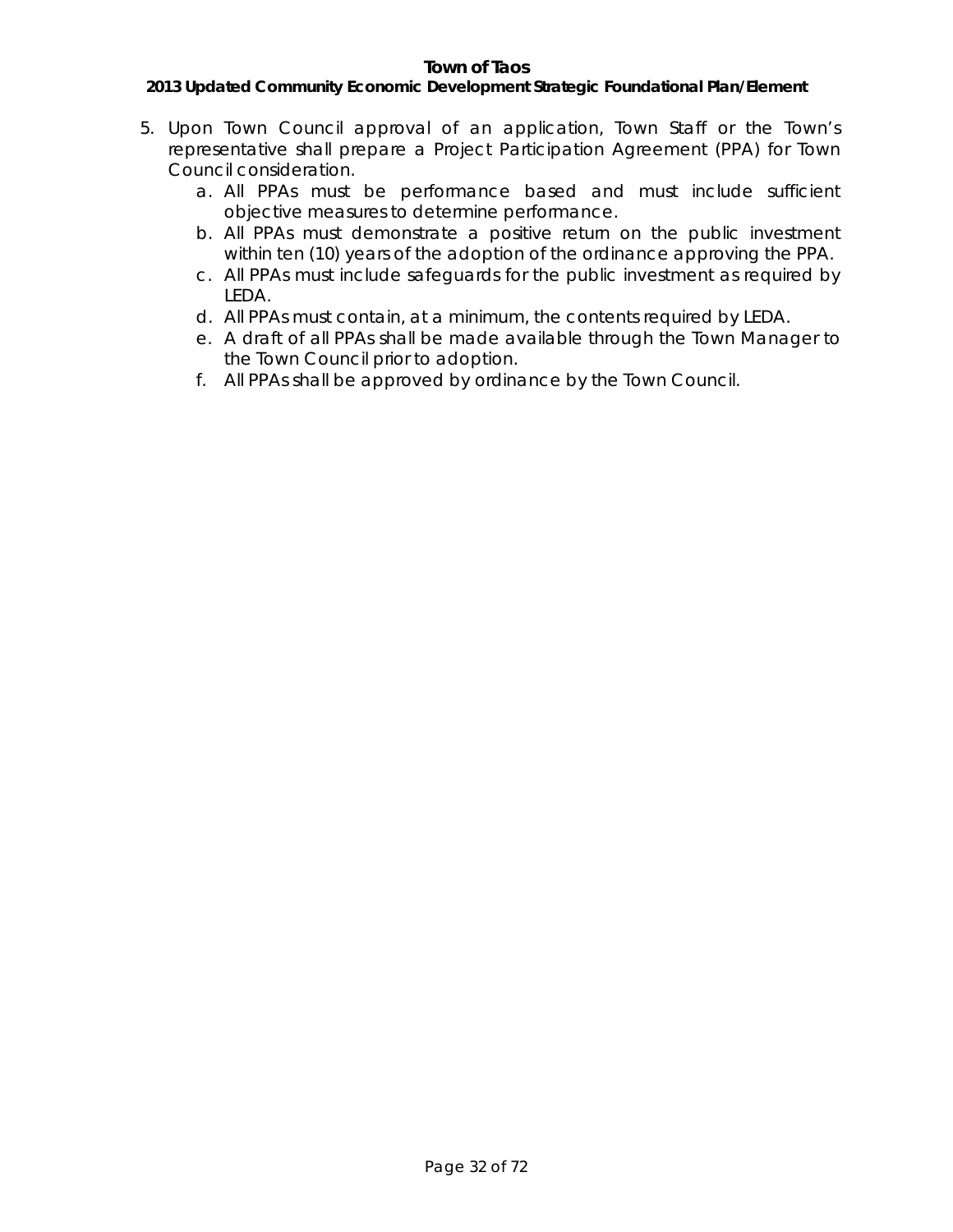*2013 Updated Community Economic Development Strategic Foundational Plan/Element*

# **ATTACHMENTS**

Annual Business Retention and Expansion Survey

Application for Economic Development Assistance

Standard Review Criteria for Applications for Economic Development Assistance

Model Ordinance for Adopting a Project Participation Agreement

Model Project Participation Agreement

State of New Mexico's Local Economic Development Act

Town of Taos' Local Economic Development Act Ordinance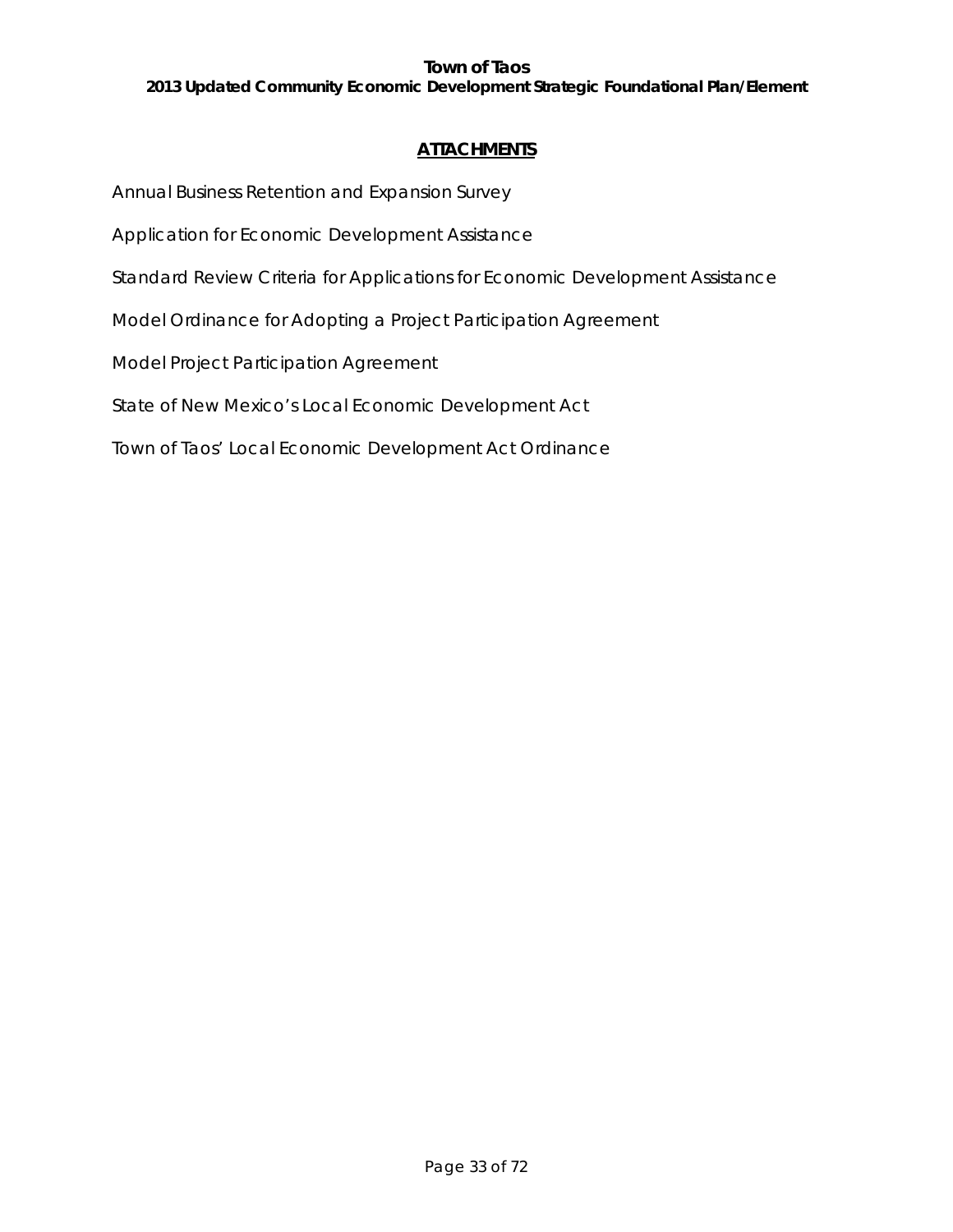*2013 Updated Community Economic Development Strategic Foundational Plan/Element*

# **Business Retention & Expansion Survey**

The purpose of this survey is to learn more about companies in the Taos area and about ways the Community can best support our existing companies. In addition to learning information that will help in planning programs and services for area companies, your responses will enable us to identify ways in which we can support your specific company. This survey is being conducted as a part of a business expansion and retention program. All individual responses to this survey will be held in strict confidence.

| <b>Business Profile</b>                                                                                                                                                                                                       |                                                               |
|-------------------------------------------------------------------------------------------------------------------------------------------------------------------------------------------------------------------------------|---------------------------------------------------------------|
|                                                                                                                                                                                                                               |                                                               |
| Contact Person: _________________________                                                                                                                                                                                     |                                                               |
|                                                                                                                                                                                                                               | Phone: _________________________                              |
| Email: ________________________                                                                                                                                                                                               | Website: ____________________                                 |
|                                                                                                                                                                                                                               |                                                               |
| NASIC code: _____________ Number of Employees: ___________ Years at Location: _______                                                                                                                                         |                                                               |
| Site Size (acres): __ Building Size (sq. ft.): ______                                                                                                                                                                         |                                                               |
|                                                                                                                                                                                                                               |                                                               |
| Other Locations: The contract of the contract of the contract of the contract of the contract of the contract of the contract of the contract of the contract of the contract of the contract of the contract of the contract |                                                               |
|                                                                                                                                                                                                                               |                                                               |
|                                                                                                                                                                                                                               |                                                               |
| <b>Markets/Products</b>                                                                                                                                                                                                       |                                                               |
| What markets does your company serve? (indicate % of total sales in each market)                                                                                                                                              |                                                               |
| $\_\_\_\$ Local                                                                                                                                                                                                               | ____ County (outside of town) _____ State (outside of county) |
| ___ National (outside of state) _______ International (Total should equal 100%)                                                                                                                                               |                                                               |
| Please provide some information about up to four of your top products:                                                                                                                                                        |                                                               |
|                                                                                                                                                                                                                               |                                                               |
|                                                                                                                                                                                                                               |                                                               |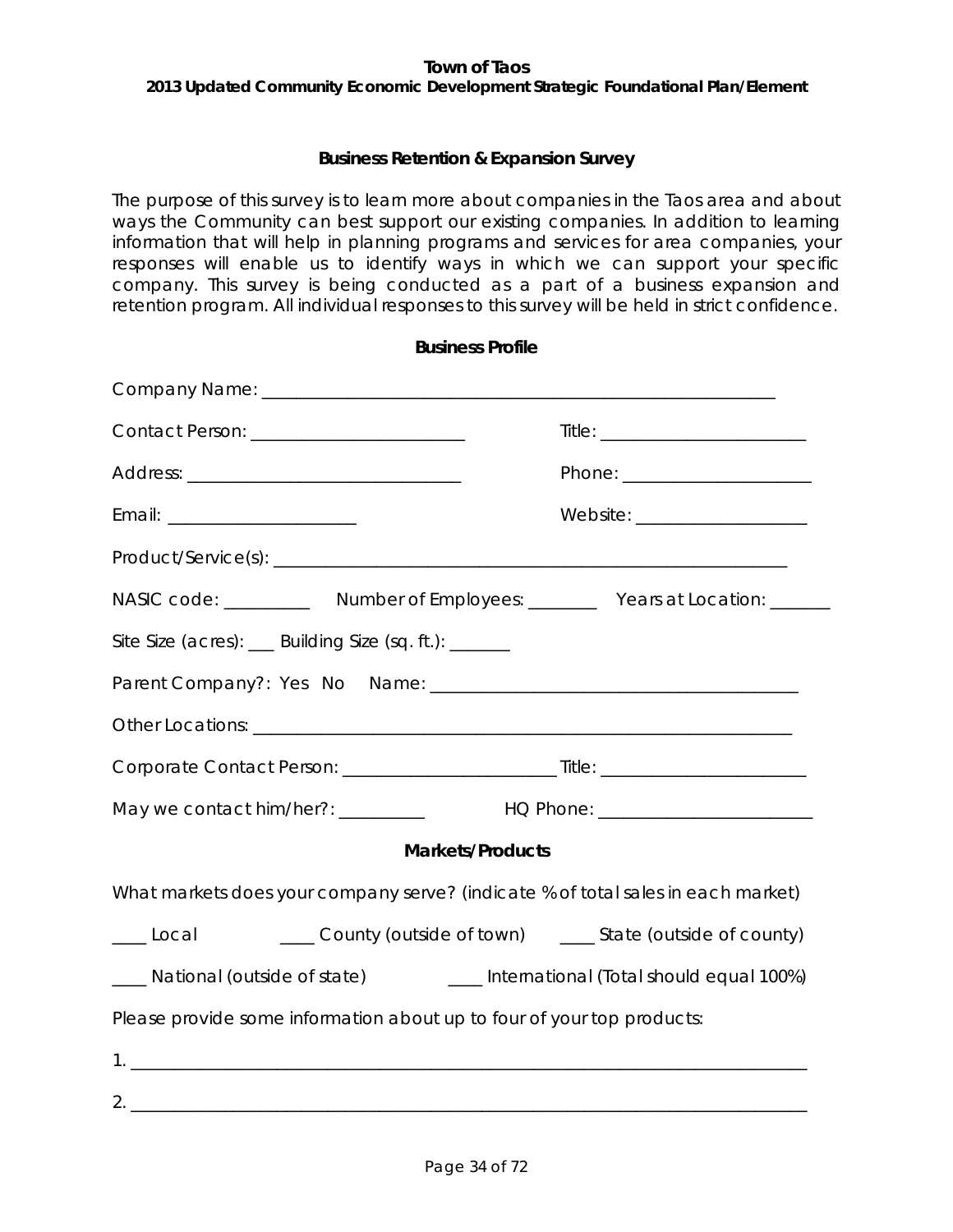| <b>IUWII UI TAUS</b><br>2013 Updated Community Economic Development Strategic Foundational Plan/Element |
|---------------------------------------------------------------------------------------------------------|
| $\frac{3}{2}$                                                                                           |
| $4. \underline{\hspace{1cm}}$                                                                           |
| Product Customers (Industry or demographic type)                                                        |
|                                                                                                         |
| $2.$ $\overline{\phantom{a}}$                                                                           |
|                                                                                                         |
|                                                                                                         |
| Outlook for new or additional markets:                                                                  |
|                                                                                                         |
|                                                                                                         |
|                                                                                                         |
|                                                                                                         |

Would you be interested in assistance in locating local customers? Yes No

# **Raw Materials/Suppliers**

Consider your company's major raw materials. Which goods or services purchased from outside the area would you prefer to purchase locally if available at a comparative price?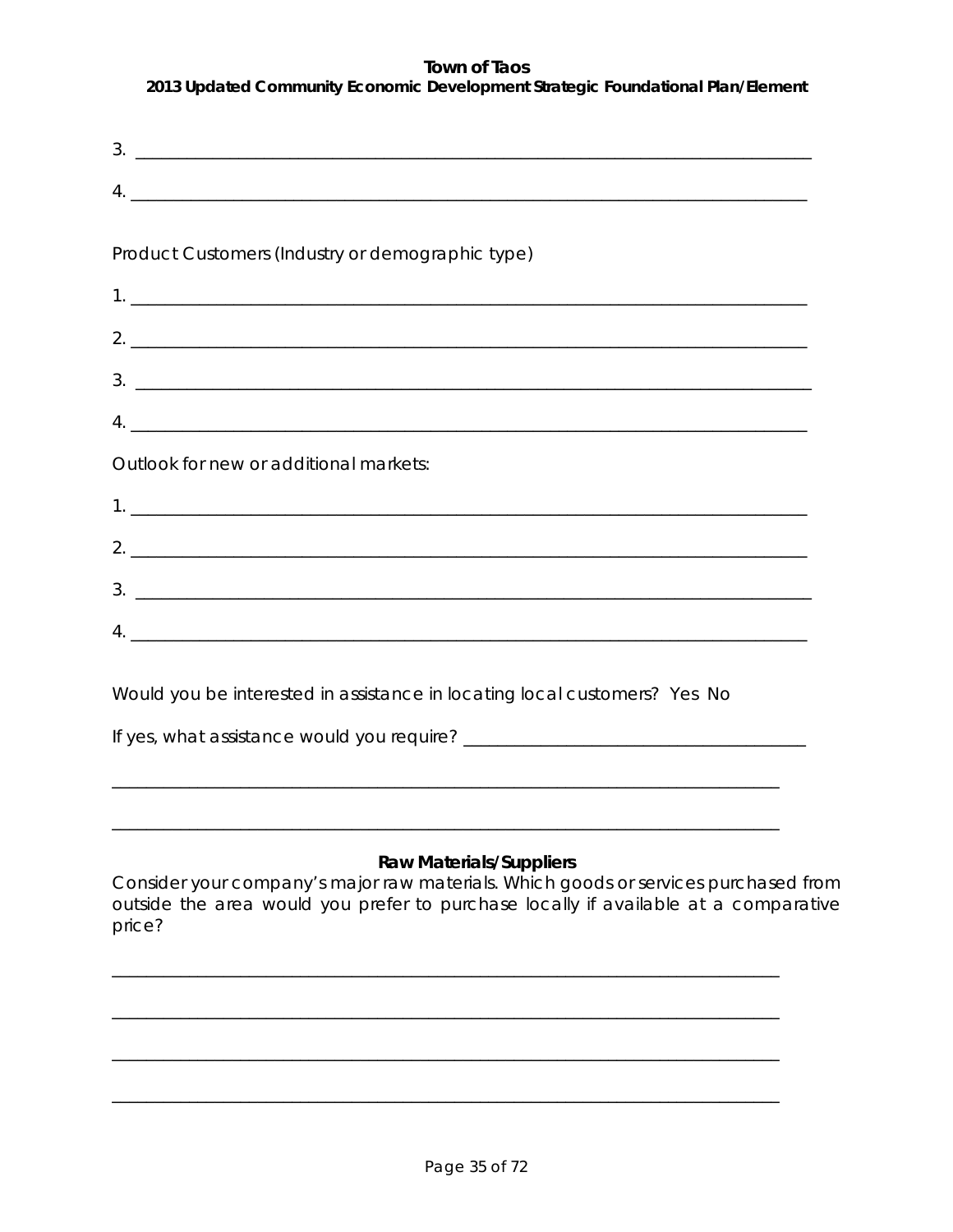| 2013 Updated Community Economic Development Strategic Foundational Plan/Element |  |  |
|---------------------------------------------------------------------------------|--|--|
|                                                                                 |  |  |

| Personnel/Labor                                                         |  |                                                                                                                                                                                     |  |                   |  |
|-------------------------------------------------------------------------|--|-------------------------------------------------------------------------------------------------------------------------------------------------------------------------------------|--|-------------------|--|
|                                                                         |  | Total Employees: ______________ % Union : _______ Union Name(s): _______________                                                                                                    |  |                   |  |
|                                                                         |  | What percentage of your labor force is: Skilled _____ Semi-Skilled ____ Unskilled ____                                                                                              |  |                   |  |
| Clerical_____ Management ____                                           |  |                                                                                                                                                                                     |  |                   |  |
|                                                                         |  | What approximate percentage of your employees live within (miles) ___ 0-5 ___ 6-15                                                                                                  |  |                   |  |
| $-16+$                                                                  |  |                                                                                                                                                                                     |  |                   |  |
|                                                                         |  | Current employment status: ____ Hiring ____ Stable ____ Downsizing                                                                                                                  |  |                   |  |
| years?                                                                  |  | What demand do you anticipate for additional work force during the next five (5)                                                                                                    |  |                   |  |
|                                                                         |  | 2014 2015 2016 2016 2017 2018                                                                                                                                                       |  |                   |  |
| Number of hourly skilled _______<br>Number of hourly unskilled ________ |  |                                                                                                                                                                                     |  |                   |  |
| Number of clerical _______<br>Number of supervisory/technical ______    |  |                                                                                                                                                                                     |  |                   |  |
|                                                                         |  | <b>Availability of Workers</b>                                                                                                                                                      |  |                   |  |
| possessed by new employees:                                             |  | Consider the following labor-skill classes, and circle the number that best represents<br>your opinion of their availability for employment locally and the quality of basic skills |  |                   |  |
|                                                                         |  | 5=Excellent 4=Good 3=Average 2=Poor 1=No Opinion                                                                                                                                    |  |                   |  |
|                                                                         |  | Skill Class Availability                                                                                                                                                            |  | Quality of Skills |  |
| Professional/Management                                                 |  | 12345                                                                                                                                                                               |  | 12345             |  |
| Skilled                                                                 |  | 12345                                                                                                                                                                               |  | 12345             |  |
| Semi-Skilled                                                            |  | 12345                                                                                                                                                                               |  | 12345             |  |

Unskilled 1 2 3 4 5 1 2 3 4 5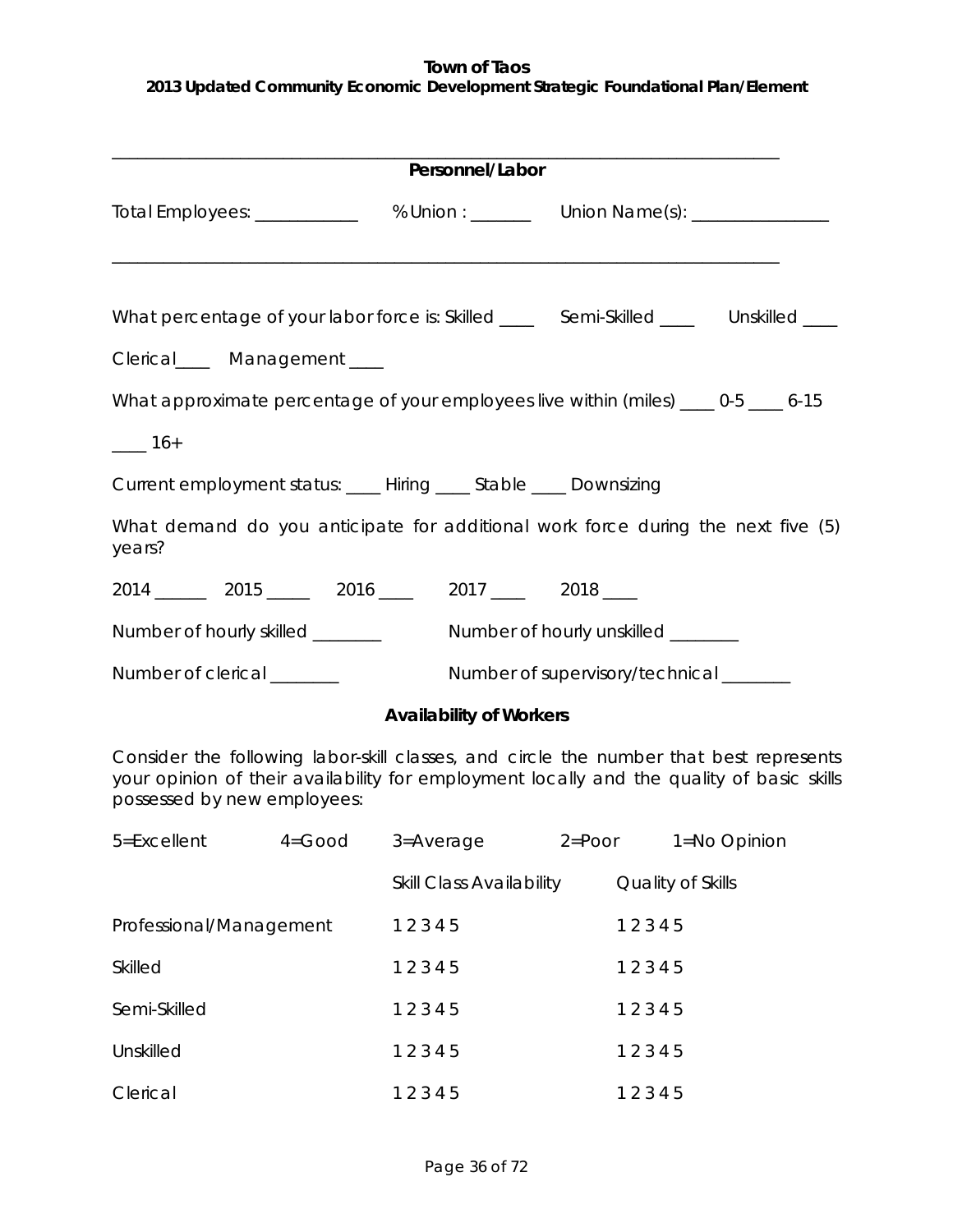|  | 2013 Updated Community Economic Development Strategic Foundational Plan/Element |
|--|---------------------------------------------------------------------------------|

|                                                                                                                                                                                                                     |                          | 12345 |  |
|---------------------------------------------------------------------------------------------------------------------------------------------------------------------------------------------------------------------|--------------------------|-------|--|
| If recruiting personnel is difficult, what factors contribute to these difficulties? (check all<br>that apply)                                                                                                      |                          |       |  |
| Labor supply shortage ____ Skills not adequate ____ Lack of public transportation                                                                                                                                   |                          |       |  |
| ___ Affordable housing __ Available housing                                                                                                                                                                         |                          |       |  |
|                                                                                                                                                                                                                     |                          |       |  |
| How do you recruit labor? ____ Newspapers _____ Colleges ______ Job Services                                                                                                                                        |                          |       |  |
| ____ Temp Agencies ______ Word of Mouth ______ Other (explain)                                                                                                                                                      |                          |       |  |
| ,我们也不会有一个人的人,我们也不会有一个人的人。""我们,我们也不会有一个人的人,我们也不会有一个人的人,我们也不会有一个人的人,我们也不会有一个人的人,我们<br>What other labor difficulties, if any, have you experienced (turnover, productivity, union<br>activity, trailing spouse, etc.)? |                          |       |  |
|                                                                                                                                                                                                                     |                          |       |  |
|                                                                                                                                                                                                                     | <b>Quality of Skills</b> |       |  |
|                                                                                                                                                                                                                     |                          |       |  |
|                                                                                                                                                                                                                     |                          |       |  |
|                                                                                                                                                                                                                     |                          |       |  |
|                                                                                                                                                                                                                     |                          |       |  |
|                                                                                                                                                                                                                     |                          |       |  |
| Has your company participated in any state-sponsored job training programs? Yes No                                                                                                                                  |                          |       |  |
|                                                                                                                                                                                                                     |                          |       |  |
|                                                                                                                                                                                                                     |                          |       |  |
|                                                                                                                                                                                                                     |                          |       |  |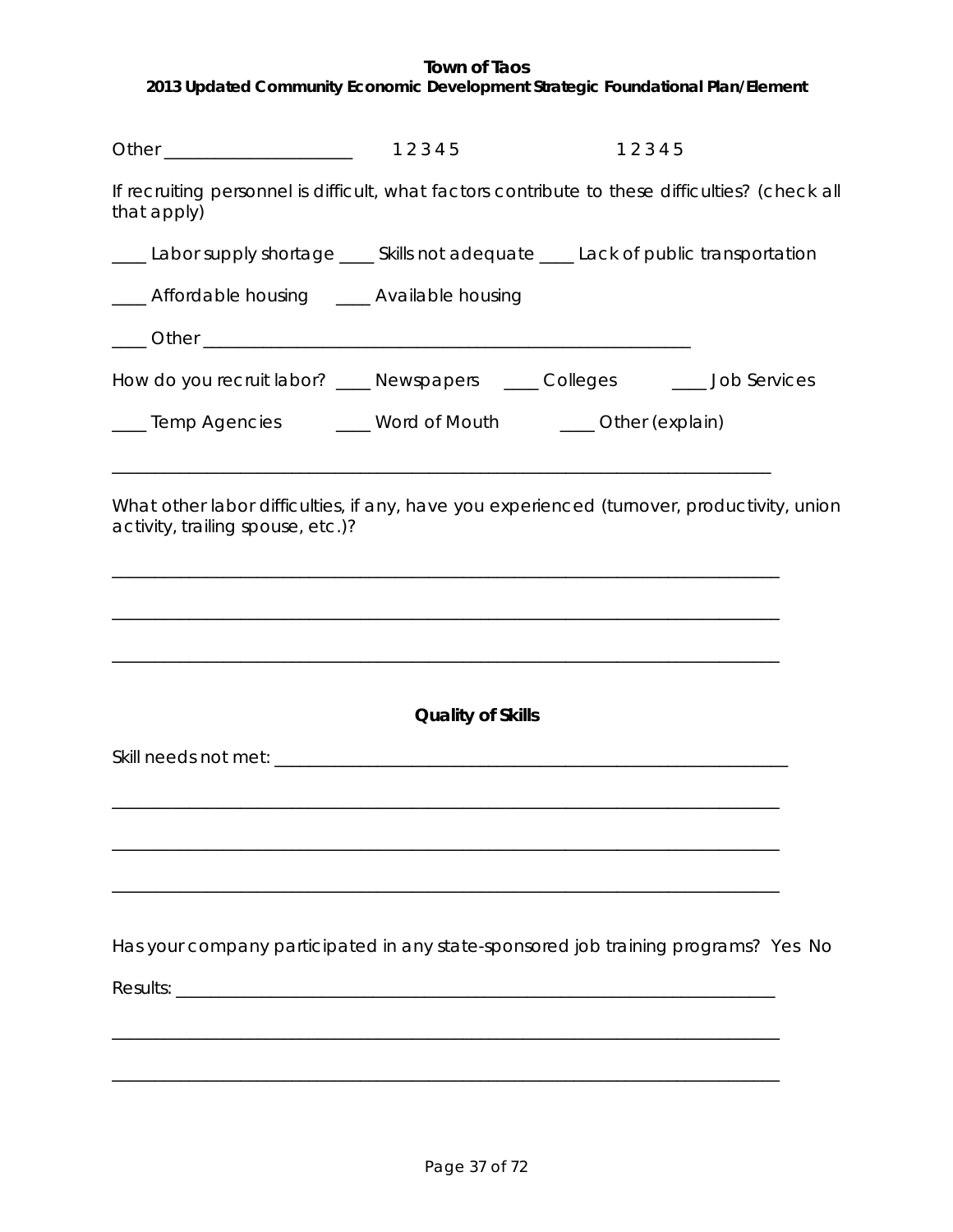## *2013 Updated Community Economic Development Strategic Foundational Plan/Element*

Have you worked with any of the following to provide customized training for your employees? (check all that apply)

\_\_\_\_ UNM Taos \_\_\_\_ SMU in Taos \_\_\_\_ Highlands University \_\_\_\_ Northern NM College

\_\_\_\_\_\_\_\_\_\_\_\_\_\_\_\_\_\_\_\_\_\_\_\_\_\_\_\_\_\_\_\_\_\_\_\_\_\_\_\_\_\_\_\_\_\_\_\_\_\_\_\_\_\_\_\_\_\_\_\_\_\_\_\_\_\_\_\_\_\_\_\_\_\_\_\_\_\_

\_\_\_\_\_\_\_\_\_\_\_\_\_\_\_\_\_\_\_\_\_\_\_\_\_\_\_\_\_\_\_\_\_\_\_\_\_\_\_\_\_\_\_\_\_\_\_\_\_\_\_\_\_\_\_\_\_\_\_\_\_\_\_\_\_\_\_\_\_\_\_\_\_\_\_\_\_\_

Would you be interested in job training programs designed to meet your needs? Yes No

If yes, what specific types of training? \_\_\_\_\_\_\_\_\_\_\_\_\_\_\_\_\_\_\_\_\_\_\_\_\_\_\_\_\_\_\_\_\_\_\_\_\_\_\_\_\_\_\_\_

#### **Community Services/Assistance**

Please rate the following community resources for the community in which your facility is located according to their quality and cost, circling the response which best matches your opinion:

| 1= Excellent              | $2 = Good$ | 3=Average 4=Poor 5=No Opinion |                   |
|---------------------------|------------|-------------------------------|-------------------|
| <b>Utilities</b>          |            | <b>Service Quality</b>        | <b>Cost Rates</b> |
| <b>Water Sewer</b>        |            | 12345                         | 12345             |
| Electric                  |            | 12345                         | 12345             |
| Gas                       |            | 12345                         | 12345             |
| <b>Telecommunications</b> |            | 12345                         | 12345             |
| Internet                  |            | 12345                         | 12345             |
| Transportation            |            |                               |                   |
| Air                       |            | 12345                         | 12345             |
| Public Transportation     |            | 12345                         | 12345             |
| <b>Truck</b>              |            | 12345                         | 12345             |
| <b>Community Services</b> |            |                               |                   |
| <b>Health Care</b>        |            | 12345                         | 12345             |
| Entertainment/Recreation  |            | 12345                         | 12345             |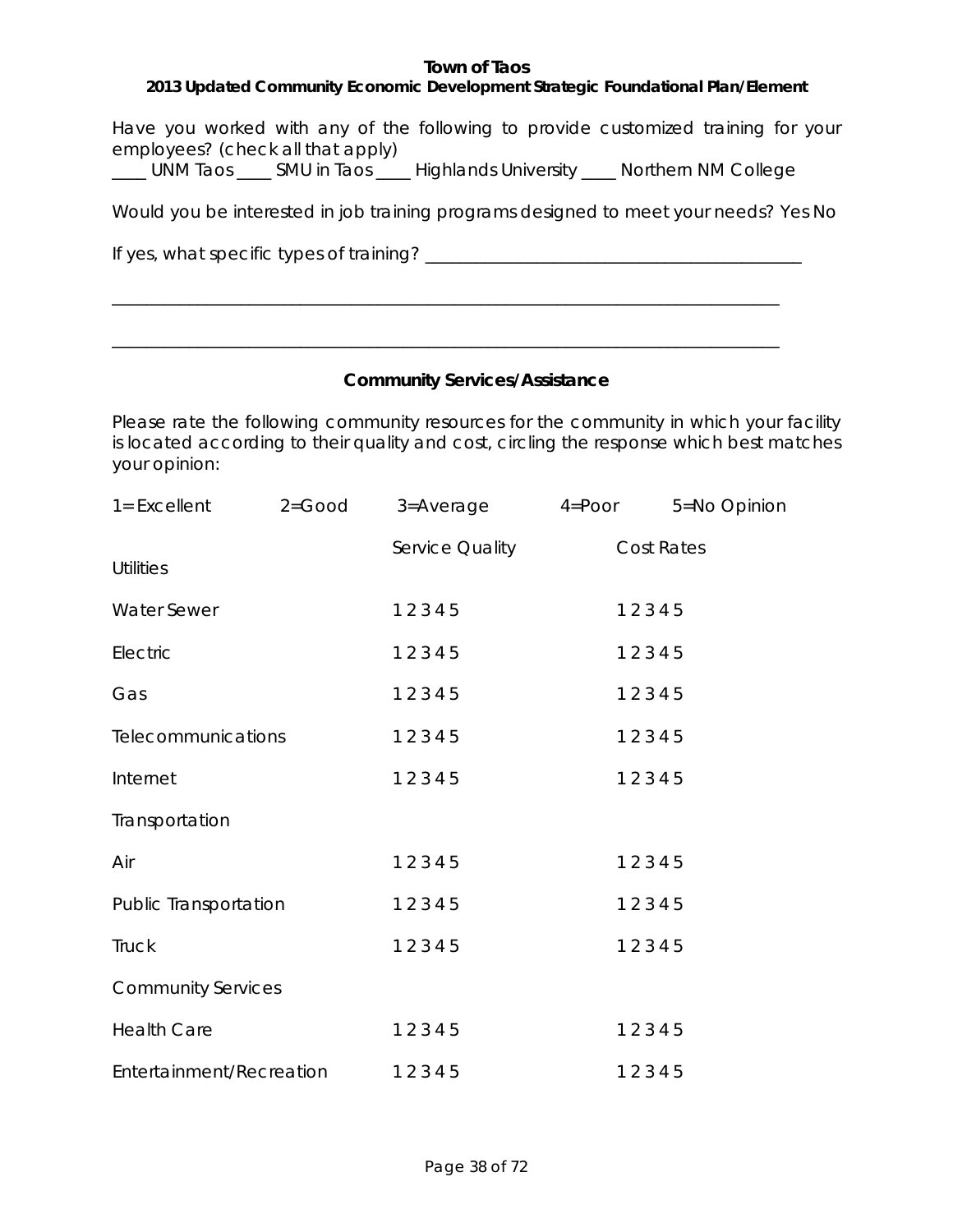#### **Town of Taos** *2013 Updated Community Economic Development Strategic Foundational Plan/Element*

| Education (K-12)                                   | 12345          | 12345          |
|----------------------------------------------------|----------------|----------------|
| Higher Education (colleges, etc) 12345             |                | 12345          |
| <b>Police Protection</b><br><b>Fire Protection</b> | 12345<br>12345 | 12345<br>12345 |
| Paramedic/EMT Service                              | 12345          | 12345          |
| Streets & Highways                                 | 12345          | 12345          |
| Other ___________________                          | 12345          | 12345          |
| Comments:                                          |                |                |
|                                                    |                |                |

\_\_\_\_\_\_\_\_\_\_\_\_\_\_\_\_\_\_\_\_\_\_\_\_\_\_\_\_\_\_\_\_\_\_\_\_\_\_\_\_\_\_\_\_\_\_\_\_\_\_\_\_\_\_\_\_\_\_\_\_\_\_\_\_\_\_\_\_\_\_\_\_\_\_\_\_\_\_

\_\_\_\_\_\_\_\_\_\_\_\_\_\_\_\_\_\_\_\_\_\_\_\_\_\_\_\_\_\_\_\_\_\_\_\_\_\_\_\_\_\_\_\_\_\_\_\_\_\_\_\_\_\_\_\_\_\_\_\_\_\_\_\_\_\_\_\_\_\_\_\_\_\_\_\_\_\_

## **Business Activity/Business Climate:**

Please list or describe the greatest advantages of operating your business in the following areas?

Town of Taos \_\_\_\_\_\_\_\_\_\_\_\_\_\_\_\_\_\_\_\_\_\_\_\_\_\_\_\_\_\_\_\_\_\_\_\_\_\_\_\_\_\_\_\_\_\_\_\_\_\_\_\_\_\_\_\_\_\_\_\_\_\_\_\_\_\_

\_\_\_\_\_\_\_\_\_\_\_\_\_\_\_\_\_\_\_\_\_\_\_\_\_\_\_\_\_\_\_\_\_\_\_\_\_\_\_\_\_\_\_\_\_\_\_\_\_\_\_\_\_\_\_\_\_\_\_\_\_\_\_\_\_\_\_\_\_\_\_\_\_\_\_\_\_\_

\_\_\_\_\_\_\_\_\_\_\_\_\_\_\_\_\_\_\_\_\_\_\_\_\_\_\_\_\_\_\_\_\_\_\_\_\_\_\_\_\_\_\_\_\_\_\_\_\_\_\_\_\_\_\_\_\_\_\_\_\_\_\_\_\_\_\_\_\_\_\_\_\_\_\_\_\_\_

\_\_\_\_\_\_\_\_\_\_\_\_\_\_\_\_\_\_\_\_\_\_\_\_\_\_\_\_\_\_\_\_\_\_\_\_\_\_\_\_\_\_\_\_\_\_\_\_\_\_\_\_\_\_\_\_\_\_\_\_\_\_\_\_\_\_\_\_\_\_\_\_\_\_\_\_\_\_

\_\_\_\_\_\_\_\_\_\_\_\_\_\_\_\_\_\_\_\_\_\_\_\_\_\_\_\_\_\_\_\_\_\_\_\_\_\_\_\_\_\_\_\_\_\_\_\_\_\_\_\_\_\_\_\_\_\_\_\_\_\_\_\_\_\_\_\_\_\_\_\_\_\_\_\_\_\_

Taos County

State of New Mexico \_\_\_\_\_\_\_\_\_\_\_\_\_\_\_\_\_\_\_\_\_\_\_\_\_\_\_\_\_\_\_\_\_\_\_\_\_\_\_\_\_\_\_\_\_\_\_\_\_\_\_\_\_\_\_\_\_\_

Please list the greatest disadvantages of operating your business in the following areas?

\_\_\_\_\_\_\_\_\_\_\_\_\_\_\_\_\_\_\_\_\_\_\_\_\_\_\_\_\_\_\_\_\_\_\_\_\_\_\_\_\_\_\_\_\_\_\_\_\_\_\_\_\_\_\_\_\_\_\_\_\_\_\_\_\_\_\_\_\_\_\_\_\_\_\_\_\_\_

Town of Taos \_\_\_\_\_\_\_\_\_\_\_\_\_\_\_\_\_\_\_\_\_\_\_\_\_\_\_\_\_\_\_\_\_\_\_\_\_\_\_\_\_\_\_\_\_\_\_\_\_\_\_\_\_\_\_\_\_\_\_\_\_\_\_\_\_\_

Taos County \_\_\_\_\_\_\_\_\_\_\_\_\_\_\_\_\_\_\_\_\_\_\_\_\_\_\_\_\_\_\_\_\_\_\_\_\_\_\_\_\_\_\_\_\_\_\_\_\_\_\_\_\_\_\_\_\_\_\_\_\_\_\_\_\_\_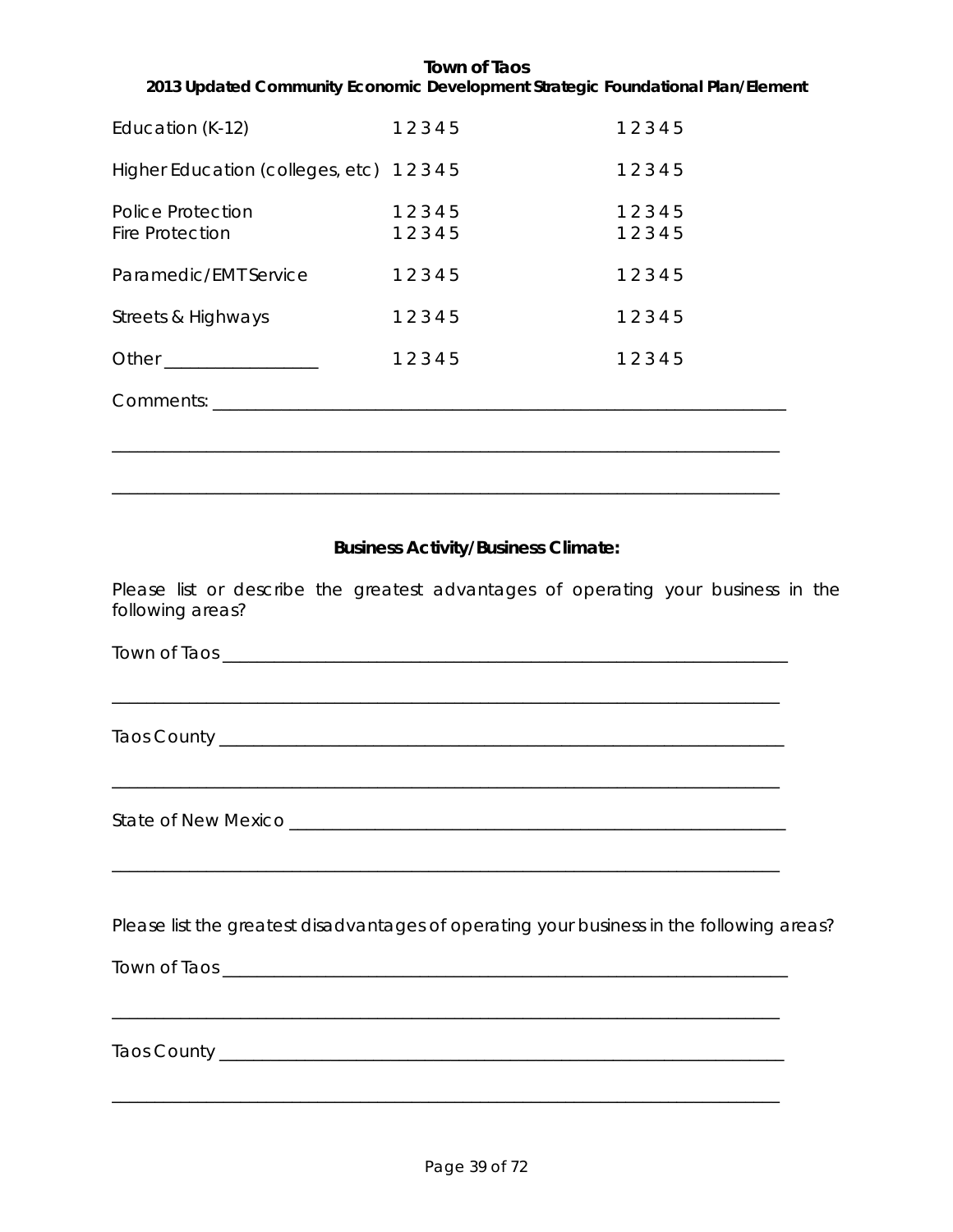*2013 Updated Community Economic Development Strategic Foundational Plan/Element*

| life in these areas? | What recommendations do you have for improving the business climate or quality of   |
|----------------------|-------------------------------------------------------------------------------------|
|                      |                                                                                     |
|                      |                                                                                     |
|                      |                                                                                     |
| County area? Yes No  | Does your company plan to establish new or expanded operations outside the Taos     |
|                      |                                                                                     |
|                      |                                                                                     |
|                      | Does your company anticipate a need to reduce or phase out a local facility? Yes No |
|                      |                                                                                     |
|                      | ,我们也不会有什么。""我们的人,我们也不会有什么?""我们的人,我们也不会有什么?""我们的人,我们的人,我们的人,我们的人,我们的人,我们的人,我们的人,我    |
| all that apply)      | In which of the following areas has your company expanded in the past year? (check  |
| Facility             | Approximate Investment: \$                                                          |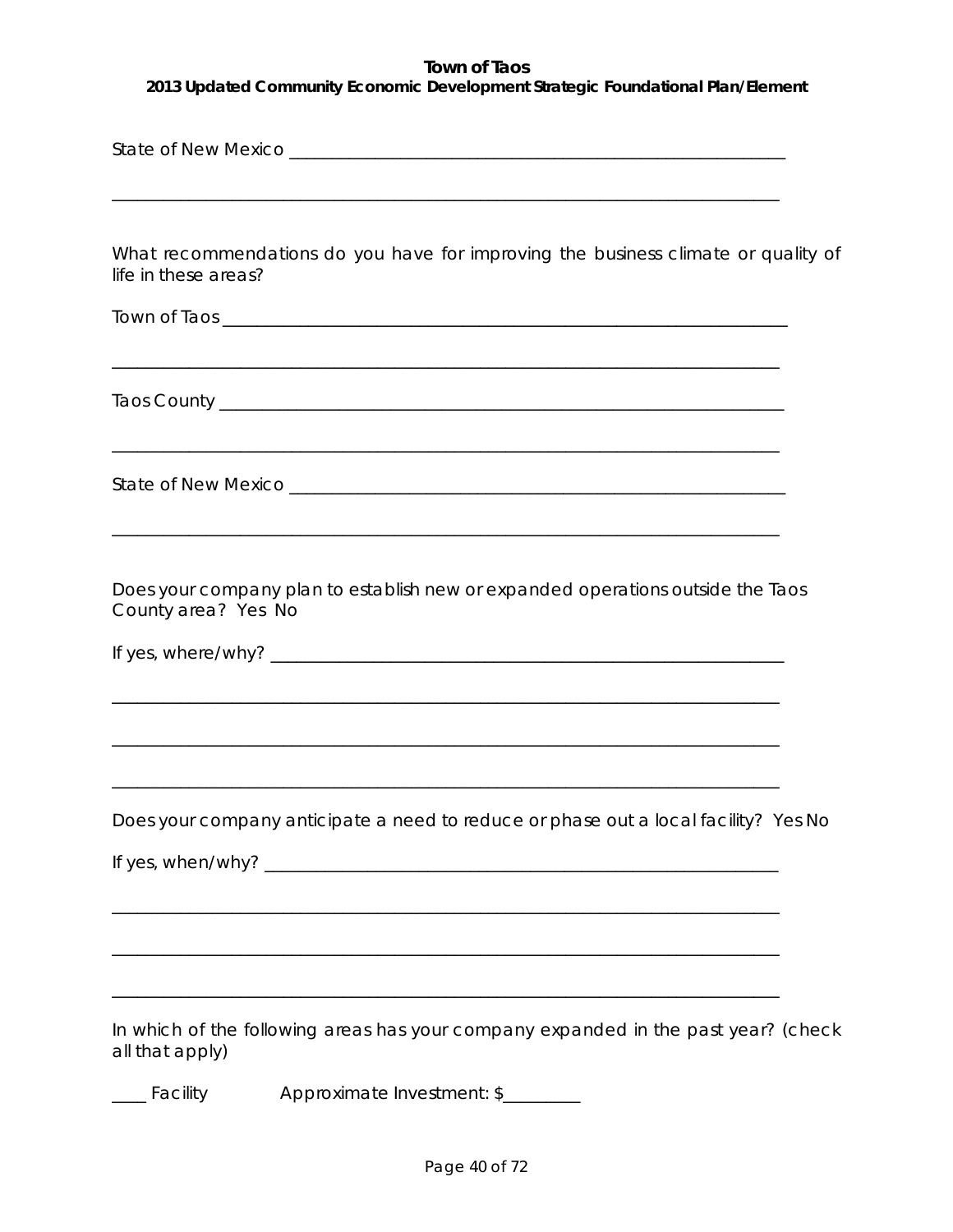*2013 Updated Community Economic Development Strategic Foundational Plan/Element*

\_\_\_\_ Equipment Approximate Investment: \$\_\_\_\_\_\_\_\_

\_\_\_\_ Employment # new employees: \_\_\_\_\_\_\_

In which of the following areas do you anticipate growth in the next year? (check all that apply)

\_\_\_\_Facility Approximate Investment: \$\_\_\_\_\_\_\_\_

\_\_\_\_ Equipment Approximate Investment: \$\_\_\_\_\_\_\_\_

 $\frac{1}{2}$  Employment  $\#$  new employees:  $\frac{1}{2}$ 

At what percent of production capacity is your local facility operating? \_\_\_%

\_\_\_\_\_\_\_\_\_\_\_\_\_\_\_\_\_\_\_\_\_\_\_\_\_\_\_\_\_\_\_\_\_\_\_\_\_\_\_\_\_\_\_\_\_\_\_\_\_\_\_\_\_\_\_\_\_\_\_\_\_\_\_\_\_\_\_\_\_\_\_\_\_\_\_\_\_\_

Are you planning an expansion or new facilities within the area within the next five years? Yes No

If yes, please explain: \_\_\_\_\_\_\_\_\_\_\_\_\_\_\_\_\_\_\_\_\_\_\_\_\_\_\_\_\_\_\_\_\_\_\_\_\_\_\_\_\_\_\_\_\_\_\_\_\_\_\_\_\_\_\_\_\_\_\_

## **Business Assistance**

| apply)                                                                 | Is your company currently challenged by any of the following issues? (check all that |
|------------------------------------------------------------------------|--------------------------------------------------------------------------------------|
|                                                                        | ___ Utilities ____ Physical Space ___ Vandalism ____ Capital Financing               |
| ____Labor ____Transportation _____Safety ______Taxes                   |                                                                                      |
| Covernment Regulation <b>Constant Covernment Covernment</b> Regulation |                                                                                      |
|                                                                        | ____ Business Mgmt. ____ Drainage ____ Marketing ____ Other (specify) __________     |
|                                                                        | Please describe the most critical issue currently facing your company: __________    |
|                                                                        |                                                                                      |
|                                                                        |                                                                                      |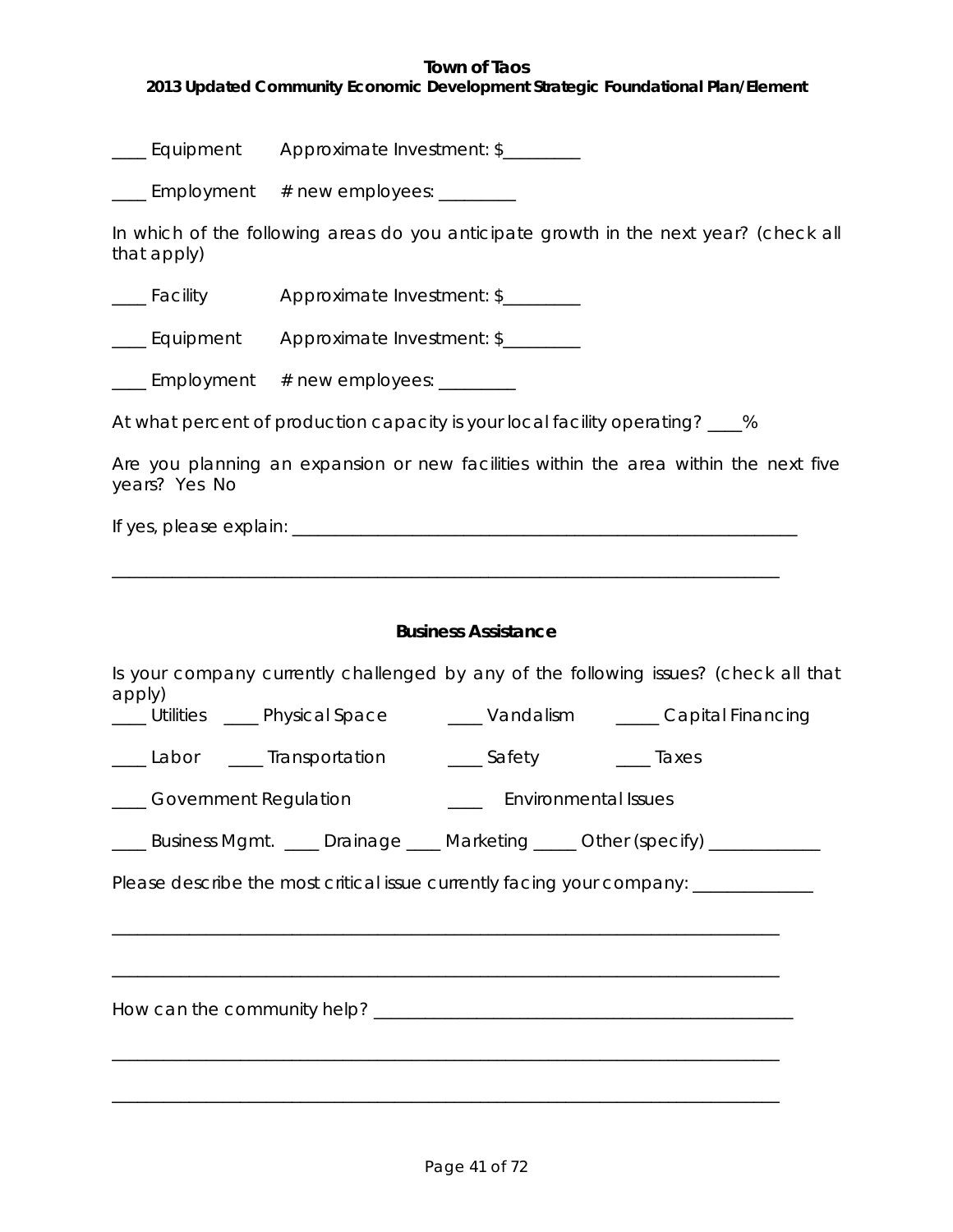## *2013 Updated Community Economic Development Strategic Foundational Plan/Element*

Are there any specific challenges your company is facing which the community can assist in resolving?

\_\_\_\_\_\_\_\_\_\_\_\_\_\_\_\_\_\_\_\_\_\_\_\_\_\_\_\_\_\_\_\_\_\_\_\_\_\_\_\_\_\_\_\_\_\_\_\_\_\_\_\_\_\_\_\_\_\_\_\_\_\_\_\_\_\_\_\_\_\_\_\_\_\_\_\_\_\_

\_\_\_\_\_\_\_\_\_\_\_\_\_\_\_\_\_\_\_\_\_\_\_\_\_\_\_\_\_\_\_\_\_\_\_\_\_\_\_\_\_\_\_\_\_\_\_\_\_\_\_\_\_\_\_\_\_\_\_\_\_\_\_\_\_\_\_\_\_\_\_\_\_\_\_\_\_\_

\_\_\_\_\_\_\_\_\_\_\_\_\_\_\_\_\_\_\_\_\_\_\_\_\_\_\_\_\_\_\_\_\_\_\_\_\_\_\_\_\_\_\_\_\_\_\_\_\_\_\_\_\_\_\_\_\_\_\_\_\_\_\_\_\_\_\_\_\_\_\_\_\_\_\_\_\_\_

\_\_\_\_\_\_\_\_\_\_\_\_\_\_\_\_\_\_\_\_\_\_\_\_\_\_\_\_\_\_\_\_\_\_\_\_\_\_\_\_\_\_\_\_\_\_\_\_\_\_\_\_\_\_\_\_\_\_\_\_\_\_\_\_\_\_\_\_\_\_\_\_\_\_\_\_\_\_

\_\_\_\_\_\_\_\_\_\_\_\_\_\_\_\_\_\_\_\_\_\_\_\_\_\_\_\_\_\_\_\_\_\_\_\_\_\_\_\_\_\_\_\_\_\_\_\_\_\_\_\_\_\_\_\_\_\_\_\_\_\_\_\_\_\_\_\_\_\_\_\_\_\_\_\_\_\_

\_\_\_\_\_\_\_\_\_\_\_\_\_\_\_\_\_\_\_\_\_\_\_\_\_\_\_\_\_\_\_\_\_\_\_\_\_\_\_\_\_\_\_\_\_\_\_\_\_\_\_\_\_\_\_\_\_\_\_\_\_\_\_\_\_\_\_\_\_\_\_\_\_\_\_\_\_\_

\_\_\_\_\_\_\_\_\_\_\_\_\_\_\_\_\_\_\_\_\_\_\_\_\_\_\_\_\_\_\_\_\_\_\_\_\_\_\_\_\_\_\_\_\_\_\_\_\_\_\_\_\_\_\_\_\_\_\_\_\_\_\_\_\_\_\_\_\_\_\_\_\_\_\_\_\_\_

Are there any additional industry or other support services that you feel are needed in the area?

What else can the community do to enhance your company's effectiveness or profitability in the Taos area?

Would you like any information regarding any of the programs listed below? (check all that apply)

| ___ Federal Financing Programs | Worker Training Programs |
|--------------------------------|--------------------------|
|--------------------------------|--------------------------|

\_\_\_\_ State Financing Programs \_\_\_\_\_ Industrial Revenue Bonds

questions, please contact X by telephone at 575.xxx.xxxx or by email at [X.](mailto:mspriggs@taosgov.com)

\_\_\_\_ State Incentive Programs \_\_\_\_\_ Technical Assistance

 $\bigcirc$  then:

Thank you for completing our survey. Your assistance in this project is critical as we develop new programs to help make your company more successful. A member will visit your office in the near future to discuss the results of the survey with you and to obtain any additional input you may wish to provide. In the meantime, if you have any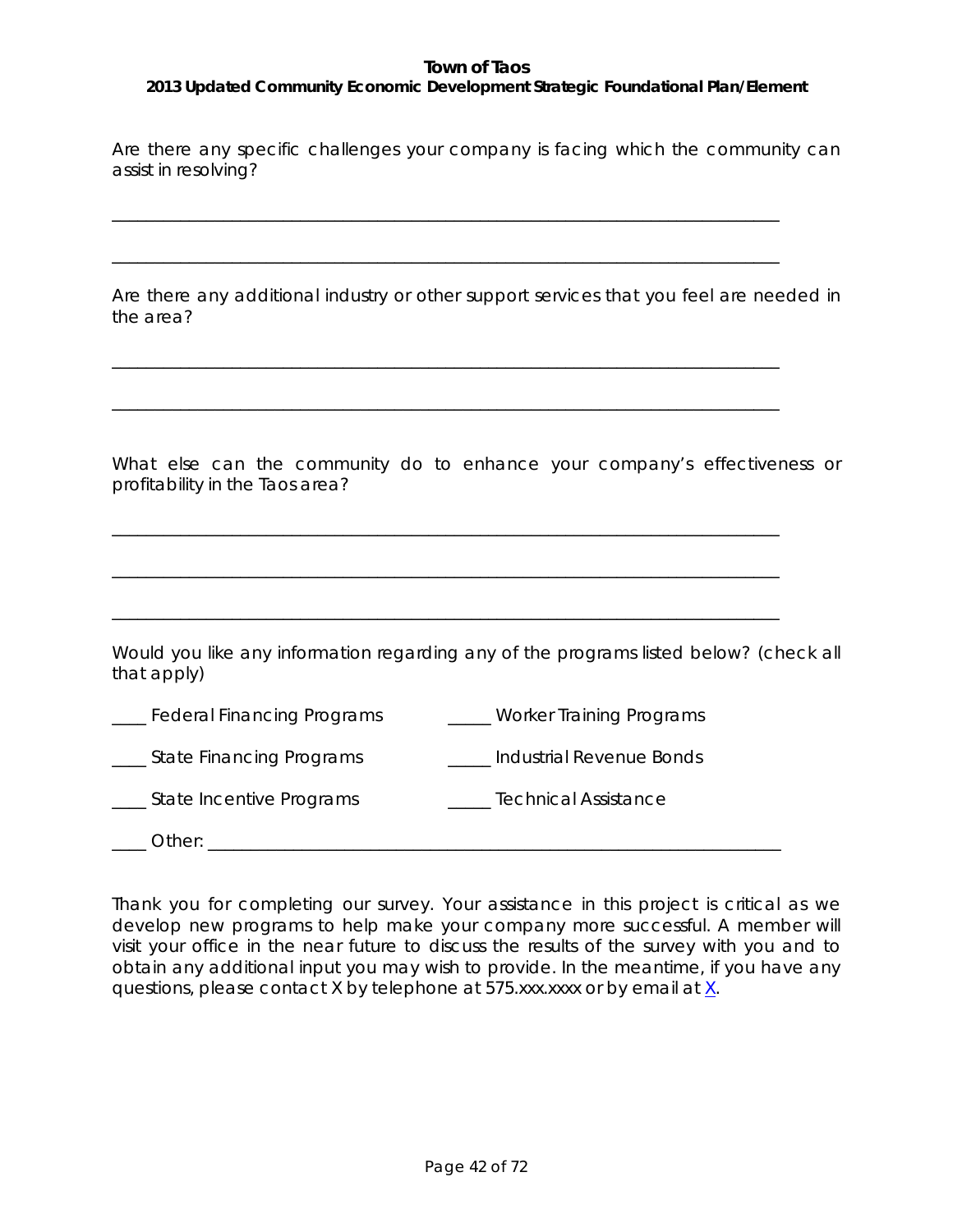#### **Town of Taos** *2013 Updated Community Economic Development Strategic Foundational Plan/Element*



**Town of Taos Economic Development Assistance Application**

The Town of Taos has adopted an ordinance for local economic development that comports with the Local Economic Development Act (LEDA) of the state of New Mexico. The Town of Taos is committed to diversifying, stabilizing, and growing the economic base employment sector of the Taos economy. In order to receive economic development assistance from the Town of Taos, an interested party must complete this application. The application will then be reviewed and if the Town of Taos believes that the application has merit, a Taos Economic Development Project Participation Agreement will be prepared for Town Council consideration.

Please provide the following information:

1. Identification information:

- a. Complete name and address of the qualifying entity;
- b. Incorporation papers with bylaws;
- c. List of board of directors and executive directors, with addresses; and
- d. Resumes of all directors and officers.
- 2. Evidence of financial solvency (personal statements of principals):

a. Financial statements (income statements and balance sheets) for the past three (3) years;

b. Federal tax numbers, New Mexico state taxation and revenue number and town's business license;

c. Projected income statement for at least three (3) years.

- 3. Evidence of organizational capacity:
	- a. Brief history of the qualifying entity;
	- b. Organizational chart of the qualifying entity;

c. Business plans for the qualifying entity and proposed project (including cash flow analysis);

- d. Evidence of ability to manage the project, such as, but not limited to:
	- (1) List and description of previously completed projects; and
	- (2) Resumes of key staff involved with project;

e. The qualifying entity shall disclose the following information (if the answer is yes, the entity shall attach a written explanation):

(1) Has the qualifying entity or any of its officers ever been involved in a bankruptcy?

(2) Has the qualifying entity or any of its officers ever defaulted on obligations on which payments are not current?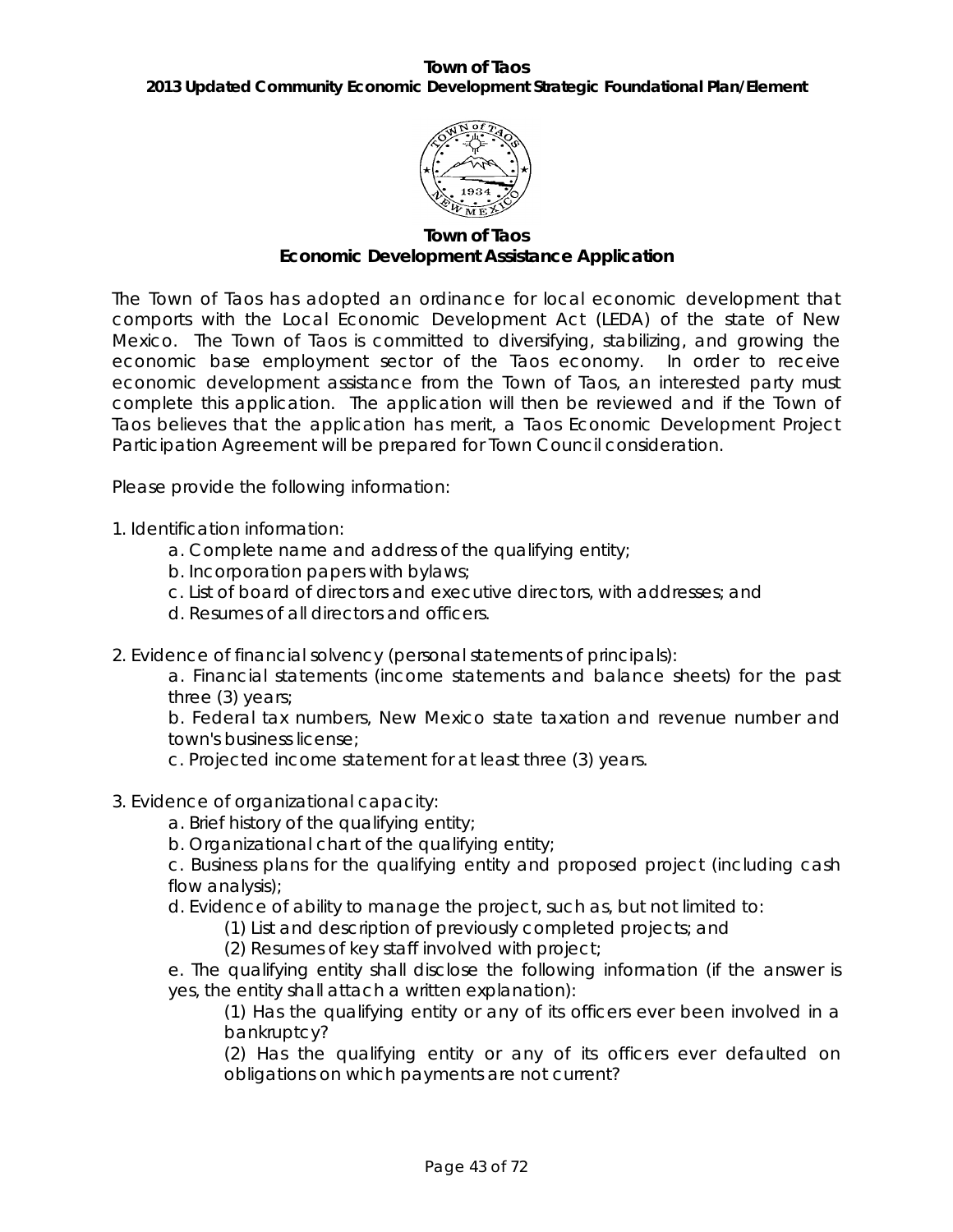#### *2013 Updated Community Economic Development Strategic Foundational Plan/Element*

(3) Does the qualifying entity have any loans or other financial obligations on which payments are not current?

4. Funding sources for the proposed economic development project:

a. Equity investment of qualifying entity;

b. Specific assistance being requested of the town (e.g., specific parcel of land, applicable fees, etc.), with the estimate of value; and

c. Funding sources other than the town with letters of commitment of intent to fund.

5. A complete and specific description of the proposed economic development project, including, but not necessarily limited to:

- a. Business activities to be conducted;
- b. Management and staffing requirements;
- c. Property and equipment requirements;
- d. Markets;
- e. Transportation requirements;
- f. Utility requirements, including, but not limited to, electric, gas, and water;
- g. Solid and liquid waste disposal requirements;
- h. Infrastructure requirements;
- i. Regulatory compliance requirements; and
- j. Environmental assessment.

6. A complete and specific cost benefit analysis. The source and rationale for any multiplier effects shall be identified. The cost benefit analysis shall show that the town will recoup the value of its donation within a maximum period of ten (10) years.

7. A complete and specific description of the proposed economic development project's substantive contributions to the town including, but not limited to, such factors as in-kind services to the town, jobs, expanded tax base, property or other thing or service of value for the expansion or improvement of the economy.

8. A complete and specific description of the employee job training and career development plan for the proposed economic development project.

9. Any other information necessary for the town to make a determination as to whether or not the applicant is a qualifying entity.

10. Any other information required of the applicant by the governing body. (Ord. 00-22 § 7, 2000)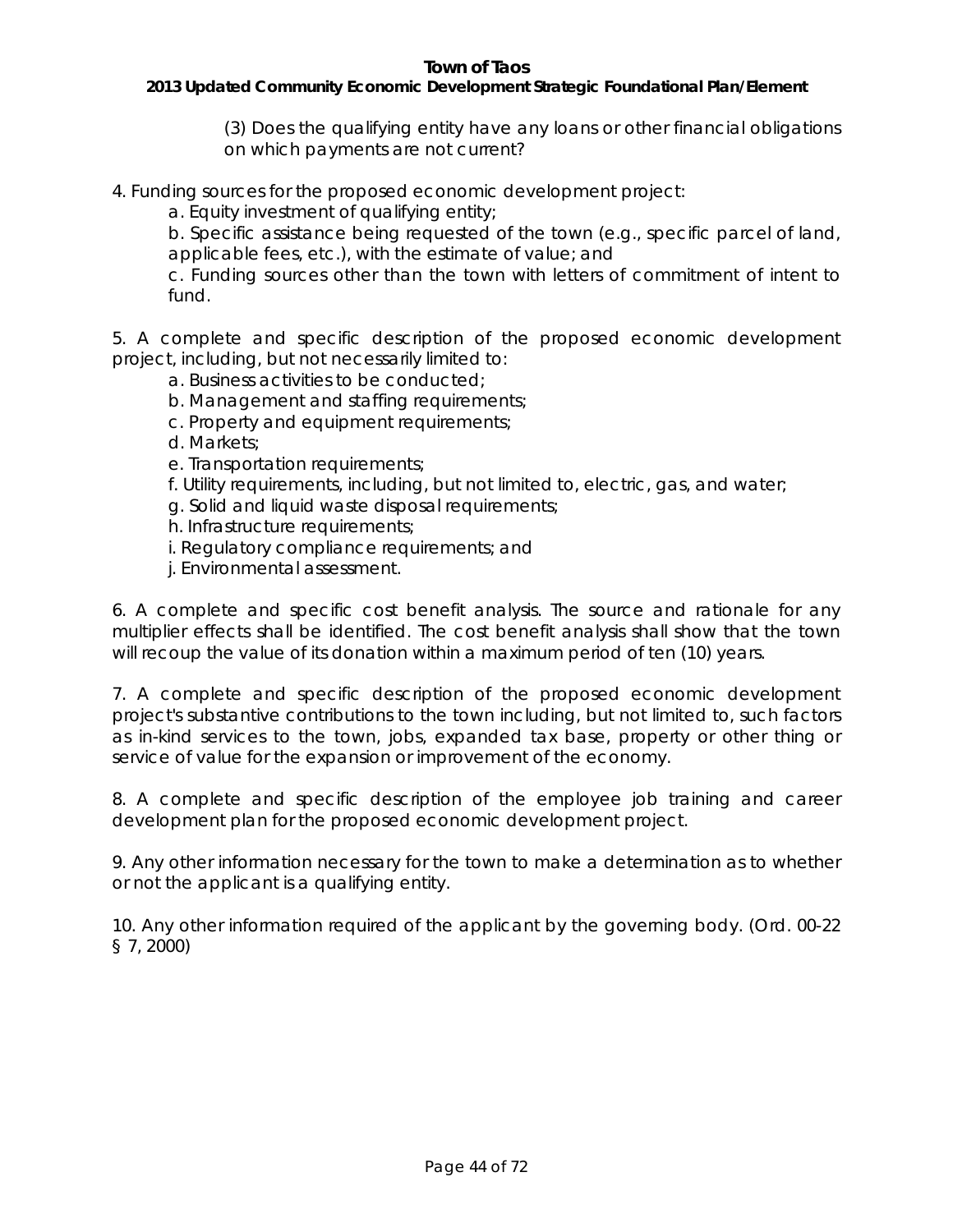

#### **Town of Taos Economic Development Assistance Application Review**

All applications to the Town of Taos shall be reviewed under the following criteria:

1. Compliance with all requirements for an "economic development project" and a "qualifying entity";

ECONOMIC DEVELOPMENT PROJECT: The provision of direct or indirect assistance to a qualifying entity and includes the purchase, lease, grant, construction, reconstruction, improvement or other acquisition or conveyance of land, buildings or other infrastructure; public works improvements essential to the location or expansion of a qualifying entity; payments for professional services contracts necessary for local or regional governments to implement a plan or project; the provision of direct loans or grants for land, buildings or infrastructure; loan guarantees securing the cost of land, buildings or infrastructure in an amount not to exceed the revenue that may be derived from the municipal infrastructure gross receipts tax or the county infrastructure gross receipts tax; grants for public works infrastructure improvements essential to the location or expansion of a qualifying entity; purchase of land for a publicly held industrial park; and the use or construction of a building for use by a qualifying entity.

QUALIFYING ENTITY: A corporation, limited liability company, partnership, joint venture, syndicate, association or other person that is one or a combination of two (2) or more of the following:

A. An industry for the manufacturing, processing, or assembling of any agricultural or manufactured products;

B. A commercial enterprise for storing, warehousing, distribution or selling products of agriculture, mining or industry, but other than provided in subsection D or E of this definition, not including any enterprise for sale of goods or commodities at retail or for the distribution to the public of electricity, gas, water or telephone or other services commonly classified as public utilities;

C. A business in which all or part of the activities of the business involves the supplying of services to the general public or to governmental agencies or to a specific industry or customer, but, other than provided in subsection D of this definition, not including businesses primarily engaged in the sale of goods or commodities at retail;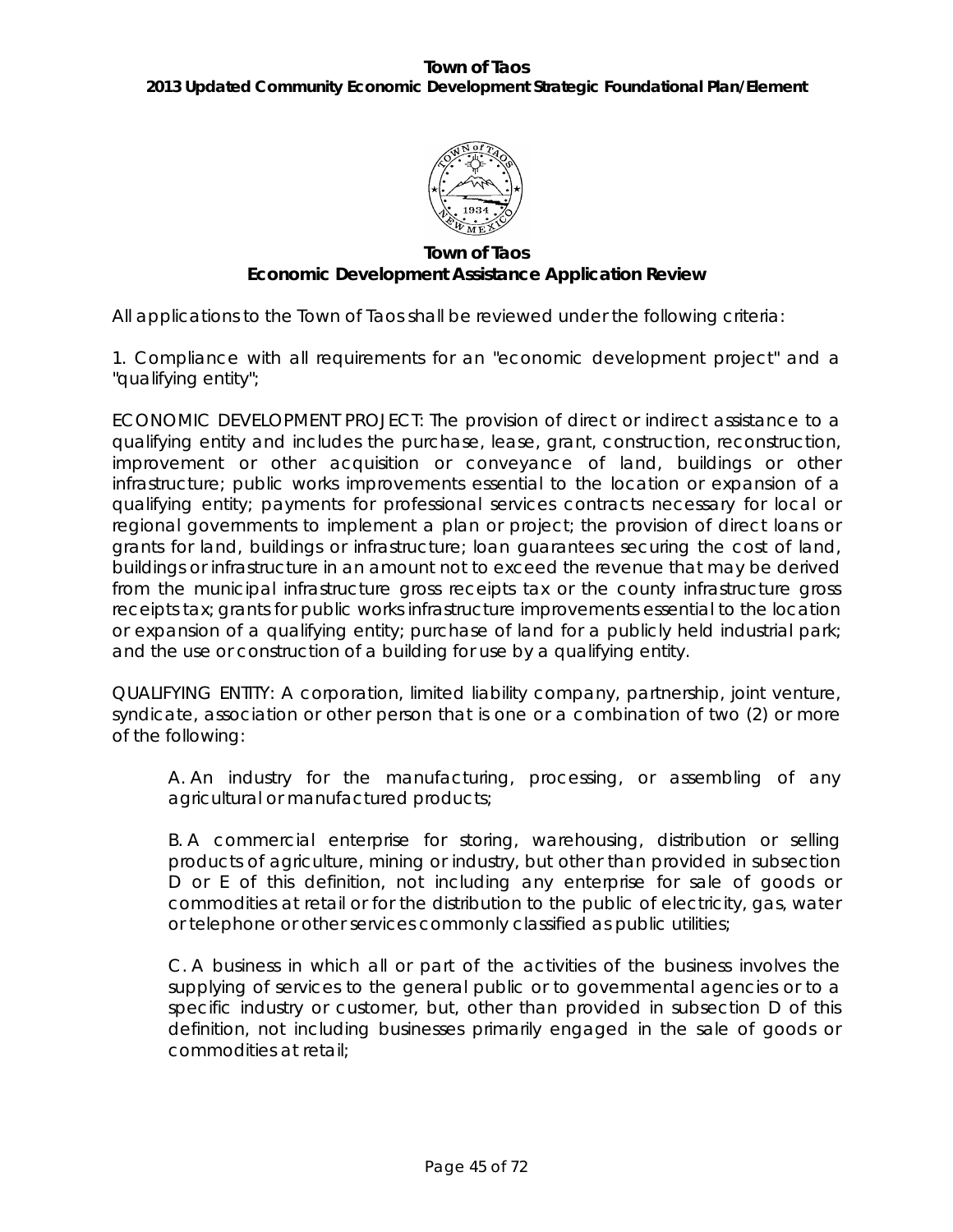#### *2013 Updated Community Economic Development Strategic Foundational Plan/Element*

D. A telecommunications sales enterprise that makes the majority of its sales to persons outside of New Mexico; or

E. A facility for the direct sales by growers of agricultural products, commonly known as farmers' markets.

2. Feasibility and substantive contribution of the proposed economic development project;

3. Evidence of financial solvency and financial ability to undertake and complete the proposed economic development project;

4. Qualifications of the principals to undertake and complete the proposed economic development project;

5. Stability of the qualifying entity and organizational capacity to undertake and complete the proposed economic development project;

6. Cost benefit analysis that includes:

a. The number and types of jobs to be created both temporary construction jobs and permanent jobs (by New Mexico department of labor job category);

b. Pay scales of jobs;

c. Determination of which jobs are expected to be filled locally and which will be filled by transfers from other facilities or recruited from outside the Taos area;

d. Total payroll expected at startup and after one year;

e. Anticipated impact of project on local tax base; and

f. Anticipated impact on local school system; and

g. Anticipated impact on regional environment; and

h. Anticipated impact on utilities, water, and other infrastructure; and

i. Anticipated impact on the community socioeconomic structure and cultural and historical heritage.

j. Benefits derived by the Town through a Project Participation Agreement must demonstrate a net benefit to the Town within the required ten year period of the Project Participation Agreement.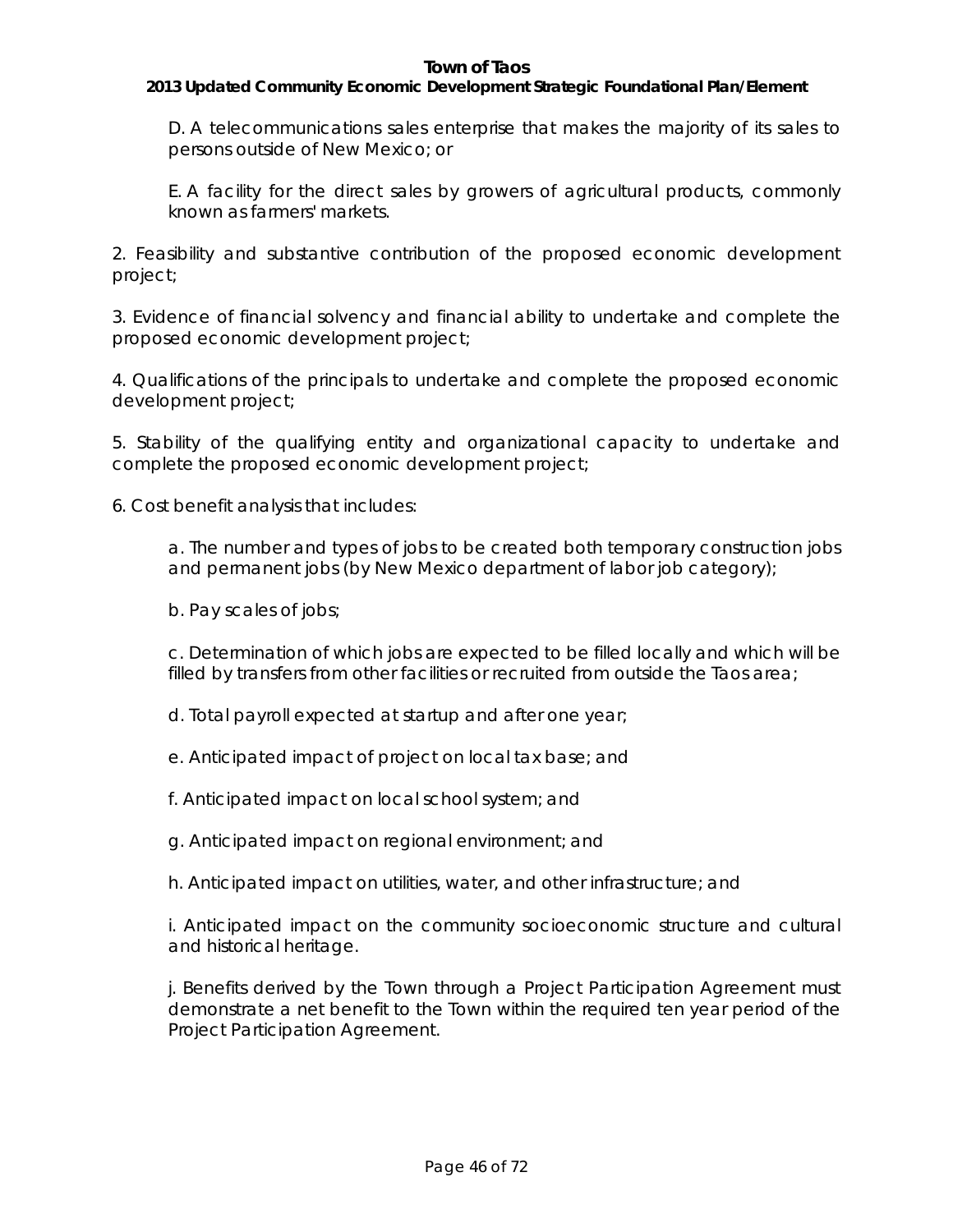

## **ORDINANCE 1X-XX**

## **AN ORDINANCE OF THE TOWN OF TAOS APPROVING A LOCAL ECONOMIC DEVELOPMENT PROJECT PARTICIPATION AGREEMENT BETWEEN THE TOWN OF TAOS AND XXXXXXX FOR ECONOMIC DEVELOPMENT ASSISTANCE FROM THE TOWN OF TAOS IN THE FORMS OF XXXXXXXX IN RETURN FOR THE PROVISION OF THE FOLLOWING ECONOMIC BENEFITS TO THE TOWN IN THE FORMS OF XXXXXX.**

**WHEREAS,** the Town Council met in Regular Session this \_\_\_\_ day of \_\_\_\_\_, 201X; and,

**WHEREAS,** the Town Council concludes that the attached Project Participation Agreement will stimulate economic development in a manner consistent with the Town's adopted Interim Community Economic Development Strategic Plan and Comprehensive Plan Element; and,

**WHEREAS,** the Town Council pursuant to the New Mexico Local Economic Development Act, NMSA 1978 §§ 5-10-1, *et seq.*, and the Town's Economic Development Ordinance §§ 4.20.020, *et seq.*, believes it is in the best interest of the Town of Taos and in the interests of economic development to enter into the attached Project Participation Agreement;

**NOW, THEREFORE, BE IT ORDAINED,** The Town of Taos Council hereby adopts and approves the Project Participation Agreement entered into by and between the Town of Taos and XXXXXXXXX for the XXXXXXX and the provision of economic benefit to the Town in the forms XXXXXX and the safeguarding of public resources, and dated XXXXX in substantially the form attached.

This ordinance shall become effective as provided by law.

**ORDAINED, ADOPTED, APPROVED, AND RATIFIED** this **XXXXX** day of XXXX**,** 201X by the following vote:

Councilman Rudy Abeyta \_\_\_\_\_\_ Councilwoman Amy Quintana \_\_\_\_\_\_ Councilman Eugene Sanchez \_\_\_\_\_\_ Councilman Michael Silva \_\_\_\_\_\_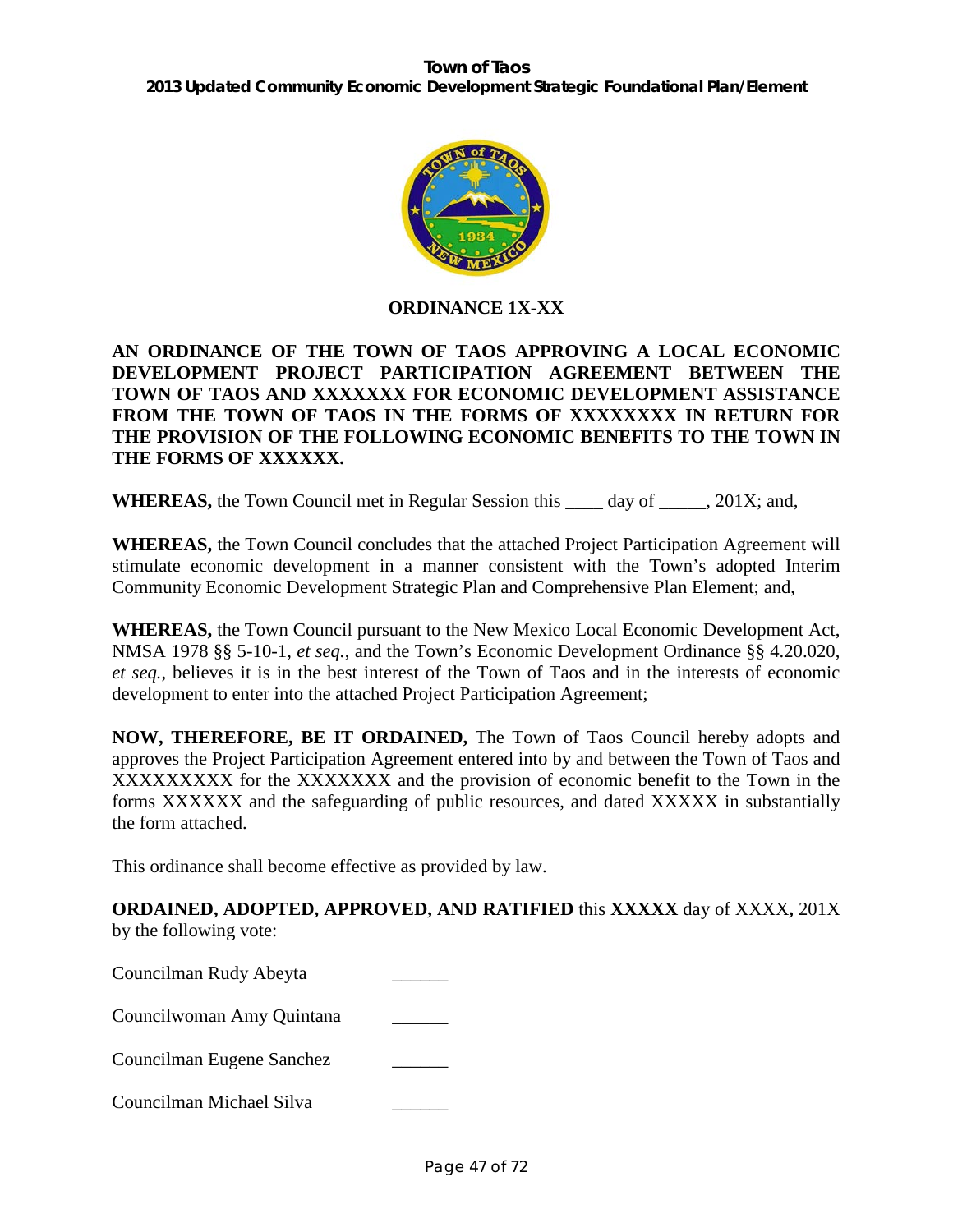### **Town of Taos** *2013 Updated Community Economic Development Strategic Foundational Plan/Element*

ATTEST:

MAYOR

\_\_\_\_\_\_\_\_\_\_\_\_\_\_\_\_\_\_\_\_\_\_\_\_\_\_\_\_\_\_

\_\_\_\_\_\_\_\_\_\_\_\_\_\_\_\_\_\_\_\_\_\_\_\_\_\_\_\_\_\_\_\_\_\_\_ TOWN CLERK

APPROVED AS TO LEGAL FORM:

\_\_\_\_\_\_\_\_\_\_\_\_\_\_\_\_\_\_\_\_\_\_\_\_\_\_\_\_\_\_\_\_\_\_\_\_\_ TOWN ATTORNEY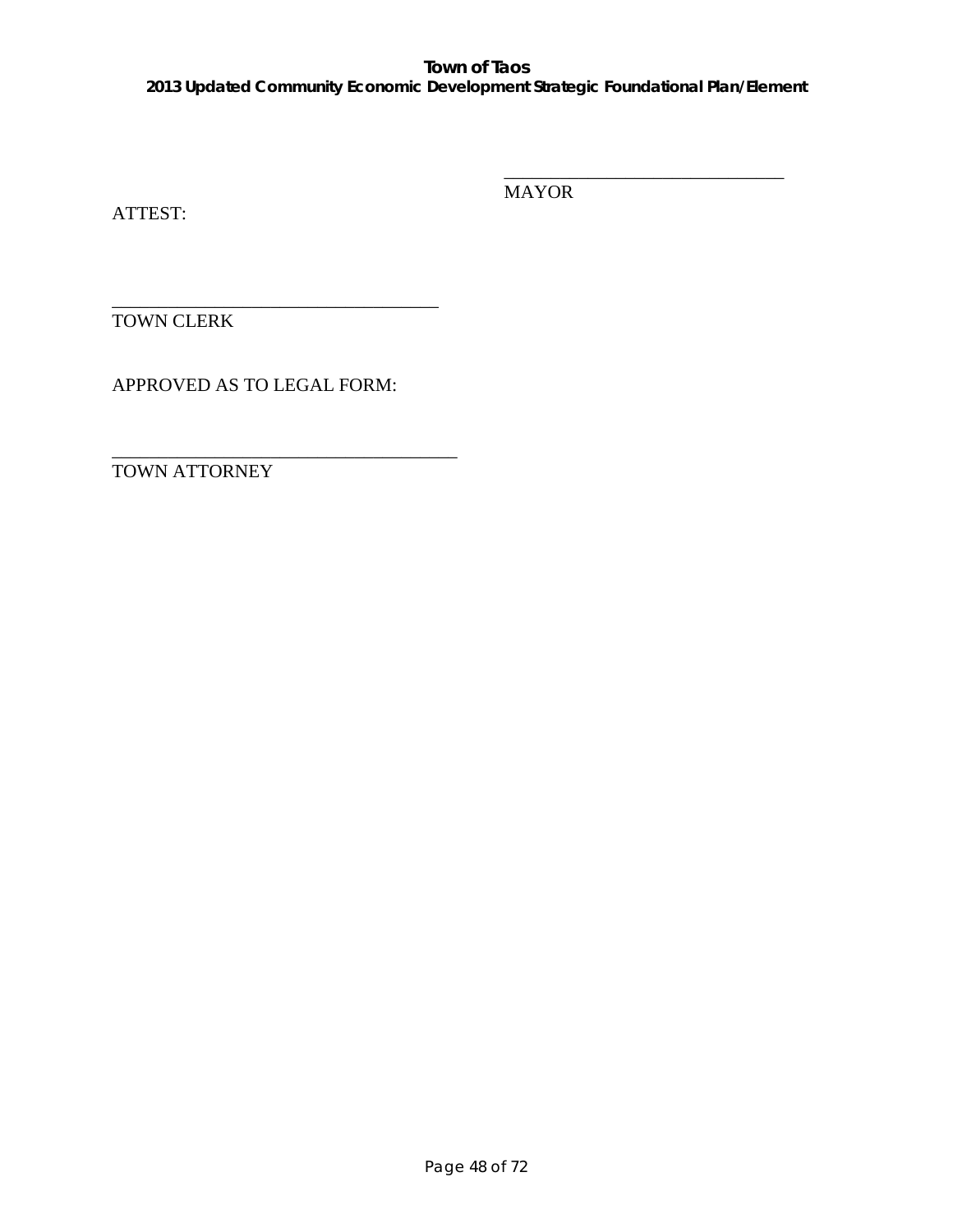*2013 Updated Community Economic Development Strategic Foundational Plan/Element*

## **Project Participation Agreement PROJECT PARTICIPATION AGREEMENT BETWEEN THE TOWN OF TAOS AND XXXXXXXXXXXXX**

This Local Economic Development Project Participation Agreement (the "Agreement") is entered into as of this XXXX day of XXXXX, 201X, by and between the Town of Taos, New Mexico (the "Town"), an incorporated Municipal entity of the State of New Mexico and XXXXXXX (the "Company").

**WHEREAS,** the Town has adopted Ordinance 00-22 implementing the Local Economic Development Act of the State of New Mexico pursuant to §5-10 NMSA 1978; and,

**WHEREAS,** the Town has approved and adopted the Town of Taos Interim Community Economic Development Strategic Plan which meets the requirements of the Local Economic Development Act (LEDA) §5-10-6 NMSA 1978 which includes the assistance of economic development projects in any legally permissible manner; and,

**WHEREAS,** XXXXXXXXX has been determined to be a qualifying entity as required under LEDA and Taos Town Code §4.20.040; and,

**WHEREAS,** the Town of Taos intends for XXXXXXXXX provided within this Agreement to be used to generate additional XXXXXXXXX for the Town of Taos; and,

**WHEREAS,** the application for economic development assistance has been completed by the Company and reviewed and approved by the Taos Town Council; and,

**WHEREAS,** the Town and the Company desire to enter into this Agreement without which said economic benefits would not otherwise be possible.

**NOW THEREFORE,** in consideration of the mutual covenants and conditions contained herein, the parties agree as follows:

## **Section 1: Contributions:**

- 1.1 The Town of Taos agrees to provide XXXXXXXXXX
- 1.2 The Company agrees to provide XXXXXXXXXXXXX

**Section 2: Performance:** The Company shall meet the following performance measures over the ten (10) years that this agreement is effective:

**Section 3: Performance Schedule, Review, and Temination:** The Company shall meet the following benchmarks by the dates listed in the schedule below:

The Town shall annually review the performance of the Company to the above performance schedule to ensure that the Company is satisfying its obligations set forth in this agreement. If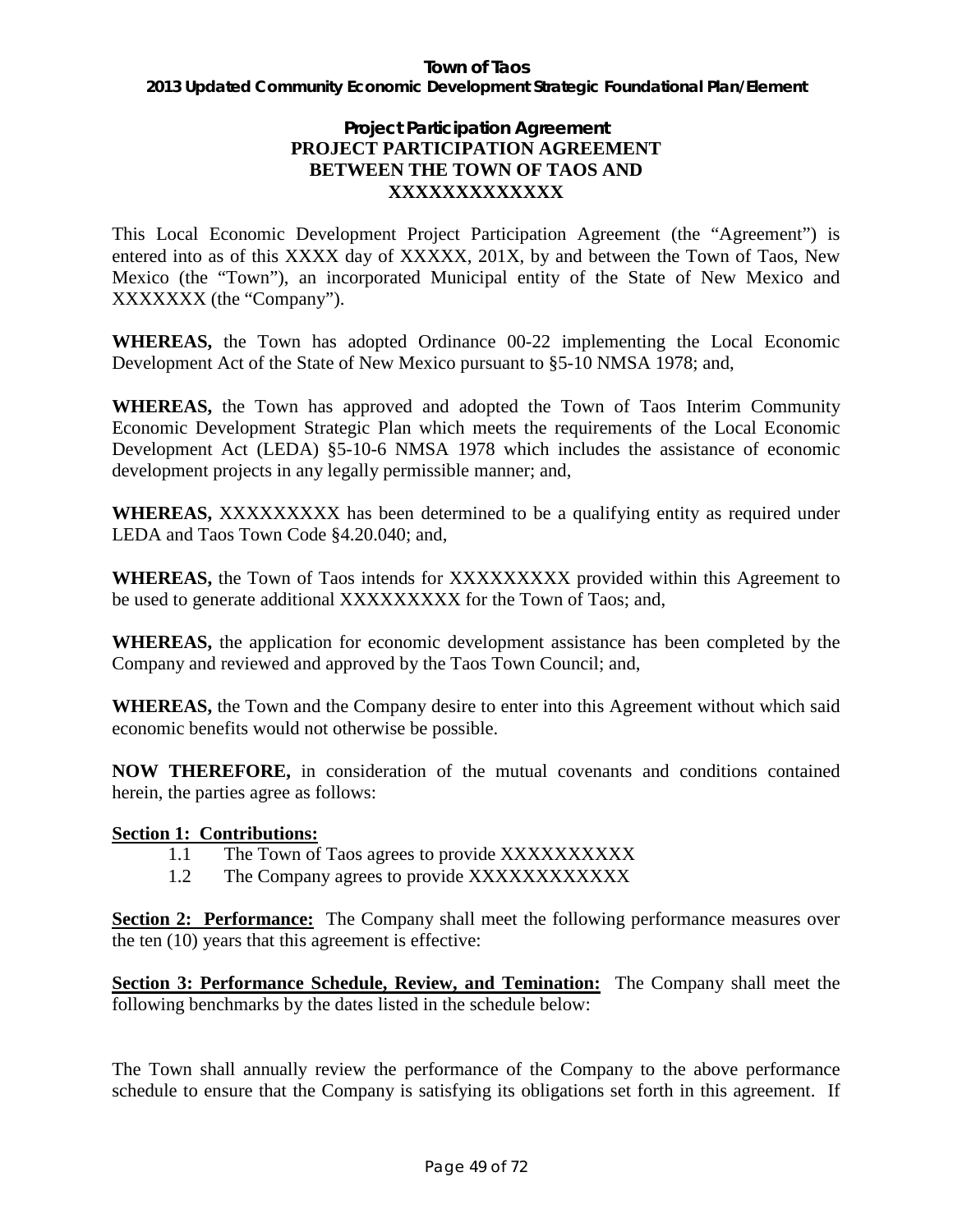### *2013 Updated Community Economic Development Strategic Foundational Plan/Element*

the Company fails to meet its obligations, the Town may require the Company to take corrective action according to a schedule as set by the Town at the Company's sole expense. If the Company fails to meet its obligations or take the actions necessary to meet its obligations, then the Town may at its sole option proceed to terminate this Agreement.

**Section 4: Security of Public Investment:** The Company agrees to the following methods of securing the interest of the public proportionate to the investment of public funds, property, or other means of assistance:

**Section 5: Dispute Resolution:** The parties will work in good faith to resolve any disputes that arise hereunder. In the event of a dispute by the parties, the President of the Company or a designee and the Director of Community Economic Development or a designee shall meet and attempt in good faith to resolve the dispute. If the dispute remains unresolved the Company representative shall meet with the Town Manager and attempt in good faith to resolve the dispute. Nothing contained in this Agreement constitutes a waiver of any party's right to seek judicial relief.

**Section 6: Force Majeure:** Neither party shall be liable to the other party for any failure to perform any provisions of obligations of this Agreement if such failure is caused by or results directly or indirectly from Force Majeure. "Force Majeure" means any cause beyond the reasonable control of a party affected, including but not limited to, any acts of God, fire, flood, storm, strike, riot or civil disturbance, war, earthquake, lightning, epidemic, labor disturbance, sabotage, or restraint by court or public authority, or any other cause beyond the reasonable control of a party affected whether similar or dissimilar to the ones listed, which makes it impossible or unreasonably difficult for a party to perform its obligations under this agreement. Nothing contained in this paragraph shall be construed to require either party to prevent or settle a strike against its will. The party unable to perform its obligations due to Force Majeure will provide written notice to the other party within five (5) working days of its becoming aware of the Force Majeure or its inability to perform and its expectations as to when, if ever, it will be able to resume its obligations. "Business Climate Changes" are not within the definition of Force Majeure.

**Section 7: Notices:** All notices or other written communications, including requests for disbursement, that are permitted to be given pursuant to this Agreement must be in writing and delivered personally, by a recognized courier service, by a recognized overnight delivery service, by fax, by electronic mail, or by registered or certified mail, postage prepaid, to the parties at the addresses shown in this Agreement. If notice is mailed, it will be deemed received on the earlier of actual receipt or on the third business day following the date of mailing. If notice is hand delivered or sent by overnight delivery service, it will be deemed received upon actual delivery. If any written notice is facsimile or electronic mail, it will be deemed received when printed or written confirmation of the transaction. A party may change its notice address by written notice to the other party to this Agreement. The initial notice addresses for the parties are as follows:

If to the Town of Taos:

Office of the Town Manager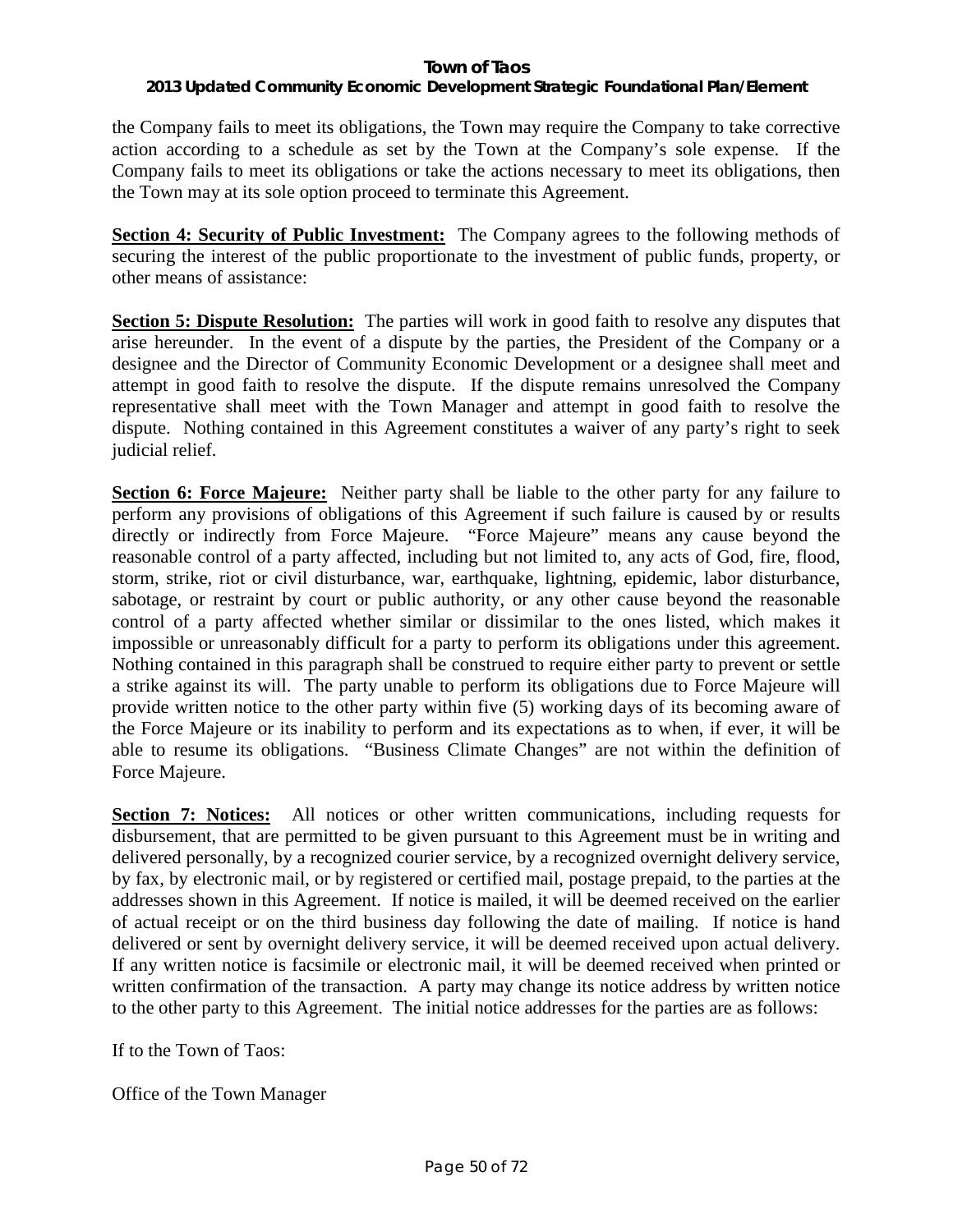# *2013 Updated Community Economic Development Strategic Foundational Plan/Element*

400 Camino de la Placita Taos, New Mexico 87571 Tel. (575) 751-2000 Fax: (575) 751-2026 e-mail:

If to the Company:

XXXXXXXXX XXXXXXXXX XXXXX, XXXXXXX XXXXX Tel. (XXX) XXX-XXXX Fax: (XXX) XXX-XXXX e-mail: XXXXXX@XXXXXXX.XXX

**Section 8: Governing Law:** This Agreement shall be governed by and construed in accordance with the laws of the State of New Mexico. In the event and to the extent (and only to the extent) unenforceable by any court of competent jurisdiction, such holding shall not invalidate or render unenforceable the remainder of that provision or part of a provision of this Agreement. The parties agree that should judicial action invalidate this Agreement or related agreements, or any provisions thereof, the parties shall have no further obligation or liability to any other party with respect to the invalidated provisions.

**Section 9: Headings:** The heading and captions contained in this Agreement are included for convenience only and shall not be considered a part of this Agreement or affect in any manner the construction or interpretation of this Agreement.

**Section 10: Counterparts:** This Agreement may be signed in any number of counterparts, each of which shall be an original, with the same effect as if the signatures hereto and thereto were upon the same instrument.

**Section 11: Successors and Assigns:** This Agreement binds and inures to the benefit of the Town and the Company and their respective successors and permitted assigns. This Agreement may not be assigned without the written consent of the non-assigning party.

**Section 12: Entire Agreement:** This Agreement represents the entire agreement of the parties on the subject hereof and supersedes all prior agreements or understandings between the parties, whether written or verbal. This Agreement may be amended or modified only in writing duly executed by both parties and the performance by any party of its obligations under this Agreement may be waived only in a written instrument duly executed by both parties.

Executed by the parties hereto as of the date first above written.

Town of Taos, New Mexico An incorporated Municipality of the State of New Mexico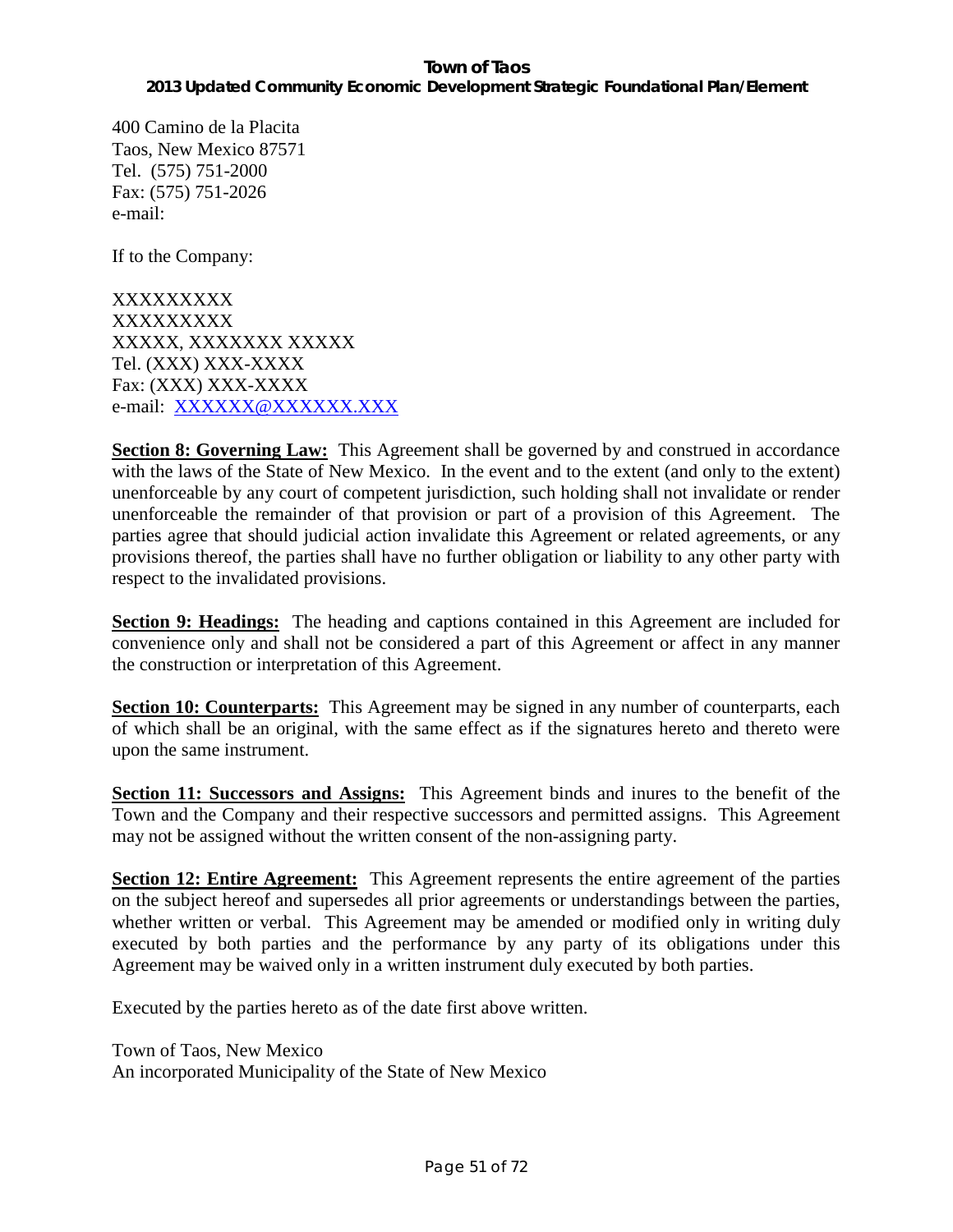*2013 Updated Community Economic Development Strategic Foundational Plan/Element*

| X, Mayor                                            |  |
|-----------------------------------------------------|--|
|                                                     |  |
|                                                     |  |
| The Company                                         |  |
|                                                     |  |
|                                                     |  |
| By:<br>the control of the control of the control of |  |
|                                                     |  |

 $Its:\_$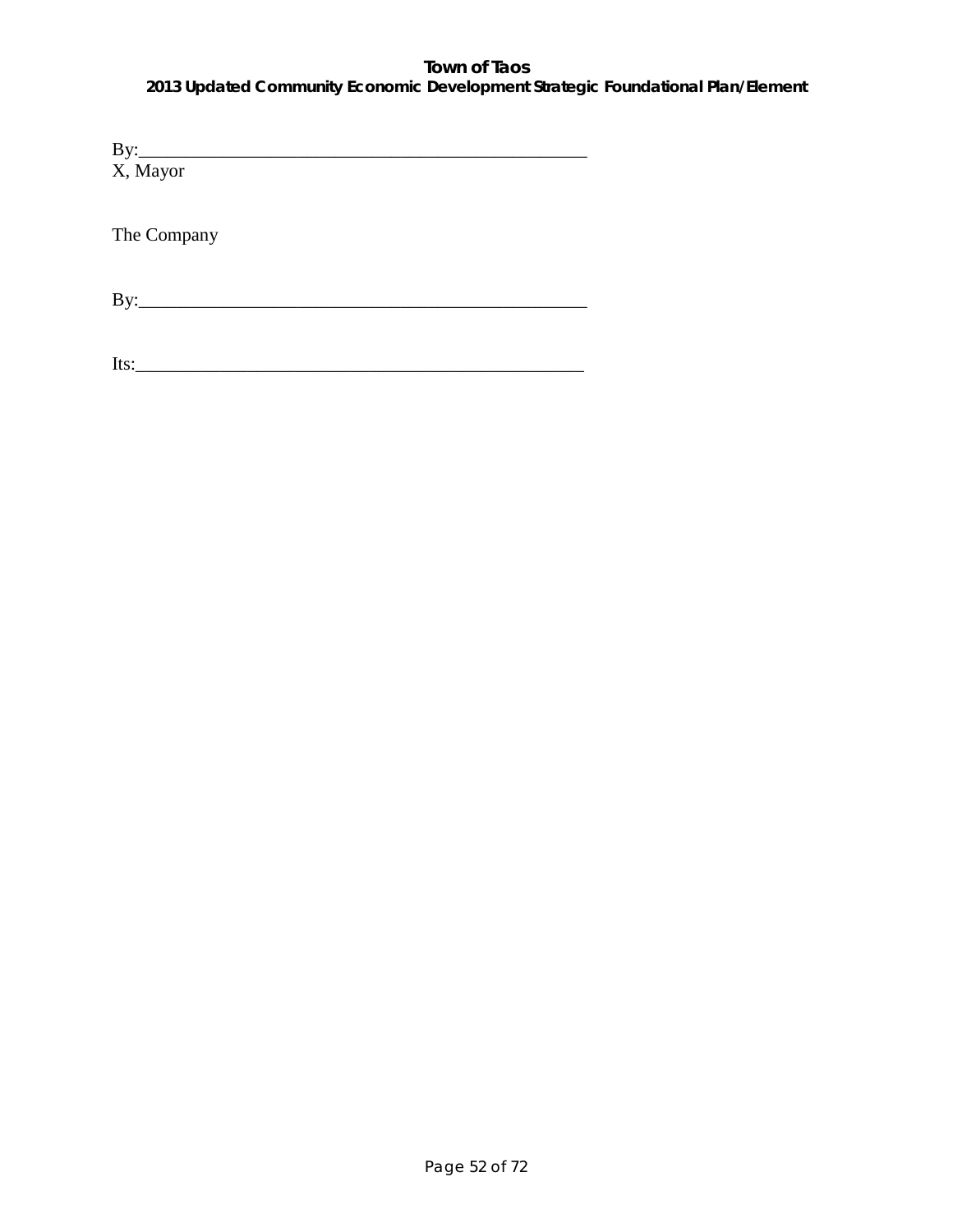*2013 Updated Community Economic Development Strategic Foundational Plan/Element*

# **State of New Mexico's 2010 Local Economic Development Act Refer to Statutes for Any Amendments**

5-10-2 Purpose

A. The legislature finds that:

(1) development of the New Mexico economy is vital to the well-being of the state and its residents;

(2) it is difficult for municipalities and counties in New Mexico to attract and retain businesses capable of enhancing the local and state economy without the resources necessary to compete with other states and locales;

(3) municipalities and counties may need to be able to provide land, buildings and infrastructure as a tool for basic business growth and the introduction of basic business ventures into the state;

(4) it is in the best interest of the state, municipalities and counties to encourage local or regional solutions to economic development; and

(5) the access to public resources needs to be carefully controlled and managed for the continued and future benefit of New Mexico citizens.

B. The purpose of the Local Economic Development Act is to implement the provisions of the 1994 constitutional amendment to Article 9, Section 14 of the constitution of New Mexico to allow public support of economic development to foster, promote and enhance local economic development efforts while continuing to protect against the unauthorized use of public money and other public resources. Further, the purpose of that act is to allow municipalities and counties to enter into joint powers agreements to plan and support regional economic development projects, including investments in arts and cultural districts created pursuant to the Arts and Cultural District Act [15-5A-1 NMSA 1978].

# 5-10-3 Definitions

As used in the Local Economic Development Act:

A. "arts and cultural district" means a developed district of public and private uses that is created pursuant to the Arts and Cultural District Act [15-5A-1 NMSA 1978];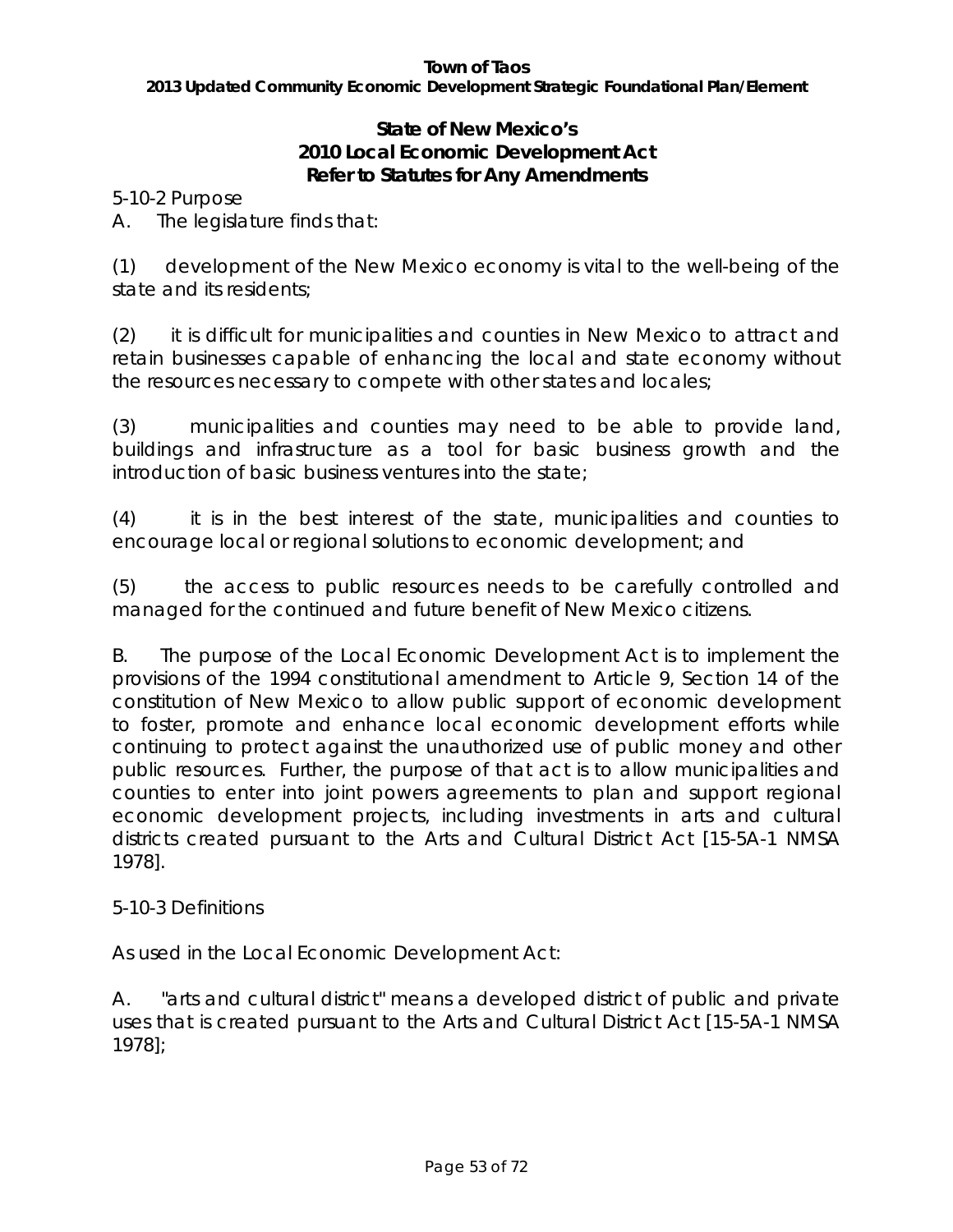# *2013 Updated Community Economic Development Strategic Foundational Plan/Element*

B. "cultural facility" means a facility that is owned by the state, a county, a municipality or a qualifying entity that serves the public through preserving, educating and promoting the arts and culture of a particular locale, including theaters, museums, libraries, galleries, cultural compounds, educational organizations, performing arts venues and organizations, fine arts organizations, studios and media laboratories and live-work housing facilities;

C. "department" means the economic development department;

D. "economic development project" or "project" means the provision of direct or indirect assistance to a qualifying entity by a local or regional government and includes the purchase, lease, grant, construction, reconstruction, improvement or other acquisition or conveyance of land, buildings or other infrastructure; public works improvements essential to the location or expansion of a qualifying entity; payments for professional services contracts necessary for local or regional governments to implement a plan or project; the provision of direct loans or grants for land, buildings or infrastructure; technical assistance to cultural facilities; loan guarantees securing the cost of land, buildings or infrastructure in an amount not to exceed the revenue that may be derived from the municipal infrastructure gross receipts tax or the county infrastructure gross receipts tax; grants for public works infrastructure improvements essential to the location or expansion of a qualifying entity; grants or subsidies to cultural facilities; purchase of land for a publicly held industrial park or a publicly owned cultural facility; and the construction of a building for use by a qualifying entity;

E. "governing body" means the city council, city commission or board of trustees of a municipality or the board of county commissioners of a county;

F. "local government" means a municipality or county;

G. "municipality" means an incorporated city, town or village;

H. "person" means an individual, corporation, association, partnership or other legal entity;

I. "qualifying entity" means a corporation, limited liability company, partnership, joint venture, syndicate, association or other person that is one or a combination of two or more of the following:

(1) an industry for the manufacturing, processing or assembling of agricultural or manufactured products;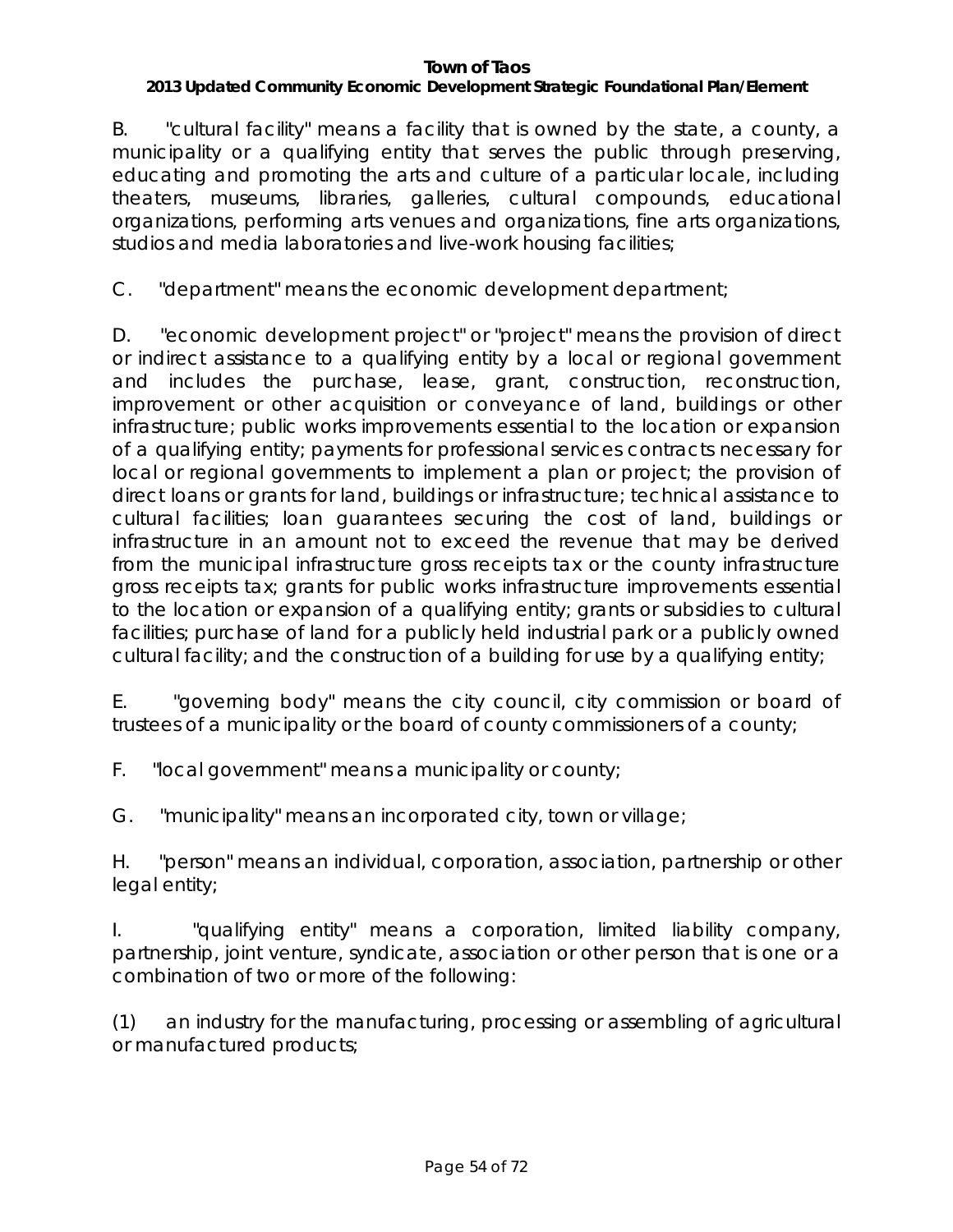## *2013 Updated Community Economic Development Strategic Foundational Plan/Element*

(2) a commercial enterprise for storing, warehousing, distributing or selling products of agriculture, mining or industry, but, other than as provided in Paragraph (5) or (6) of this subsection, not including any enterprise for sale of goods or commodities at retail or for distribution to the public of electricity, gas, water or telephone or other services commonly classified as public utilities;

(3) a business in which all or part of the activities of the business involves the supplying of services to the general public or to governmental agencies or to a specific industry or customer, but, other than as provided in Paragraph (5) of this subsection, not including businesses primarily engaged in the sale of goods or commodities at retail;

(4) an Indian nation, tribe or pueblo or a federally chartered tribal corporation;

(5) a telecommunications sales enterprise that makes the majority of its sales to persons outside New Mexico;

(6) a facility for the direct sales by growers of agricultural products, commonly known as farmers' markets;

(7) a business that is the developer of a metropolitan redevelopment project; and

(8) a cultural facility; and

J. "regional government" means any combination of municipalities and counties that enter into a joint powers agreement to provide for economic development projects pursuant to a plan adopted by all parties to the joint powers agreement.

5-10-4 ED Spending Limitations

A. No local or regional government shall provide public support for economic development projects as permitted pursuant to Article 9, Section 14 of the constitution of New Mexico except as provided in the Local Economic Development Act or as otherwise permitted by law.

B. The total amount of public money expended and the value of credit pledged in the fiscal year in which that money is expended by a local government for economic development projects pursuant to Article 9, Section 14 of the constitution of New Mexico and the Local Economic Development Act shall not exceed ten percent of the annual general fund expenditures of the local government in that fiscal year. The limits of this subsection shall not apply to: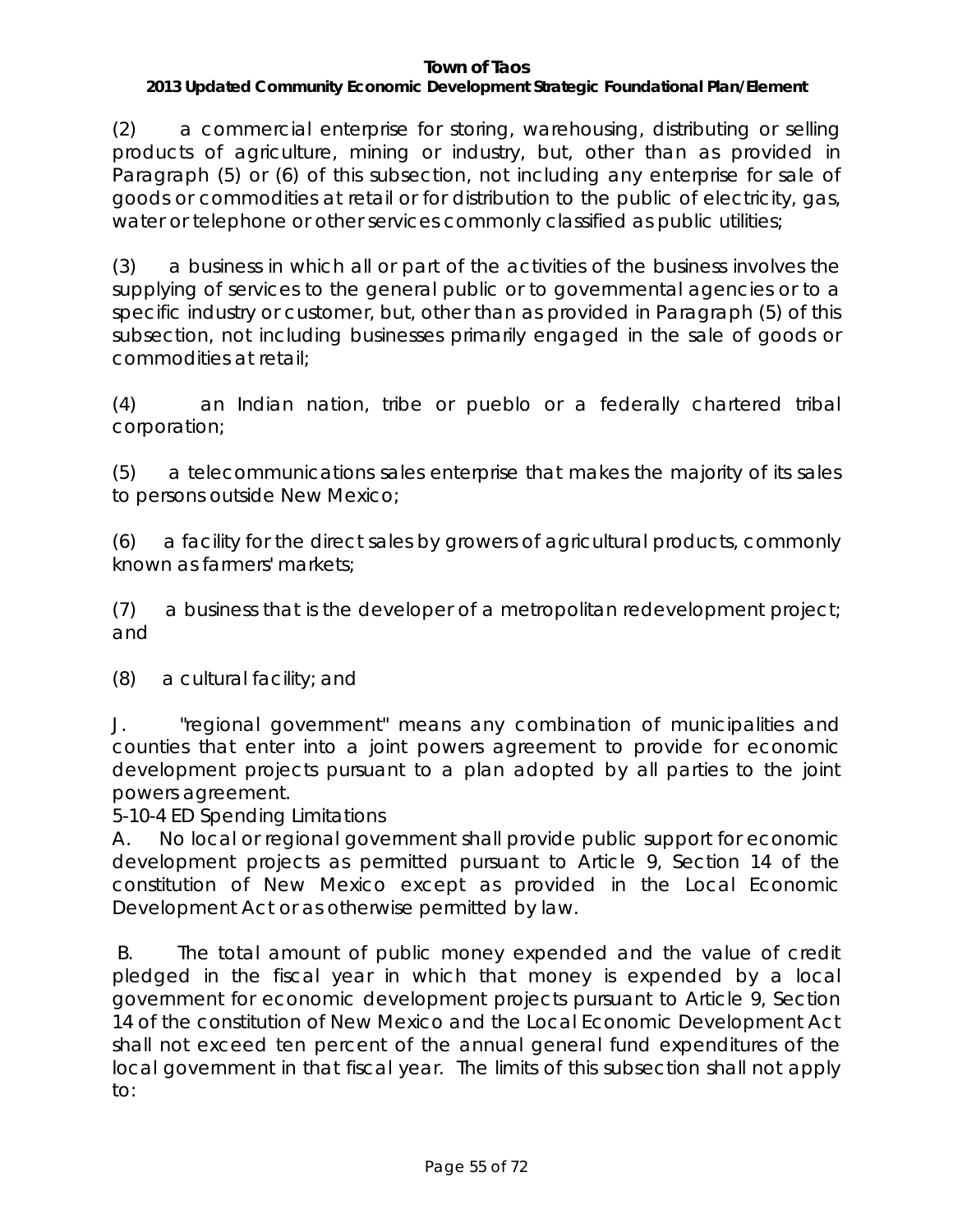# *2013 Updated Community Economic Development Strategic Foundational Plan/Element*

(1) the value of any land or building contributed to any project pursuant to a project participation agreement;

(2) revenue generated through the imposition of the municipal infrastructure gross receipts tax pursuant to the Municipal Local Option Gross Receipts Taxes Act [7-19D-1 NMSA 1978] for furthering or implementing economic development plans and projects as defined in the Local Economic Development Act or projects as defined in the Statewide Economic Development Finance Act [6-25- 1 NMSA 1978]; provided that no more than the greater of fifty thousand dollars (\$50,000) or ten percent of the revenue collected shall be used for promotion and administration of or professional services contracts related to the implementation of any such economic development plan adopted by the governing body;

(3) revenue generated through the imposition of a county infrastructure gross receipts tax pursuant to the County Local Option Gross Receipts Taxes Act [7- 20E-1 NMSA 1978] for furthering or implementing economic development plans and projects as defined in the Local Economic Development Act or projects as defined in the Statewide Economic Development Finance Act; provided that no more than the greater of fifty thousand dollars (\$50,000) or ten percent of the revenue collected shall be used for promotion and administration of or professional services contracts related to the implementation of any such economic development plan adopted by the governing body;

(4) the proceeds of a revenue bond issue to which municipal infrastructure gross receipts tax revenue is pledged;

(5) the proceeds of a revenue bond issue to which county infrastructure gross receipts tax revenue is pledged; or

(6) funds donated by private entities to be used for defraying the cost of a project.

C. A regional or local government that generates revenue for economic development projects to which the limits of Subsection B of this section do not apply shall create an economic development fund into which such revenues shall be deposited. The economic development fund and income from the economic development fund shall be deposited as provided by law. Money in the economic development fund may be expended only as provided in the Local Economic Development Act or the Statewide Economic Development Finance Act.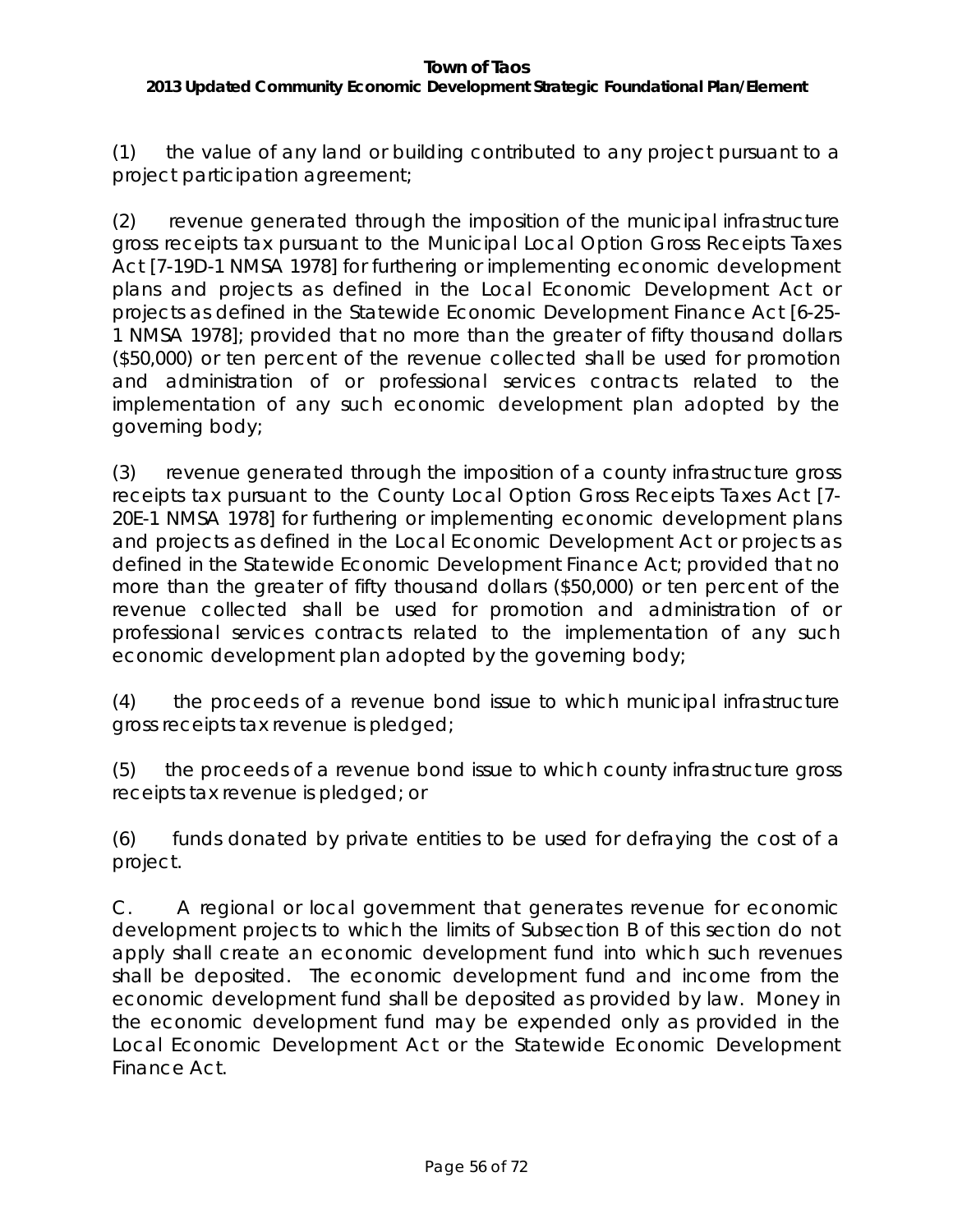## *2013 Updated Community Economic Development Strategic Foundational Plan/Element*

D. In order to expend money from an economic development fund for arts and cultural district purposes or cultural facilities, the governing body of a municipality or county that has imposed a municipal or county local option infrastructure gross receipts tax for furthering or implementing economic development plans and projects, as defined in the Local Economic Development Act, or projects, as defined in the Statewide Economic Development Finance Act, by referendum of the majority of the voters voting on the question approving the ordinance imposing the municipal or county infrastructure gross receipts tax before June 30, 2007 shall be required to adopt a resolution. The resolution shall call for an election to approve arts and cultural districts as a qualifying purpose and cultural facilities as a qualifying entity before any revenue generated by the municipal or county local option gross receipts tax for furthering or implementing economic development plans and projects, as defined in the Local Economic Development Act, or projects, as defined in the Statewide Economic Development Finance Act, can be expended from the economic development fund for arts and cultural district purposes or cultural facilities.

E. The governing body shall adopt a resolution calling for an election within seventy-five days of the date the ordinance is adopted on the question of approving arts and cultural districts as a qualifying purpose and cultural facilities as a qualifying entity eligible to utilize revenue generated by the Municipal Local Option Gross Receipts Taxes Act or the County Local Option Gross Receipts Taxes Act for furthering or implementing economic development plans and projects as defined in the Local Economic Development Act or projects as defined in the Statewide Economic Development Finance Act.

F. The question shall be submitted to the voters of the municipality or county as a separate question at a regular municipal or county election or at a special election called for that purpose by the governing body. A special municipal election shall be called, conducted and canvassed as provided in the Municipal Election Code [3-8-1 NMSA 1978]. A special county election shall be called, conducted and canvassed in substantially the same manner as provided by law for general elections.

G. If a majority of the voters voting on the question approves the ordinance adding arts and cultural districts and cultural facilities as an approved use of the local option municipal or county economic development infrastructure gross receipts tax fund, the ordinance shall become effective on July 1 or January 1, whichever date occurs first after the expiration of three months from the date of the adopted ordinance. The ordinance shall include the effective date.

5-10-5 Technical Assistance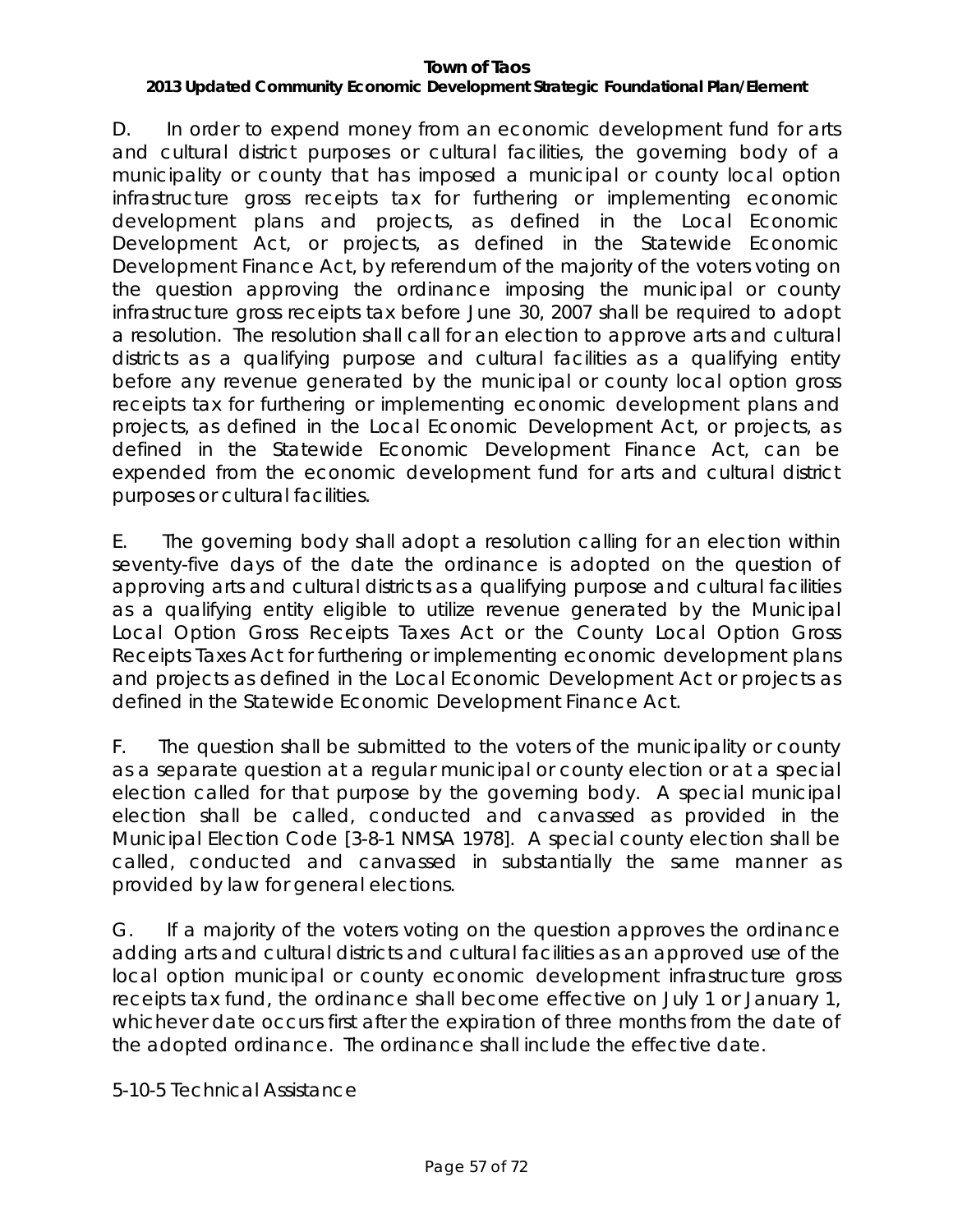# *2013 Updated Community Economic Development Strategic Foundational Plan/Element*

At the request of a local or regional government, the department shall provide technical assistance in the development of an economic development plan or economic development project or technical assistance to cultural facilities with respect to economic development projects.

# 5-10-6 ED Plan Contents

A. Every local or regional government seeking to pursue economic development projects shall adopt an economic development plan or a comprehensive plan that includes an economic development component, and an economic development plan or comprehensive plan may include an analysis of the role of arts and cultural activities in economic development. The plan may be specific to a single economic development goal or strategy or may include several goals or strategies, including any goals or strategies relating to economic development through arts and cultural activities. Any plan or plan amendment shall be adopted by ordinance of the governing body of the local government or each local government of a regional government proposing the plan or plan amendment.

B. The economic development plan or the ordinance adopting the plan may:

(1) describe the local or regional government's economic development and community goals, including any economic development goals with an arts and cultural component, and assign priority to and strategies for achieving those goals;

(2) describe the types of qualifying entities and economic activities that will qualify for economic development projects;

(3) describe the criteria to be used to determine eligibility of an economic development project and a qualifying entity to participate in an economic development project;

(4) describe the manner in which a qualifying entity may submit an economic development project application, including the type of information required from the qualifying entity sufficient to ensure its solvency and ability to perform its contractual obligations, its commitment to remain in the community and its commitment to the stated economic development goals of the local or regional government;

(5) describe the process the local or regional government will use to verify the information submitted on an economic development project application;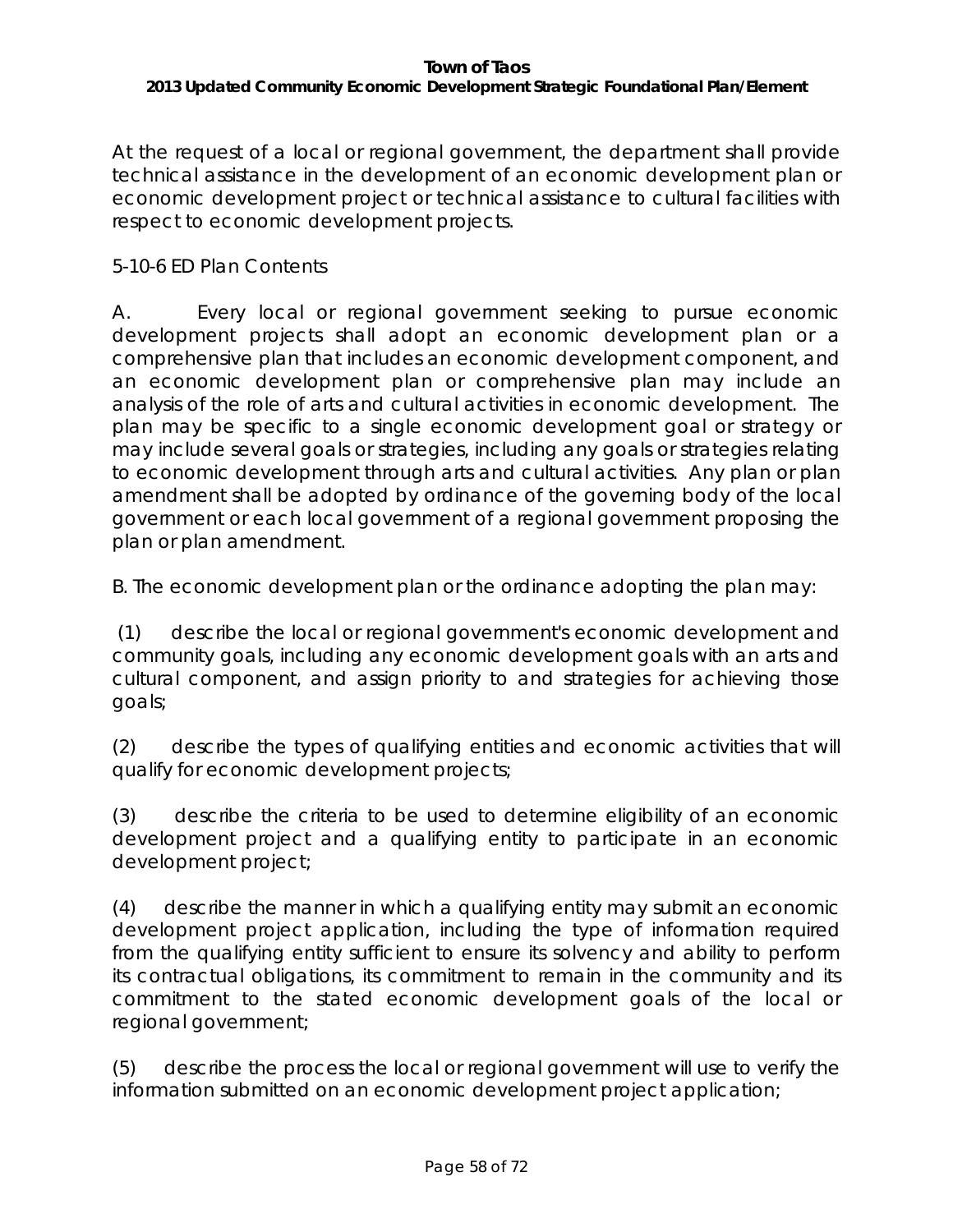# *2013 Updated Community Economic Development Strategic Foundational Plan/Element*

(6) if an economic development project is determined to be unsuccessful or if a qualifying entity seeks to leave the area, describe the methods the local or regional government will use to terminate its economic assistance and recoup its investment;

(7) identify revenue sources, including those of the local or regional government, that will be used to support economic development projects;

(8) identify other resources the local or regional government is prepared to offer qualifying entities, including specific land or buildings it is willing to lease, sell or grant a qualifying entity; community infrastructure it is willing to build, extend or expand, including roads, water, sewers or other utilities; and professional services contracts by local or regional governments necessary to provide these resources;

(9) detail the minimum benefit the local or regional government requires from a qualifying entity, including the number and types of jobs to be created; the proposed payroll; repayment of loans, if any; purchase by the qualifying entity of local or regional government-provided land, buildings or infrastructure; the public to private investment ratio; and direct local tax base expansion;

(10) describe the safeguards of public resources that will be ensured, including specific ways the local or regional government can recover any costs, land, buildings or other thing of value if a qualifying entity ceases operation, relocates or otherwise defaults or reneges on its contractual or implied obligations to the local or regional government; and

(11) if a regional government, describe the joint powers agreement, including whether it can be terminated and, if so, how the contractual or other obligations, risks and any property will be assigned or divided among the local governments who are party to the agreement.

C. The economic development plan shall be printed and made available to the residents within the local or regional government area.

5-10-7 Regional ED Plans

A. Two or more municipalities, two or more counties or one or more municipalities and counties may enter into a joint powers agreement pursuant to the Joint Powers Agreements Act [11-1-1 NMSA 1978] to develop a regional economic development plan which may consist of existing local plans. The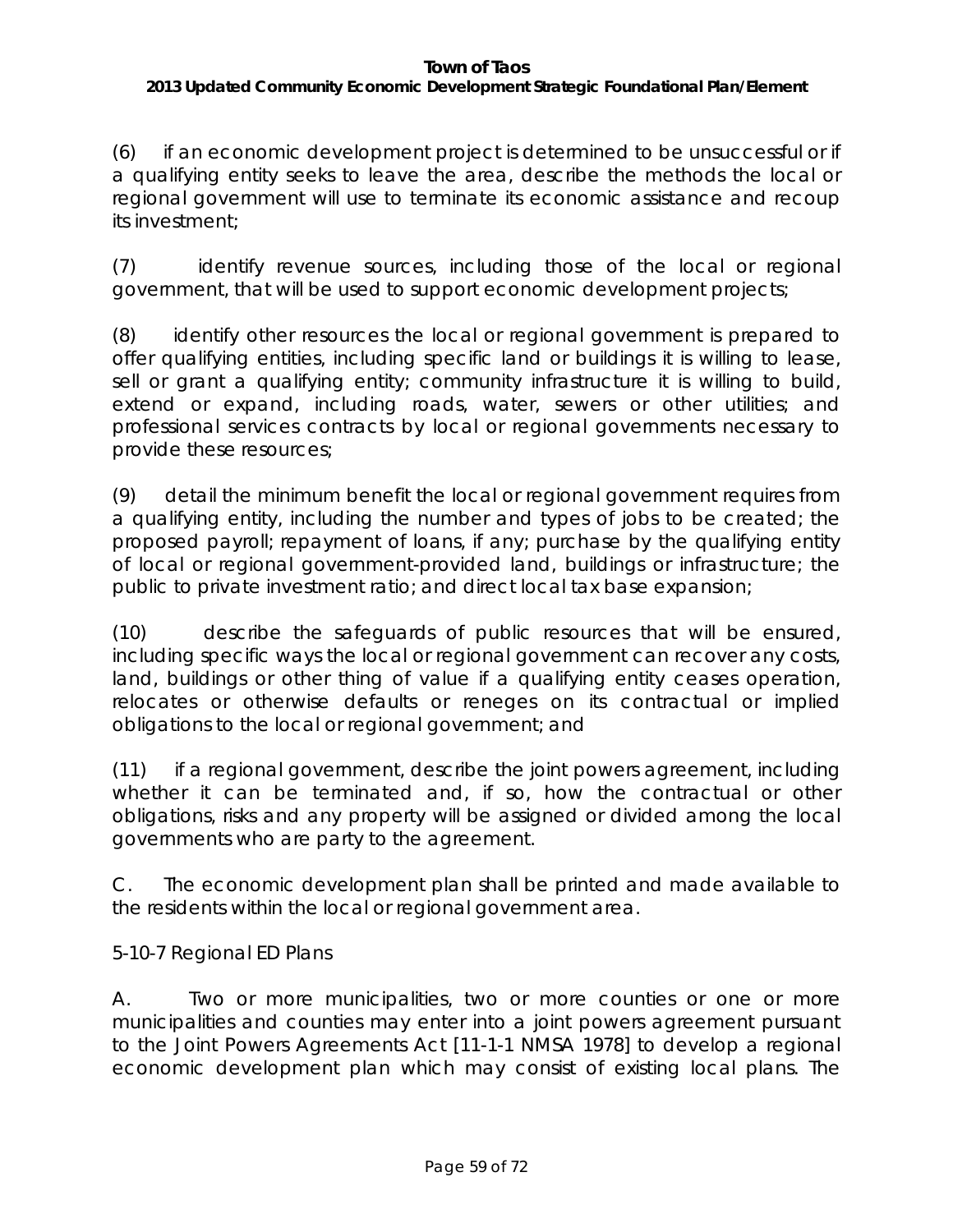## *2013 Updated Community Economic Development Strategic Foundational Plan/Element*

parties to the agreement shall be deemed a regional government for the purposes of the Local Economic Development Act.

B. The joint powers agreement shall require that the governing body of each local government approve each economic development project. The agreement may also provide for appointment of a project manager who shall be responsible for the management of projects and project funds. The agreement may provide for a regional body consisting of representatives from the governing bodies of each local government that is a party to the agreement and may determine the powers and duties of that body in implementing the regional government's plan and projects.

# 5-10-8 ED Project Applications

A. After the adoption of an economic development plan by a local or regional government, a qualifying entity shall submit to the local or regional government an economic development project application.

B. The application shall be on a form and require such information as the local or regional government deems necessary.

5-10-9 Project Evaluation

A. The local or regional government shall review each project application, and projects shall be approved by ordinance.

B. The local or regional government's evaluation of an application shall be based on the provisions of the economic development plan, the financial and management stability of the qualifying entity, the demonstrated commitment of the qualifying entity to the community, a cost-benefit analysis of the project and any other information the local or regional government believes is necessary for a full review of the economic development project application.

C. The local or regional government may negotiate with a qualifying entity on the type or amount of assistance to be provided or on the scope of the economic development project.

5-10-10 Project Participation Agreement

A. The local or regional government and the qualifying entity shall enter into a project participation agreement.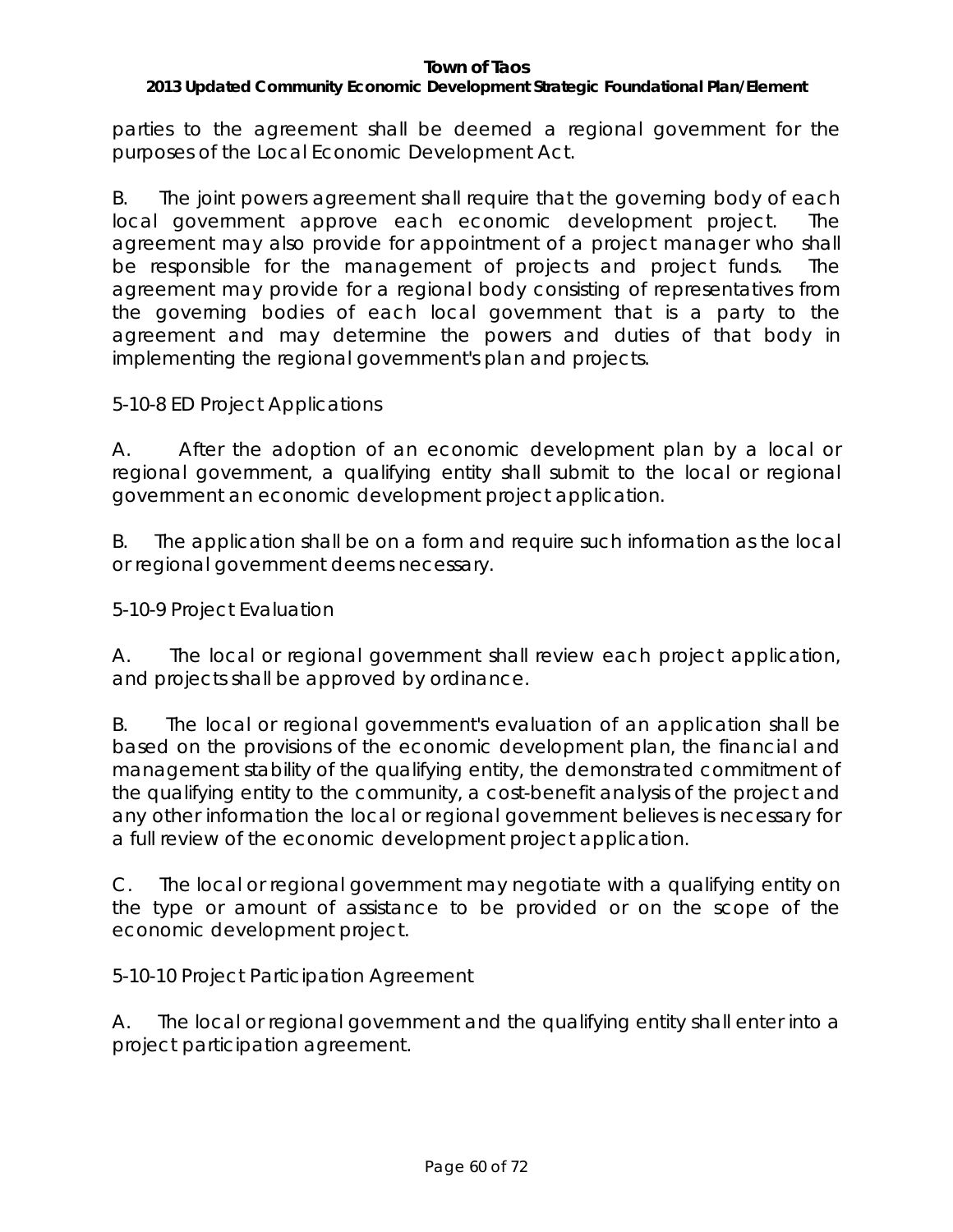## *2013 Updated Community Economic Development Strategic Foundational Plan/Element*

B. The local or regional government shall require a substantive contribution from the qualifying entity for each economic development project. The contribution shall be of value and may be paid in money, in-kind services, jobs, expanded tax base, property or other thing or service of value for the expansion of the economy.

C. The participation agreement at a minimum shall set out:

(1) the contributions to be made by each party to the participation agreement;

(2) the security provided to the local or regional government by the qualifying entity in the form of a lien, mortgage or other indenture and the pledge of the qualifying business's financial or material participation and cooperation to guarantee the qualifying entity's performance pursuant to the project participation agreement;

(3) a schedule for project development and completion, including measurable goals and time limits for those goals; and

(4) provisions for performance review and actions to be taken upon a determination that project performance is unsatisfactory.

## 5-10-11 Project Revenues

A. Local or regional government revenues dedicated or pledged for funding or financing of economic development projects shall be deposited in a separate account. Separate accounts shall be established for each separate project. Money in the special account shall be expended only for economic development project purposes, which may include the payment of necessary professional services contract costs.

B. In the case of a regional government, revenues of each local government dedicated or pledged for economic development purposes shall be deposited in a special account of that local government and may be expended only by that local government as provided by the regional government's economic development plan and joint powers agreement.

C. The local or regional government shall provide for an annual independent audit in accordance with the Audit Act [12-6-1 NMSA 1978] of each special fund and project account. The audit shall be submitted to the local or regional government. The audit is a public record.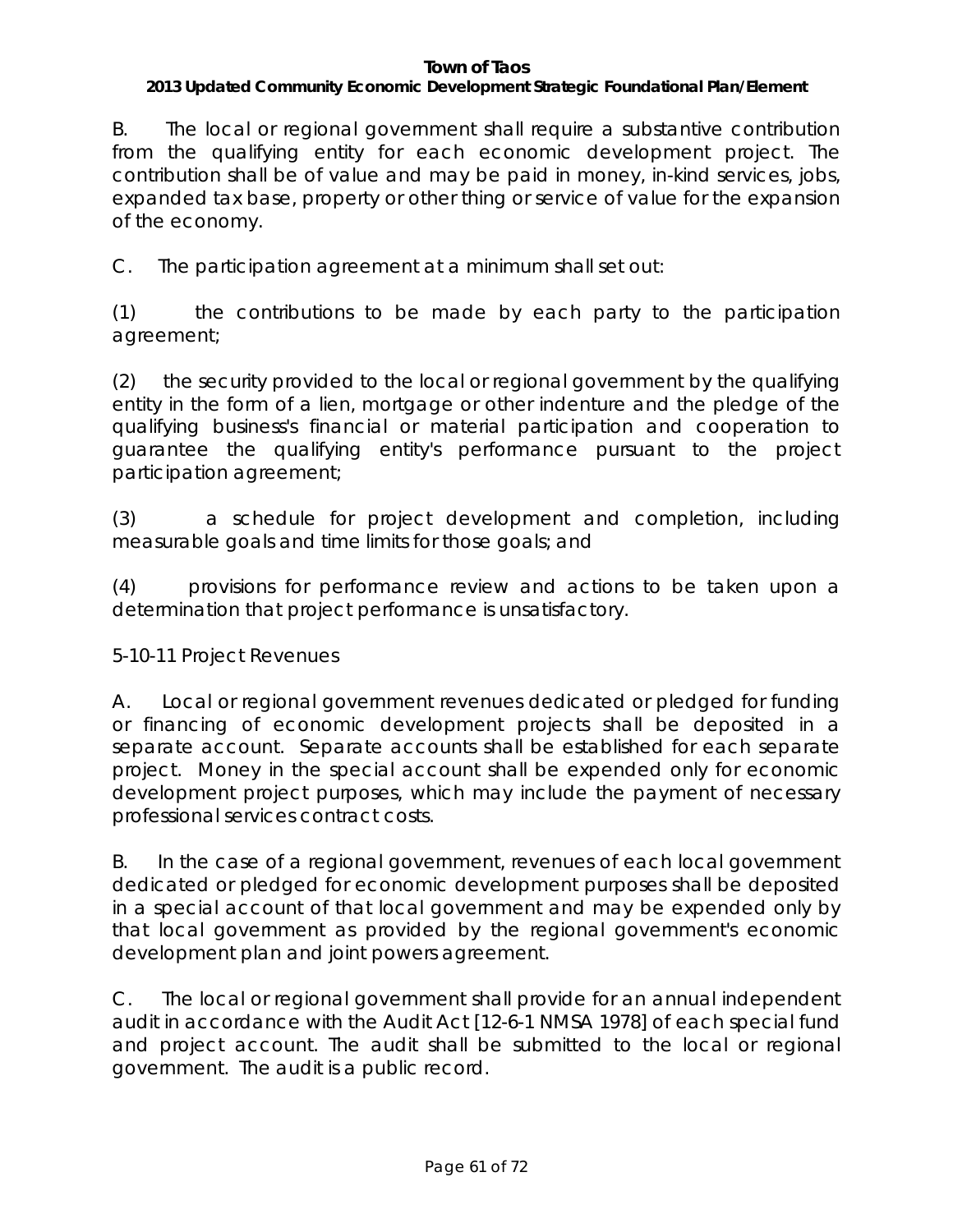## *2013 Updated Community Economic Development Strategic Foundational Plan/Element*

# 5-10-12 Plan and Project Termination

A. At any time after approval of an economic development plan, the governing body of the local government or the governing body of each local government in a regional government may enact an ordinance terminating the economic development plan and dissolving or terminating any or all projects. An ordinance repealing an economic development plan shall not be effective unless the ordinance provides for satisfying existing contracts and the rights of the parties arising from those contracts.

B. Any unexpended and unencumbered balances remaining in any project fund or account upon repeal of a plan and termination or dissolution of a project may be transferred to the general fund of the local government holding the fund or account. In the case of funds or accounts of a regional government, the unexpended and unencumbered balances shall be divided among the local governments as provided in the joint powers agreement.

## 5-10-13 Limitations

Nothing in the Local Economic Development Act shall be construed to affect any other requirements of the constitution or other laws regarding local government debt, issuance of bonds, use of tax revenues or the grant, lease or sale of land or other property.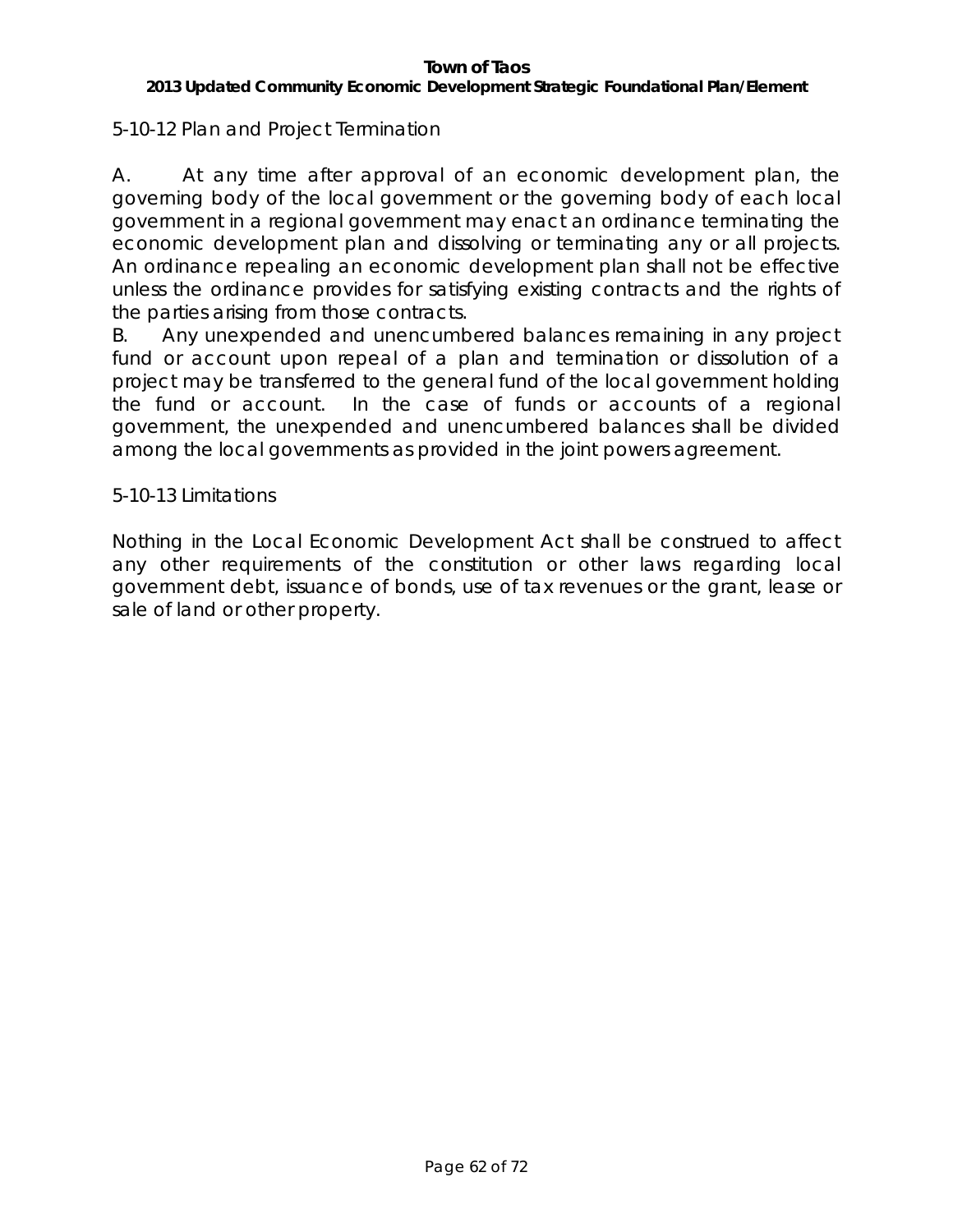*2013 Updated Community Economic Development Strategic Foundational Plan/Element*

# **Town of Taos Local Economic Development Ordinance**

# **4.20.020: AUTHORITY:**

This chapter is enacted pursuant to the express statutory authority conferred upon municipalities to allow public support of economic development**[1](http://www.sterlingcodifiers.com/codebook/getBookData.php?id=§ion_id=360748&keywords=%23Footnote1%23Footnote1)**. This chapter is adopted as part of the town's economic development plan. (Ord. 00- 22 § 2, 2000)

## **4.20.030: PURPOSE:**

The purpose of this chapter is to allow public support of economic development projects to foster, promote, and enhance local economic development efforts while continuing to protect against the unauthorized use of public money and other public resources. Further, the purpose of this chapter is to allow the town of Taos to enter into one or more joint power agreements with other local governments to plan and support regional economic development projects. (Ord. 00-22 § 3, 2000)

# **4.20.040: DEFINITIONS:**

As used in this chapter:

ECONOMIC DEVELOPMENT CONTRACTOR: One or more individuals, corporations, associations, partnerships or other legal entities with whom the town has entered into a written agreement for recruitment of new businesses and job opportunities, the expansion of existing business and industry, and other related services to preserve, promote, diversify, and strengthen the business and general economic base of the town of Taos and its environs.

ECONOMIC DEVELOPMENT PROJECT: The provision of direct or indirect assistance to a qualifying entity and includes the purchase, lease, grant, construction, reconstruction, improvement or other acquisition or conveyance of land, buildings or other infrastructure; public works improvements essential to the location or expansion of a qualifying entity; payments for professional services contracts necessary for local or regional governments to implement a plan or project; the provision of direct loans or grants for land, buildings or infrastructure; loan guarantees securing the cost of land, buildings or infrastructure in an amount not to exceed the revenue that may be derived from the municipal infrastructure gross receipts tax or the county infrastructure gross receipts tax; grants for public works infrastructure improvements essential to the location or expansion of a qualifying entity; purchase of land for a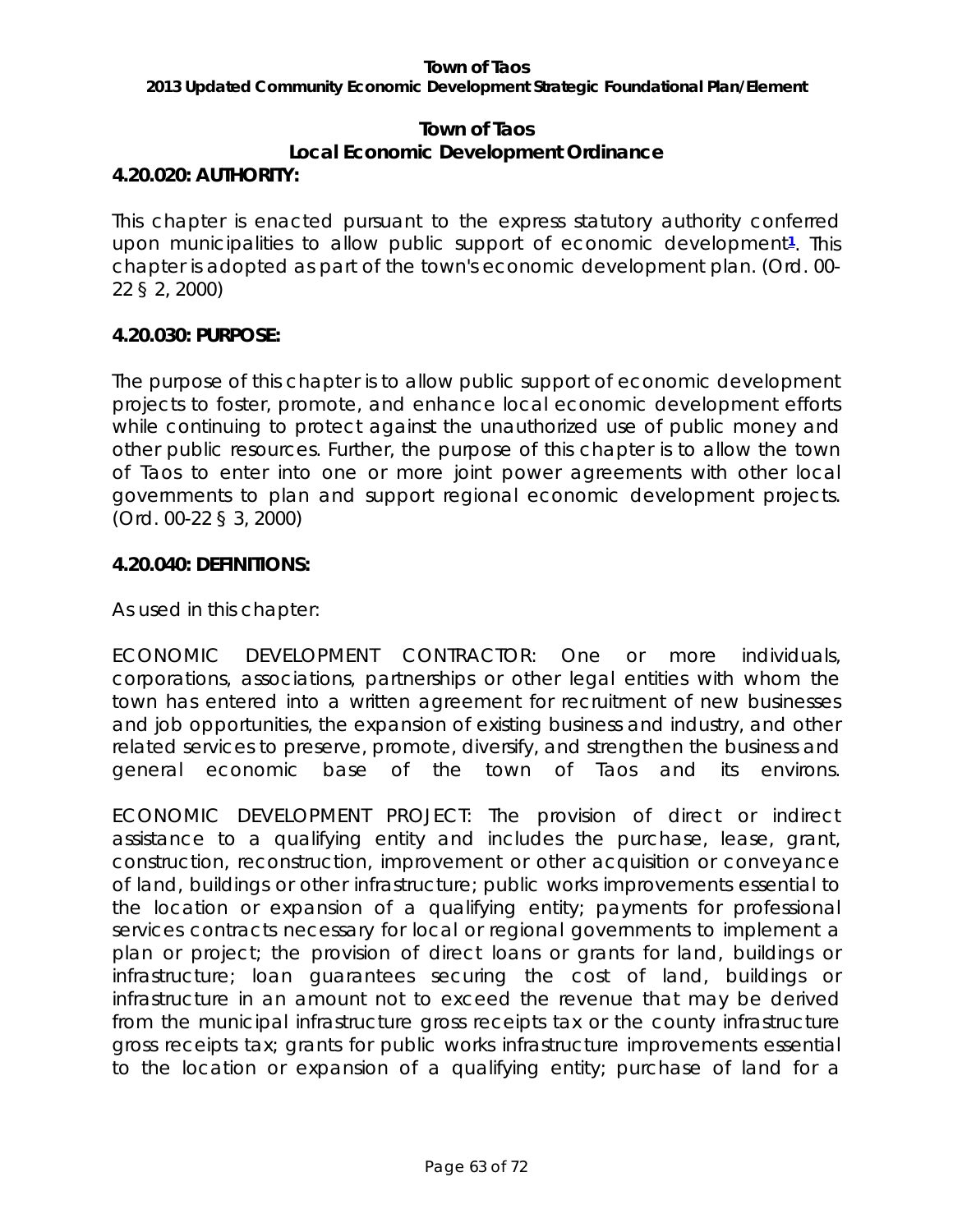## *2013 Updated Community Economic Development Strategic Foundational Plan/Element*

publicly held industrial park; and the construction of a building for use by a qualifying entity.

GOVERNING BODY: The town of Taos council.

PERSON: An individual, corporation, association, partnership or other legal entity.

PROJECT PARTICIPATION AGREEMENT: An agreement between a qualifying entity and the town whereby the town provides assistance to an economic development project in exchange for the benefits received as set forth in this chapter.

QUALIFYING ENTITY: A corporation, limited liability company, partnership, joint venture, syndicate, association or other person that is one or a combination of two (2) or more of the following:

A. An industry for the manufacturing, processing, or assembling of any agricultural or manufactured products;

B. A commercial enterprise for storing, warehousing, distribution or selling products of agriculture, mining or industry, but other than provided in subsection D or E of this definition, not including any enterprise for sale of goods or commodities at retail or for the distribution to the public of electricity, gas, water or telephone or other services commonly classified as public utilities;

C. A business in which all or part of the activities of the business involves the supplying of services to the general public or to governmental agencies or to a specific industry or customer, but, other than provided in subsection D of this definition, not including businesses primarily engaged in the sale of goods or commodities at retail;

D. A telecommunications sales enterprise that makes the majority of its sales to persons outside of New Mexico; or

E. A facility for the direct sales by growers of agricultural products, commonly known as farmers' markets. (Ord. 00-22 § 4, 2000)

## **4.20.050: ECONOMIC DEVELOPMENT PLAN:**

A. The governing body may assist economic development projects in any legally permissible manner including, but not limited to, provision of land, buildings and infrastructure provided that all the requirements of this chapter are met. The town may provide land, buildings, or infrastructure that it already owns, or it may build, purchase or lease the facilities needed for an economic development project. The town, at its sole discretion, may bear the full cost or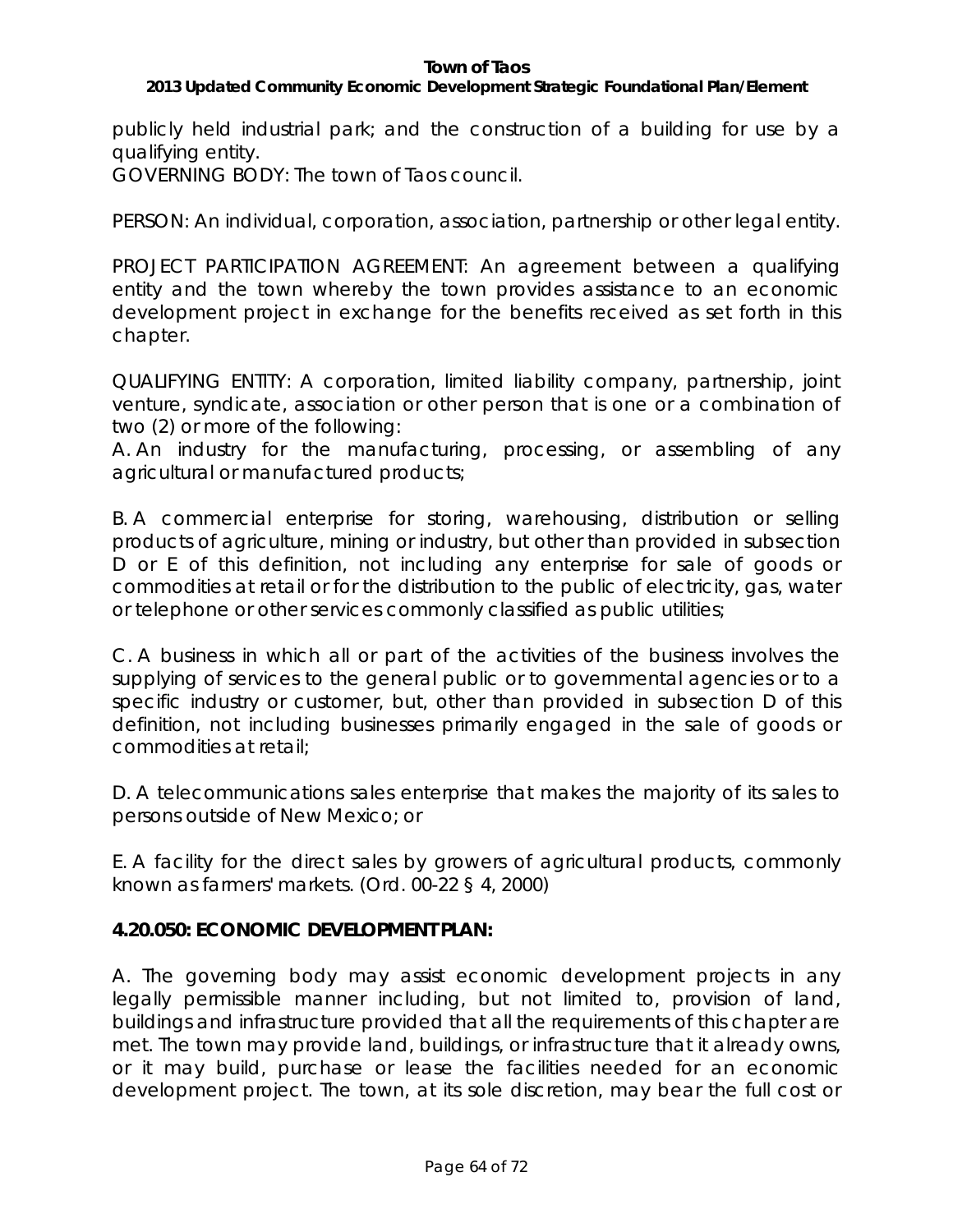## *2013 Updated Community Economic Development Strategic Foundational Plan/Element*

contribute a portion of the costs including the waiver of applicable fees. The town, at its sole discretion, may also contribute to the payment of costs for professional service contracts such as industry feasibility studies and planning and design services needed to implement a project.

B. The governing body may consider offering all forms of assistance allowed under this chapter and any other legally permissible forms of assistance; however, this does not establish any obligation on the town's part to offer any specific type or level of assistance.

C. The money expended by the town of Taos in any one fiscal year shall not exceed five percent (5%) of the annual general funds expenditure by the town of Taos during that fiscal year. The limits of this section shall not apply to:

1. The value of any land or building contributed to any project pursuant to a project participation agreement;

2. Revenue generated through the imposition of the municipal infrastructure gross receipts tax pursuant to the municipal local option gross receipts taxes act**[2](http://www.sterlingcodifiers.com/codebook/getBookData.php?id=§ion_id=360751&keywords=%23Footnote2%23Footnote2)** for furthering or implementing economic development plans and projects as defined in the local economic development act; provided that no more than the greater of fifty thousand dollars (\$50,000.00) or ten percent (10%) of the revenue collected shall be used for promotion and administration of or professional services contracts related to the implementation of any such economic development plan adopted by the governing body;

3. The proceeds of a revenue bond issue to which municipal infrastructure gross receipts tax revenue is pledged;

4. Funds donated by private entities to be used for defraying the cost of a project.

D. The town of Taos shall maintain an economic development fund into which it shall deposit the revenue for economic development to which the limits of subsection C of this section do not apply. (Ord. 00-22 § 5, 2000)

## **4.20.060: ECONOMIC DEVELOPMENT CONTRACTOR:**

At its sole discretion, the governing body may assign to one or more of its economic development contractors the following responsibilities with regards to the economic development plan of the town of Taos: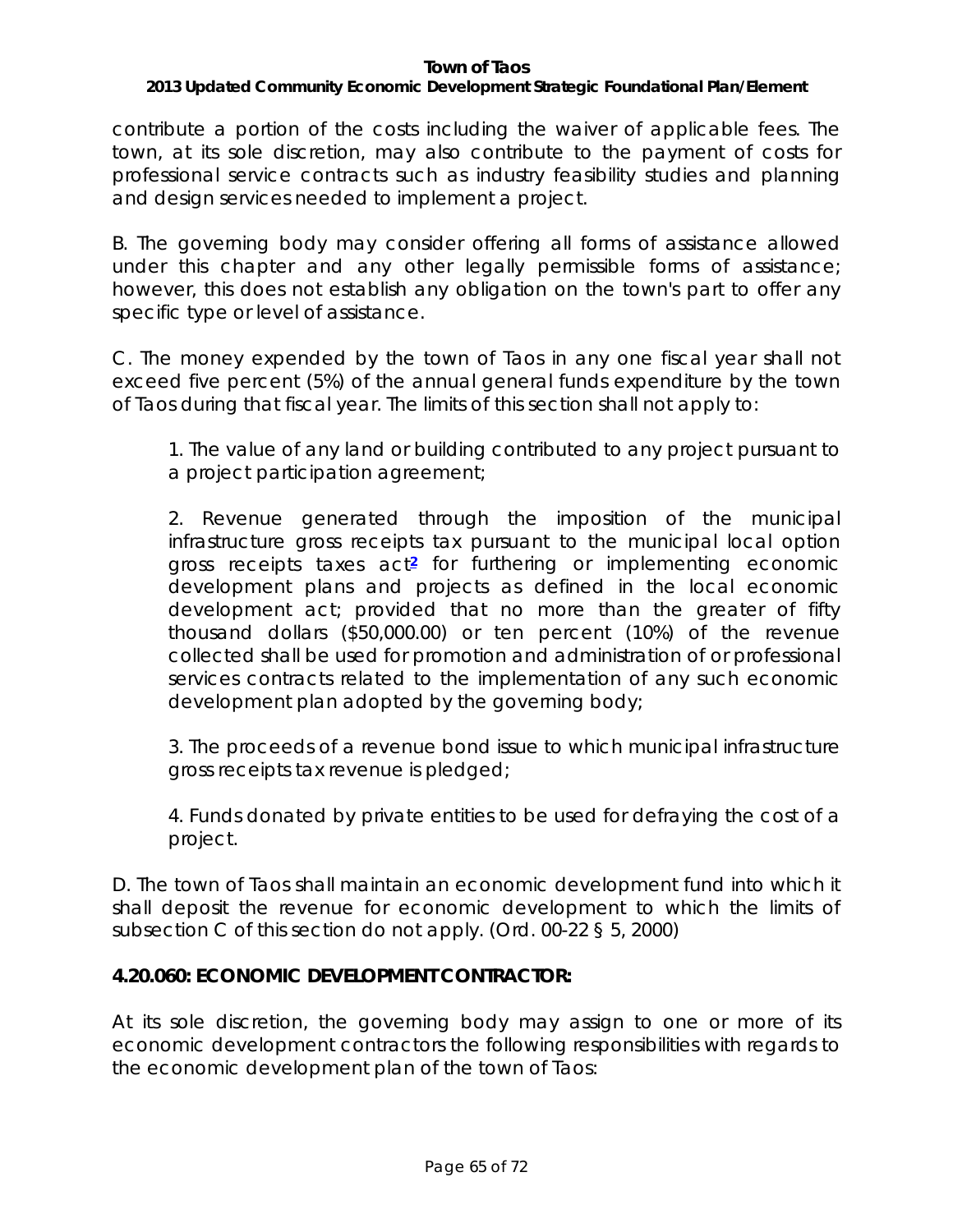## *2013 Updated Community Economic Development Strategic Foundational Plan/Element*

A. Reviewing and making recommendations to the governing body on applications for assistance for economic development projects;

B. Reviewing and making recommendations to the governing body on applications for industrial revenue bonds (IRBs); and

C. Performing such other tasks as the governing body may determine necessary or desirable to further the economic development projects contemplated herein. (Ord. 00-22 § 6, 2000)

# **4.20.070: APPLICATION REQUIREMENTS:**

A. Any "qualifying entity" meeting the definition set forth in section [4.20.040](http://www.sterlingcodifiers.com/codebook/?ft=3&find=4.20.040) of this chapter may propose an economic development project to the town. Meeting the definition of a "qualifying entity" does not create any obligation on the part of the town.

B. Applications from qualifying entities shall be submitted to the office of the town manager.

C. Applications shall contain at least the following information organized in the order listed below:

1. Identification information:

a. Complete name and address of the qualifying entity;

b. Incorporation papers with bylaws;

c. List of board of directors and executive directors, with addresses; and

d. Resumes of all directors and officers.

2. Evidence of financial solvency (personal statements of principals):

a. Financial statements (income statements and balance sheets) for the past three (3) years;

b. Federal tax numbers, New Mexico state taxation and revenue number and town's business license;

c. Projected income statement for at least three (3) years.

- 3. Evidence of organizational capacity:
	- a. Brief history of the qualifying entity;
	- b. Organizational chart of the qualifying entity;

c. Business plans for the qualifying entity and proposed project (including cash flow analysis);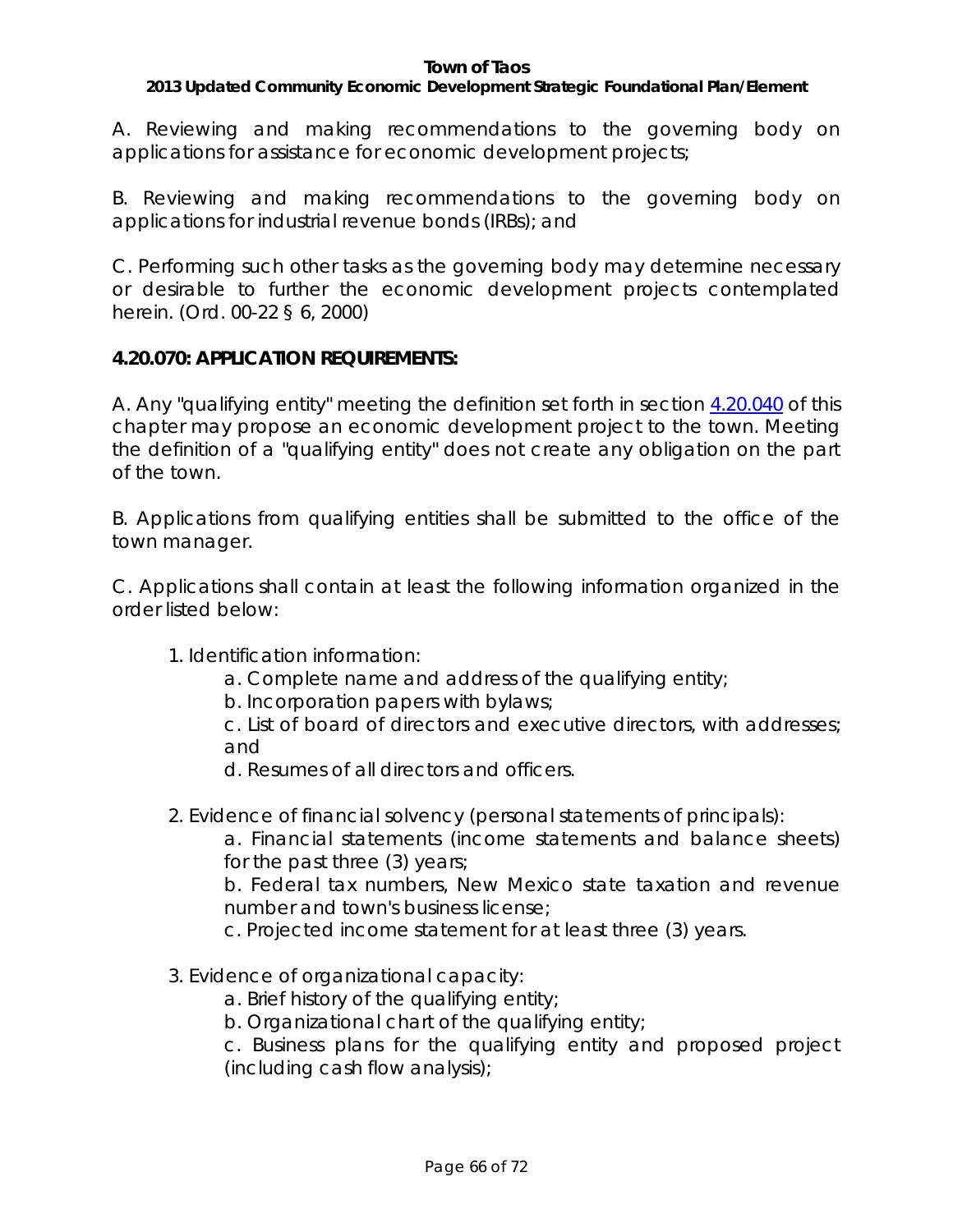## *2013 Updated Community Economic Development Strategic Foundational Plan/Element*

d. Evidence of ability to manage the project, such as, but not limited to:

(1) List and description of previously completed projects; and

(2) Resumes of key staff involved with project;

e. The qualifying entity shall disclose the following information (if the answer is yes, the entity shall attach a written explanation):

(1) Has the qualifying entity or any of its officers ever been involved in a bankruptcy?

(2) Has the qualifying entity or any of its officers ever defaulted on obligations on which payments are not current? (3) Does the qualifying entity have any loans or other financial obligations on which payments are not current?

4. Funding sources for the proposed economic development project:

a. Equity investment of qualifying entity;

b. Specific assistance being requested of the town (e.g., specific parcel of land, applicable fees, etc.), with the estimate of value; and

c. Funding sources other than the town with letters of commitment of intent to fund.

5. A complete and specific description of the proposed economic development project, including, but not necessarily limited to:

a. Business activities to be conducted;

b. Management and staffing requirements;

c. Property and equipment requirements;

d. Markets;

e. Transportation requirements;

f. Utility requirements, including, but not limited to, electric, gas, and water;

g. Solid and liquid waste disposal requirements;

h. Infrastructure requirements;

i. Regulatory compliance requirements; and

j. Environmental assessment.

6. A complete and specific cost benefit analysis. The source and rationale for any multiplier effects shall be identified. The cost benefit analysis shall show that the town will recoup the value of its donation within a maximum period of ten (10) years.

7. A complete and specific description of the proposed economic development project's substantive contributions to the town including, but not limited to, such factors as in-kind services to the town, jobs, expanded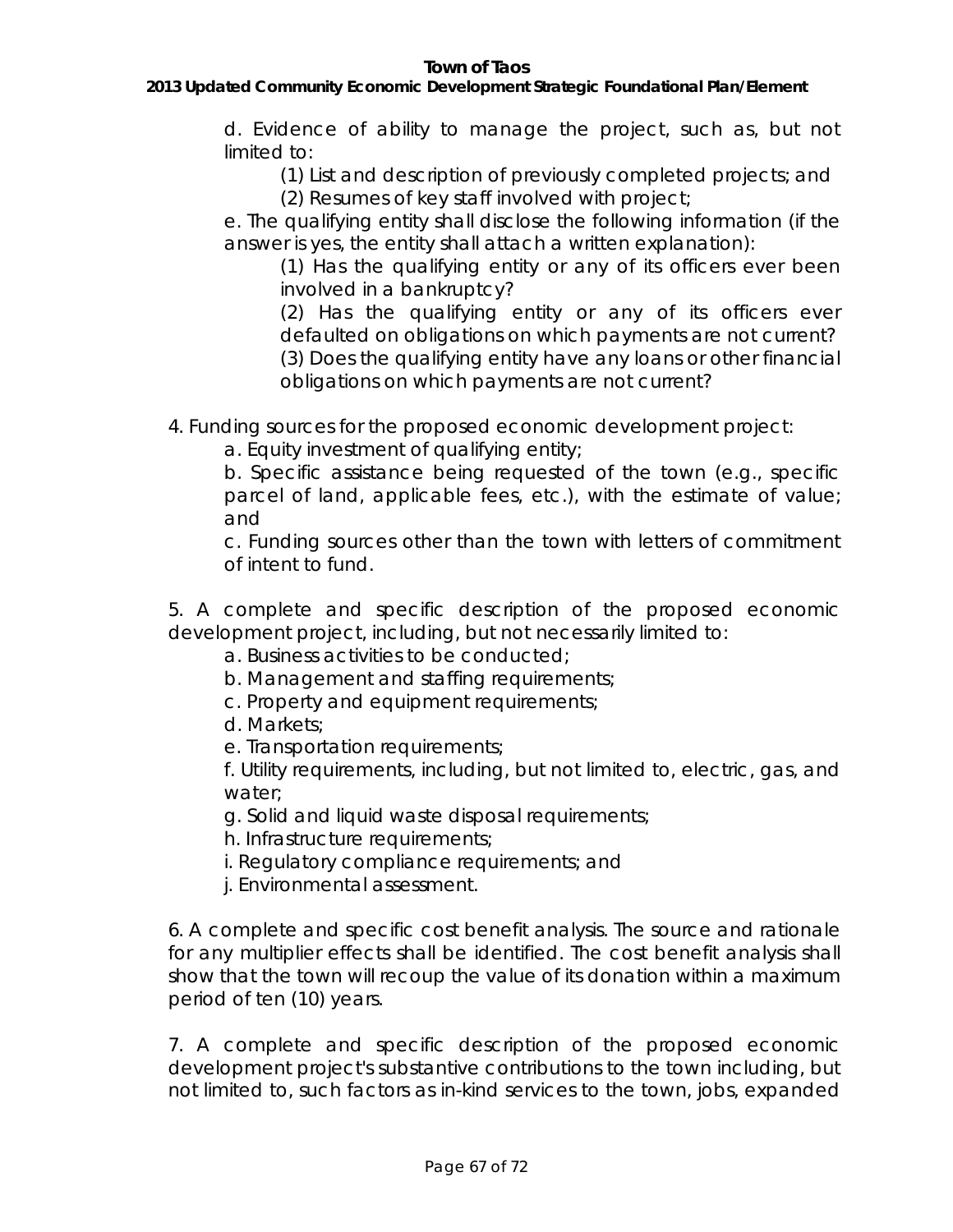## *2013 Updated Community Economic Development Strategic Foundational Plan/Element*

tax base, property or other thing or service of value for the expansion or improvement of the economy.

8. A complete and specific description of the employee job training and career development plan for the proposed economic development project.

9. Any other information necessary for the town to make a determination as to whether or not the applicant is a qualifying entity.

10. Any other information required of the applicant by the governing body. (Ord. 00-22 § 7, 2000)

# **4.20.080: APPLICATION REVIEW PROCESS:**

A. The governing body shall review each project application in accordance with the criteria set forth hereinafter and all applicable laws, rules, regulations, and policies and shall determine whether the entity and the proposed project qualify pursuant to this chapter and all applicable state laws and regulations.

B. If requested to do so by the governing body, the town's economic development contractor shall review and make recommendations to the governing body regarding the proposed project or projects. (Ord. 00-22 § 8, 2000)

## **4.20.090: APPLICATION REVIEW CRITERIA:**

A. Applications for economic development projects requesting economic assistance from the town shall be evaluated by the following criteria:

1. Compliance with all requirements for a "qualifying entity" and an "economic development project";

2. Feasibility and substantive contribution of the proposed economic development project;

3. Evidence of financial solvency and financial ability to undertake and complete the proposed economic development project;

4. Qualifications of the principals to undertake and complete the proposed economic development project;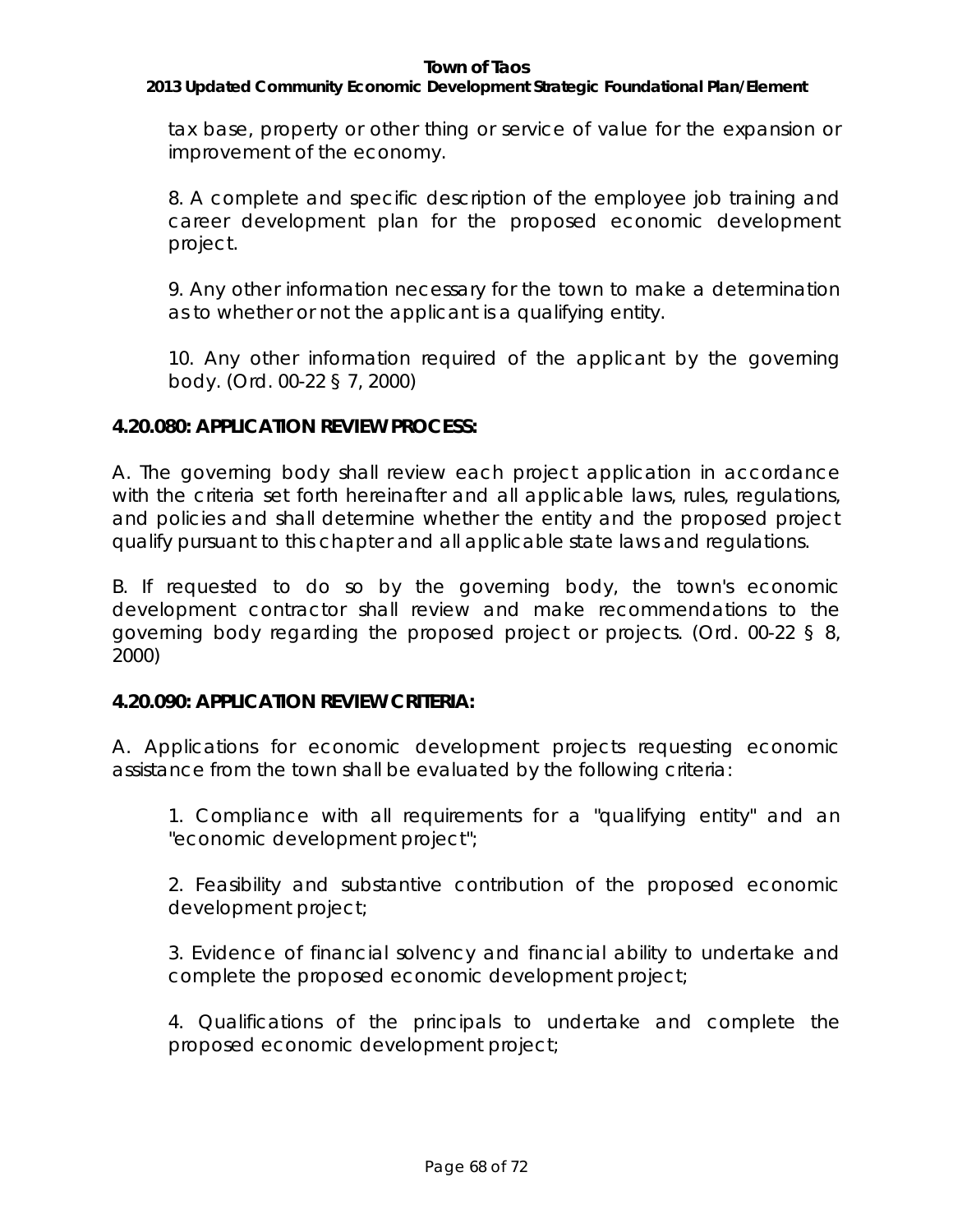## *2013 Updated Community Economic Development Strategic Foundational Plan/Element*

5. Stability of the qualifying entity and organizational capacity to undertake and complete the proposed economic development project;

6. Cost benefit analysis:

a. The number and types of jobs to be created both temporary construction jobs and permanent jobs (by New Mexico department of labor job category);

b. Pay scales of jobs;

c. Determination of which jobs are expected to be filled locally and which will be filled by transfers from other facilities or recruited from outside the Taos area;

d. Total payroll expected at startup and after one year;

e. Anticipated impact of project on local tax base; and

f. Anticipated impact on local school system; and

g. Anticipated impact on regional environment; and

h. Anticipated impact on utilities, water, and other infrastructure; and

i. Anticipated impact on the community socioeconomic structure and cultural and historical heritage. (Ord. 00-22 § 9, 2000)

# **4.20.100: PUBLIC SAFEGUARDS:**

A. All economic development projects receiving assistance from the town shall be subject to an annual performance review conducted by the governing body or its designee. The review shall evaluate whether the project is attaining the goals and objectives set forth in the project participation agreement. This review shall be presented to the governing body for their consideration. The governing body at a public meeting, in a manner consistent with law, may terminate assistance to the economic development project by enactment of an ordinance which terminates the agreement and specifies the disposition of all assets and obligations of the project.

B. The town shall retain a security interest which shall be specified in the project participation agreement. The type of security given shall depend upon the nature of the economic development project and assistance provided by the town. Types of security may include, but are not limited to:

1. Letter of credit in the town's name;

2. Performance bond equal to the town's contribution;

3. A mortgage or lien on property or equipment;

4. Prorated reimbursement of donations if a qualifying entity reduces its work force or leaves the community before the end of the agreed upon term; and

5. Other security agreeable to both parties.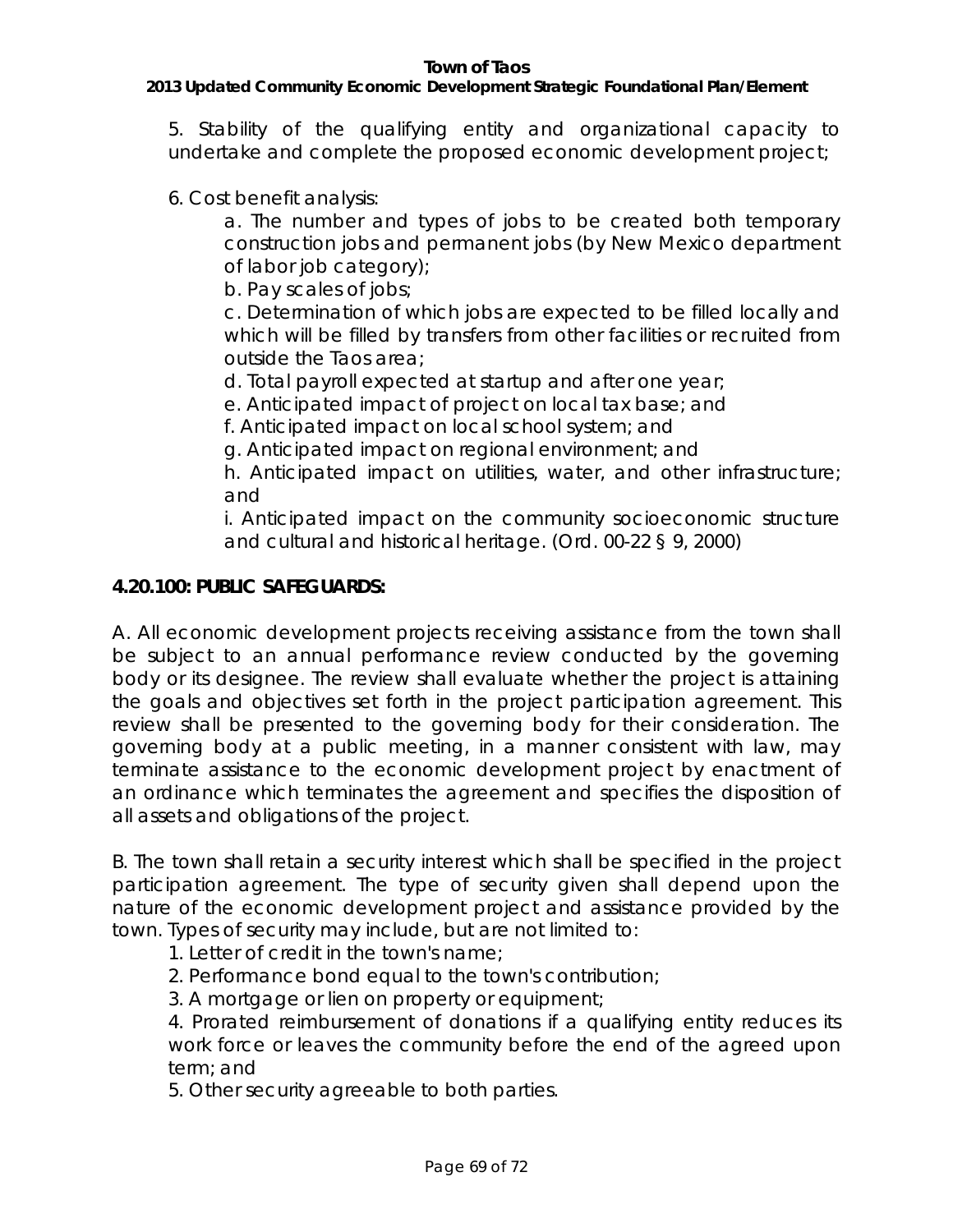#### **Town of Taos** *2013 Updated Community Economic Development Strategic Foundational Plan/Element*

C. Should a qualifying entity move, sell, lease or transfer a majority interest in the economic development project before the expiration of project participation agreement, the town retains the right to deny any and all assignments, sales, leases or transfers of any interests in the economic development project until adequate assurances are made that the transferee, assignee, or lessee is a qualifying entity and that the terms of the agreement will be satisfied by the transferee, assignee, or lessee. At its sole discretion, the town may choose to deny said assignment, lease, or transfer or may negotiate a new agreement with the new operator, or the town may reclaim the facility and enter into an agreement with a new qualifying entity.

D. Any qualifying entity seeking assistance from public resources shall commit to operate in accordance with its project participation agreement for a minimum of ten (10) years from the date the ordinance adopting the project participation agreement is passed by the governing body. (Ord. 00-22 § 10, 2000)

## **4.20.110: PROJECT PARTICIPATION AGREEMENT:**

A. The qualifying entity shall submit to the town manager for review by the governing body a draft project participation agreement which states the contributions and obligations of all parties in the economic development project. The agreement must clearly state the following items:

- 1. The economic development goals of the project;
- 2. The contributions of the town and the qualifying entity;
- 3. The specific performance objectives;
- 4. A schedule for project development and goal attainment;
- 5. The security or securities being offered for the town's investment;

6. The procedures by which a project may be terminated and the town's investment recovered; and

7. The time period for which the town shall retain an interest in the project. Each project agreement shall have a "sunset" clause after which the town shall relinquish interest in and oversight of the project.

B. After reviewing the draft, the governing body or its designee may negotiate any final terms and conditions of the agreement for final approval by the governing body.

C. Each project participation agreement shall be adopted as an ordinance and enacted by the governing body at a public meeting. (Ord. 00-22 § 11, 2000)

# **4.20.120: PROJECT MONIES:**